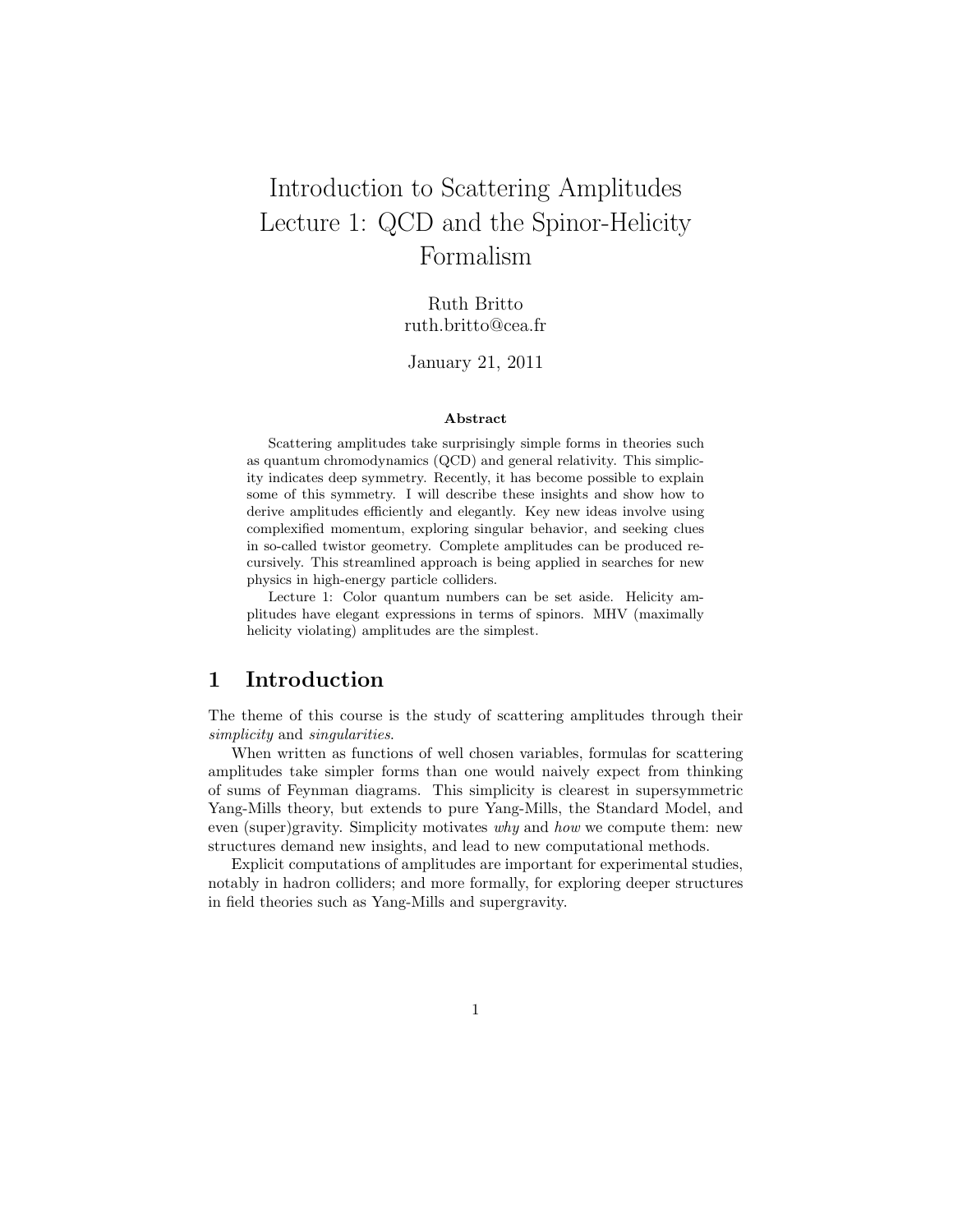#### Precision calculations at hadron colliders

Hadron colliders such as the Tevatron and especially LHC have very large QCD backgrounds. In order to observe signals of new physics, both background and signal must be computed to high precision (on the order of  $1\%$ ). This typically means computing to next-to-leading order (NLO) in the strong coupling constant, and in some cases to next-to-next-to-leading order as well. One- and two-loop computations are thus of particular interest. These higher-order computations also have the effect of reducing renormalization scale dependence.

The QCD Factorization Theorem states that thanks to asymptotic freedom, an infrared-safe, collinear-safe observable can be expressed as a convolution of parton distribution functions with hard scattering kernels.

$$
\sum_{a,b} \int_0^1 dx_1 dx_2 f_{a/h_1}(x_1,\mu_f) H_{ab}(Q;Q^2/\mu^2,\mu_f/\mu,\alpha_s(\mu)) f_{b/h_2}(x_2,\mu_f)
$$

The parton distribution function  $f_{a/h_1}(x_1, \mu_f)$  is the probability density of finding parton a of momentum fraction  $x_1$  in proton  $h_1$  at energy scale  $\mu_f$ . Therefore it is meaningful to compute cross sections in perturbative QCD.

#### $\mathcal{N}=4$  supersymmetric Yang-Mills theory

This is a very special theory. It is conformal, with maximal supersymmetry in four dimensions. It is integrable in the planar limit. It is involved in various dualities: most famously, AdS/CFT; relevant to this course, a duality with twistor string theory; and internal dualities among Wilson loops, amplitudes, and correlation functions that are still being discovered today. Some practitioners like to refer to it as "the harmonic oscillator of the 21st century." We will come back to this subject in Lecture 3, but for now I just want to touch upon a couple of motivations for pushing the boundaries of amplitude calculations.

For years, the "cusp anomalous dimension" or "soft anomalous dimension"  $f(\lambda)$  has been a computational target. It is the scaling of twist-2 operators in the limit of large spin,

$$
\Delta(Tr[ZD^{S}Z]) - S = f(\lambda)\log S + \mathcal{O}(S^{0}).
$$

Weak coupling calculations have been done from QCD pdf's and gluon amplitudes, while a strong coupling expansion comes from AdS/CFT, integrability considerations and an all-loop Bethe ansatz. The number has been matched through 4 loops, giving checks on proposals for integrable structures.

Another inspiration has been the "BDS ansatz" (Bern, Dixon, Smirnov), a conjecture for iterative structure,

$$
\log\left(\frac{A_n}{A_n^{\text{tree}}}\right) = \text{Div}_n + \frac{f(\lambda)}{4}a_1(k_1,\dots,k_n) + h(\lambda) + nk(\lambda)
$$

The formula was conjectured based on the expected divergences of the amplitude from soft & collinear limits. By now we know that it fails for  $n > 5$ , and it has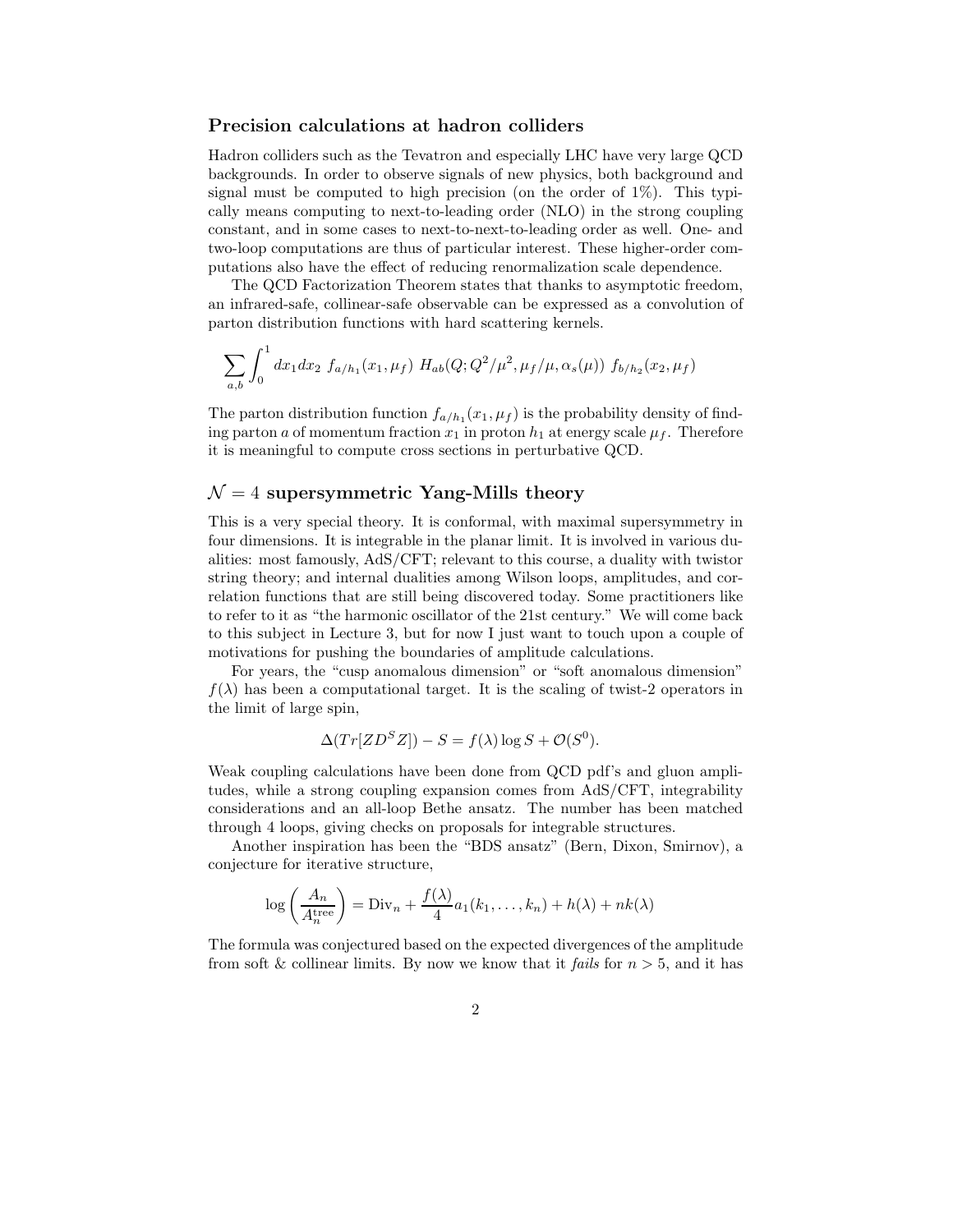been instructive to see why it could be satisfied for  $n \geq 5$  (new symmetries!) and how it fails for  $n > 5$ , since the difference, called the "remainder function" has been predicted in the  $n \to \infty$  limit from strong-coupling considerations. Specifically, AdS/CFT predicts that the amplitude can be computed from the classical action of the string worldsheet whose boundary is a certain polygon. This correspondence extends to weak coupling as well.

### Gravity amplitudes

Amplitudes in Einstein gravity or supergravity are simple as well, though we might not expect it from looking at the Lagrangian. Starting from a string theory analysis by Kawai, Lewellen and Tye (KLT) relating closed string amplitudes and open string amplitudes, one can take the field theory limit and relate graviton and gauge field amplitudes. These KLT relations are valid through at least two loops in  $\mathcal{N} = 8$  supergravity.

One basic question in gravity theories is, could  $\mathcal{N}=8$  supergravity actually be finite? Like  $\mathcal{N} = 4$  SYM, it is special by virtue of having maximal supersymmetry and no additional field content. Indeed, supersymmetry plays a role in suppressing expected divergences, but supersymmetry arguments alone can only eliminate divergences through a certain number of loops. Depending on the sophistication of the argument, the number starts at  $3$  and (so far) goes up to 9. No one has performed a 9-loop computation, but thanks to this motivation, 4-loop amplitudes have been computed and further computations are underway. Along the way, new identities have been discovered enhancing our understanding of amplitudes in general or in  $\mathcal{N}=4$  SYM. One reason to think it is possible that the theory is ultimately finite is that its relation to  $\mathcal{N}=4$ SYM is even stronger than we currently understand.

## 2 QCD at tree level

Now we begin studying amplitudes in detail. To look at concrete examples, we choose QCD as a theory amenable to new techniques. However, the spinorhelicity formalism can be generalized to include other field content. Massless fields are straightforward, while spinors for massive fields are somewhat less clean and are less widely used. The extension to supersymmetric Yang-Mills theory is easy and we will use it later.

Our field content is the gluon, transforming in the adjoint representation of the gauge group  $SU(N)$ , and quarks and antiquarks of assorted flavors, transforming in the fundamental or antifundamental representation. The Feynman rules are given in Figure 1.

Recommended reading: Most of this introductory lecture follows [1] closely. I refer you to those lectures for additional explanations and a complete list of references. I am also using material from [2], especially in using Weyl spinors rather than Dirac spinors. A new lecture write-up [3] appeared just last week.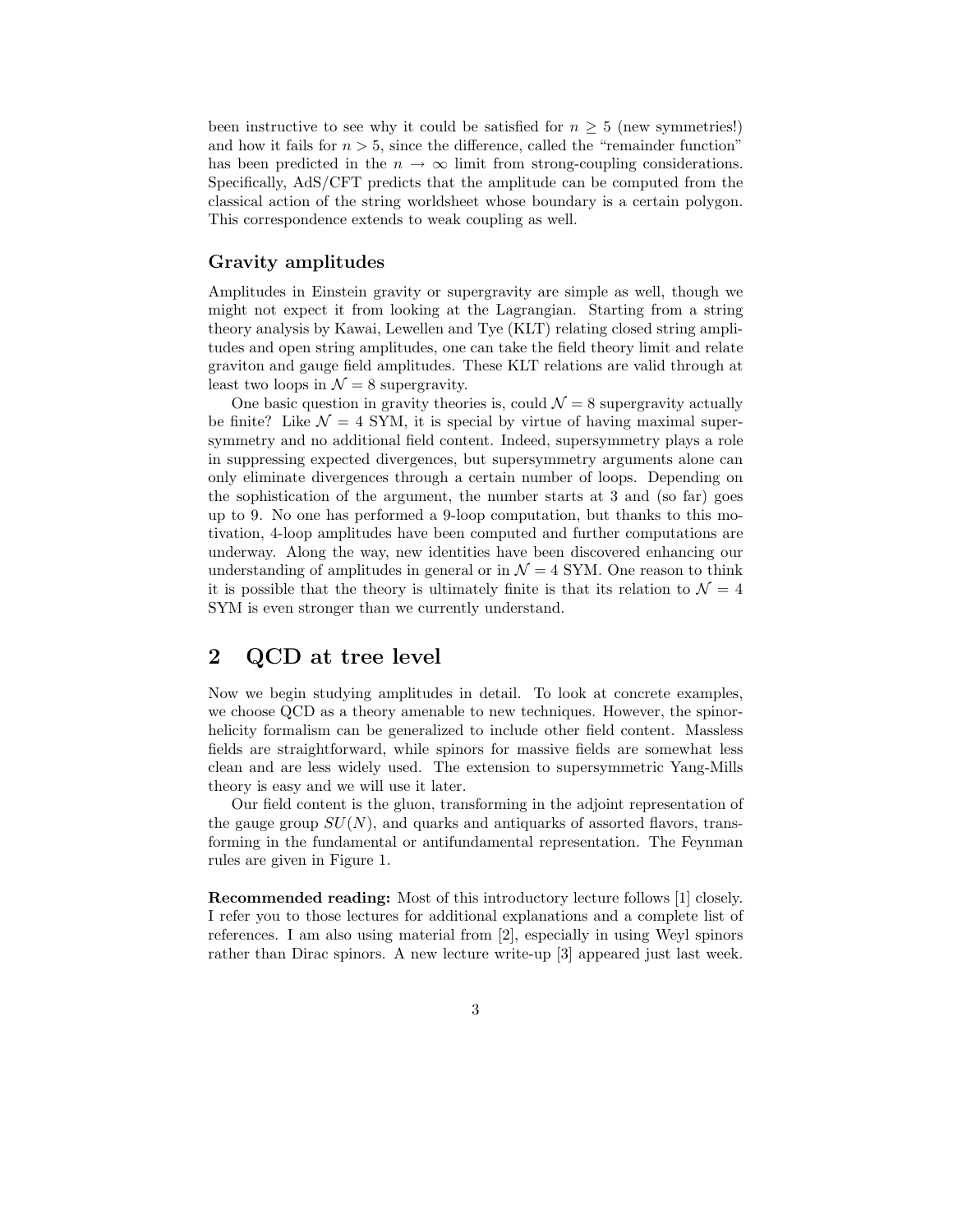$$
c, \rho
$$
\n
$$
d
$$
\n
$$
b, \nu
$$
\n
$$
b, \nu
$$
\n
$$
c, \nu
$$
\n
$$
b, \mu
$$
\n
$$
c, \nu
$$
\n
$$
c, \nu
$$
\n
$$
b, \mu
$$
\n
$$
d, \rho
$$
\n
$$
c, \nu
$$
\n
$$
c, \nu
$$
\n
$$
e, \mu
$$
\n
$$
f
$$
\n
$$
f
$$
\n
$$
f
$$
\n
$$
f
$$
\n
$$
f
$$
\n
$$
f
$$
\n
$$
f
$$
\n
$$
f
$$
\n
$$
f
$$
\n
$$
f
$$
\n
$$
f
$$
\n
$$
f
$$
\n
$$
f
$$
\n
$$
f
$$
\n
$$
f
$$
\n
$$
f
$$
\n
$$
f
$$
\n
$$
f
$$
\n
$$
f
$$
\n
$$
f
$$
\n
$$
f
$$
\n
$$
f
$$
\n
$$
f
$$
\n
$$
f
$$
\n
$$
f
$$
\n
$$
f
$$
\n
$$
f
$$
\n
$$
f
$$
\n
$$
f
$$
\n
$$
f
$$
\n
$$
f
$$
\n
$$
f
$$
\n
$$
f
$$
\n
$$
f
$$
\n
$$
f
$$
\n
$$
f
$$
\n
$$
f
$$
\n
$$
f
$$
\n
$$
f
$$
\n
$$
f
$$
\n
$$
f
$$
\n
$$
f
$$
\n
$$
f
$$
\n
$$
f
$$
\n
$$
f
$$
\n
$$
f
$$
\n
$$
f
$$
\n
$$
f
$$
\n
$$
f
$$
\n
$$
f
$$
\n
$$
f
$$
\n
$$
f
$$
\n
$$
f
$$
\n $$ 

Figure 1: Feynman rules for QCD in Lorentz (Feynman) gauge with massless quarks, omitting ghosts.

It covers color ordering and the spinor-helicity formalism, with many examples of computing amplitudes in QCD and QED, and including an introduction to BCFW recursion relations.

#### 2.1 Color ordering

The  $SU(N)$  color algebra is generated by the  $N \times N$  traceless hermitian matrices  $T^a$ , with the color index a taking values from 1 to  $N^2 - 1$ . They are normalized by  $\text{Tr}(T^a T^b) = \delta^{ab}$ . The structure constants  $f^{abc}$  are defined by  $[T^a, T^b] =$  $i\sqrt{2}f^{abc}T^c$ , from which it follows that

$$
f^{abc} = -\frac{i}{\sqrt{2}} \left( \text{Tr}(T^a T^b T^c) - \text{Tr}(T^a T^c T^b) \right). \tag{1}
$$

Gluon propagators conserve color through the factor  $\delta^{ab}$ . The traces in the  $f^{abc}$ at the vertices can be merged by the Fierz identity,

$$
\sum_{a} (T^{a})_{i}{}^{\bar{j}} (T^{a})_{k}{}^{\bar{\ell}} = \delta_{i}{}^{\bar{\ell}} \delta_{k}{}^{\bar{j}} - \frac{1}{N} \delta_{i}{}^{\bar{j}} \delta_{k}{}^{\bar{\ell}} \tag{2}
$$

It follows that at tree level, all color factors combine to form a single trace factor for each term. (One can check that the terms with  $1/N$  all cancel among themselves; this is guaranteed by the fact that this term would be absent if the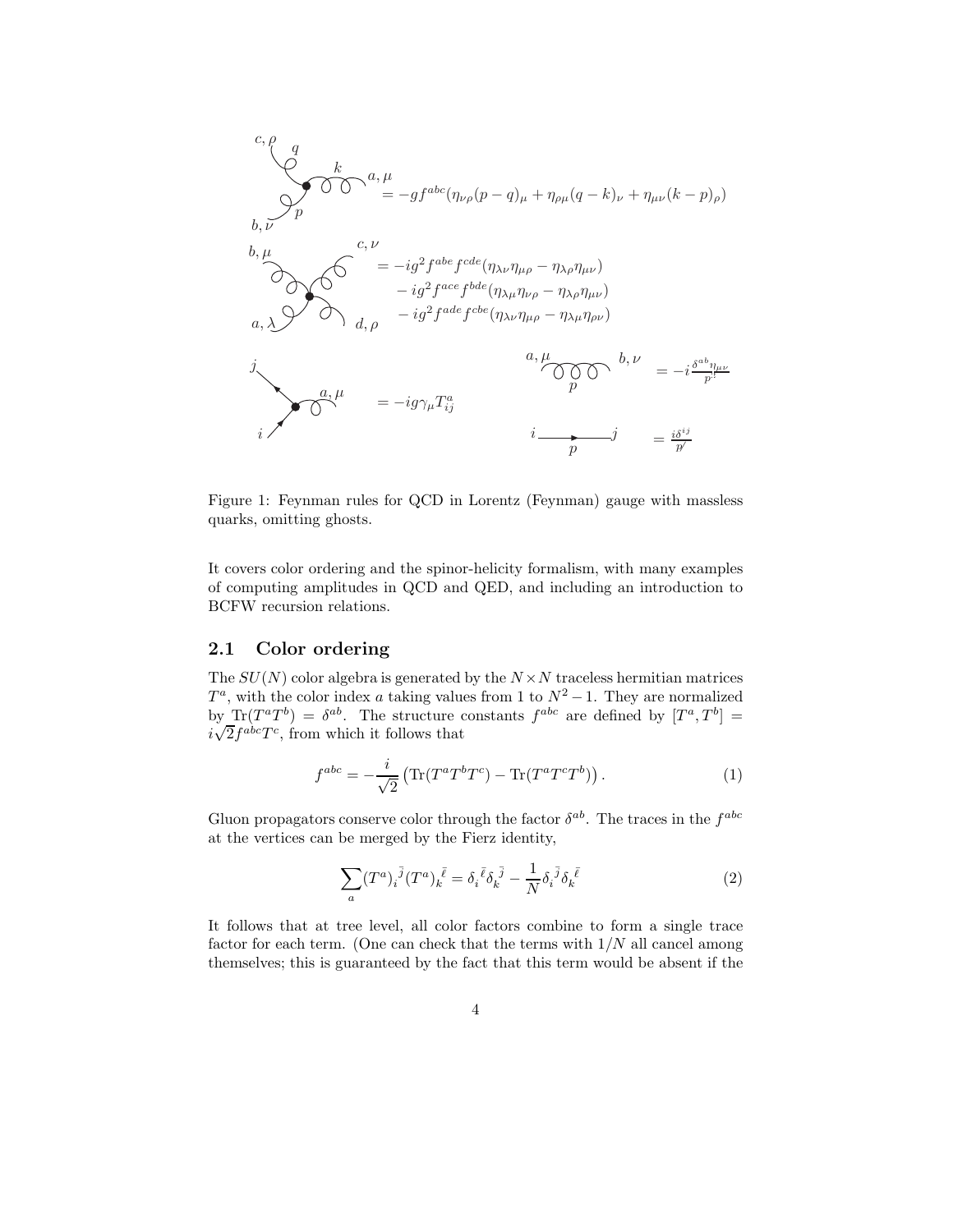gauge group were  $U(N)$  rather than  $SU(N)$ , but the auxiliary photon field does not couple to gluons anyway.)

The color decomposition for gluon amplitudes at tree level is:

$$
\mathcal{A}_n^{\text{tree}}(\{a_i, p_i, \epsilon_i\}) =
$$
\n
$$
g^{n-2} \sum_{\sigma \in S_n/\mathbb{Z}_n} \text{Tr}(T^{a_{\sigma(1)}} T^{a_{\sigma(2)}} \cdots T^{a_{\sigma(n)}}) A(p_{\sigma(1)}, \epsilon_{\sigma(1)}, \ldots, p_{\sigma(n)}, \epsilon_{\sigma(n)}).
$$
\n(3)

The sum is over all permutations of the gluon labels, with a quotient by  $\mathbb{Z}_n$ because the trace is cyclically invariant, so all these permutations can be combined in the same term. The function  $A(p_i, \epsilon_i)$  of kinematic arguments only is called the "color-ordered partial amplitude." Once we have performed the color decomposition, we will refer to this function simply as the "amplitude" of the process. For tree amplitudes involving quarks, analogous formulas can be derived where instead of a trace, the string of matrices will be terminated by the specific  $T^a$ 's in the quark-quark-gluon vertices.

One-loop amplitudes of gluons have double-trace terms as well as single-trace terms. Their color decomposition is:

$$
\mathcal{A}_n^{1-\text{loop}}(\{a_i, p_i, \epsilon_i\}) =
$$
\n
$$
g^n \Big[ \sum_{\sigma \in S_n/\mathbb{Z}_n} N \text{Tr}(T^{a_{\sigma(1)}} T^{a_{\sigma(2)}} \cdots T^{a_{\sigma(n)}}) A_{n;1}(p_{\sigma(1)}, \epsilon_{\sigma(1)}, \ldots, p_{\sigma(n)}, \epsilon_{\sigma(n)})
$$
\n
$$
+ \sum_{c=2}^{\lfloor n/2 \rfloor + 1} \sum_{\sigma \in S_n/S_{n;c}} \text{Tr}(T^{a_{\sigma(1)}} \cdots T^{a_{\sigma(c-1)}}) \text{Tr}(T^{a_{\sigma(c)}} \cdots T^{a_{\sigma(n)}})
$$
\n
$$
\times A_{n;c}(p_{\sigma(1)}, \epsilon_{\sigma(1)}, \ldots, p_{\sigma(n)}, \epsilon_{\sigma(n)}) \Big].
$$
\n(4)

Here, the partial amplitude  $A_{n;1}$  multiplying the single-trace term is called the leading-color partial amplitude, and the  $A_{n;c}$  are called subleading-color partial amplitudes. There is a relation among these partial amplitudes, so that in fact it suffices to compute the leading-color partial amplitudes. The  $A_{n;c}$  are then fixed by the identity

$$
A_{n;c}(1,2,\ldots,c-1;c,c+1,\ldots,n) = (-1)^n \sum_{\sigma \in COP\{\alpha\}\{\beta\}} A_{n;1}(\sigma),
$$
 (5)

where  $\{\alpha\}$  is the reverse-ordered set  $\{c-1, c-2, \ldots, 2, 1\}, \{\beta\}$  is the ordered set  $\{c, c+1, \ldots, n\}$ , and *COP* denotes the cyclically-ordered permutations of  $\{1, \ldots, n\}$  preserving the cyclic orderings of  $\{\alpha\}$  and  $\{\beta\}.$ 

Having carried out the color decomposition, we now turn our attention to the (leading-color) partial amplitudes. The upshot is that we only need to consider planar diagrams for a given cyclic ordering of gluons. There are suitably defined "color-ordered Feynman rules" generating these partial amplitudes, given in Figure 2.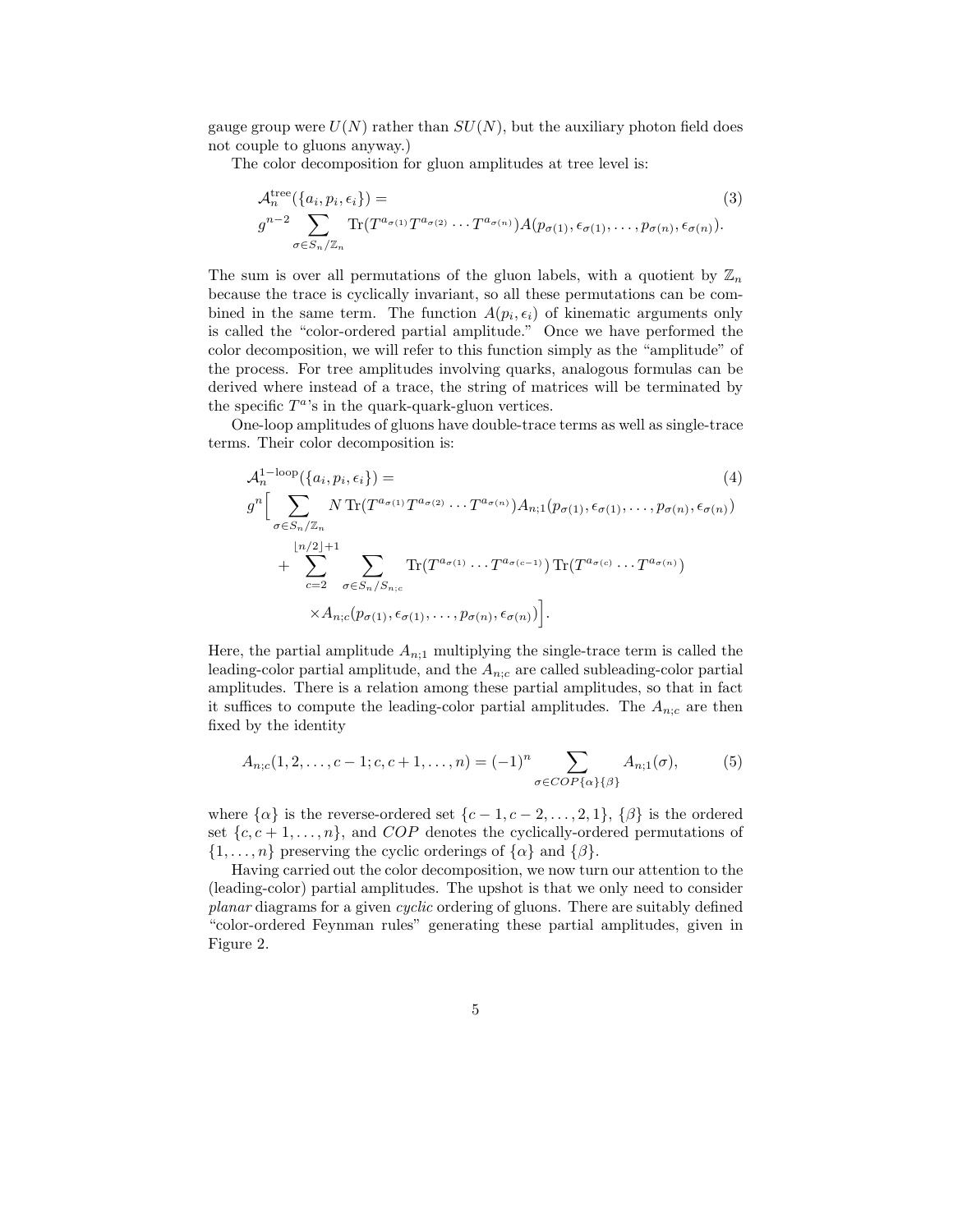

Figure 2: Color-ordered Feynman rules in QCD. Momenta are directed outwards from the cubic vertex.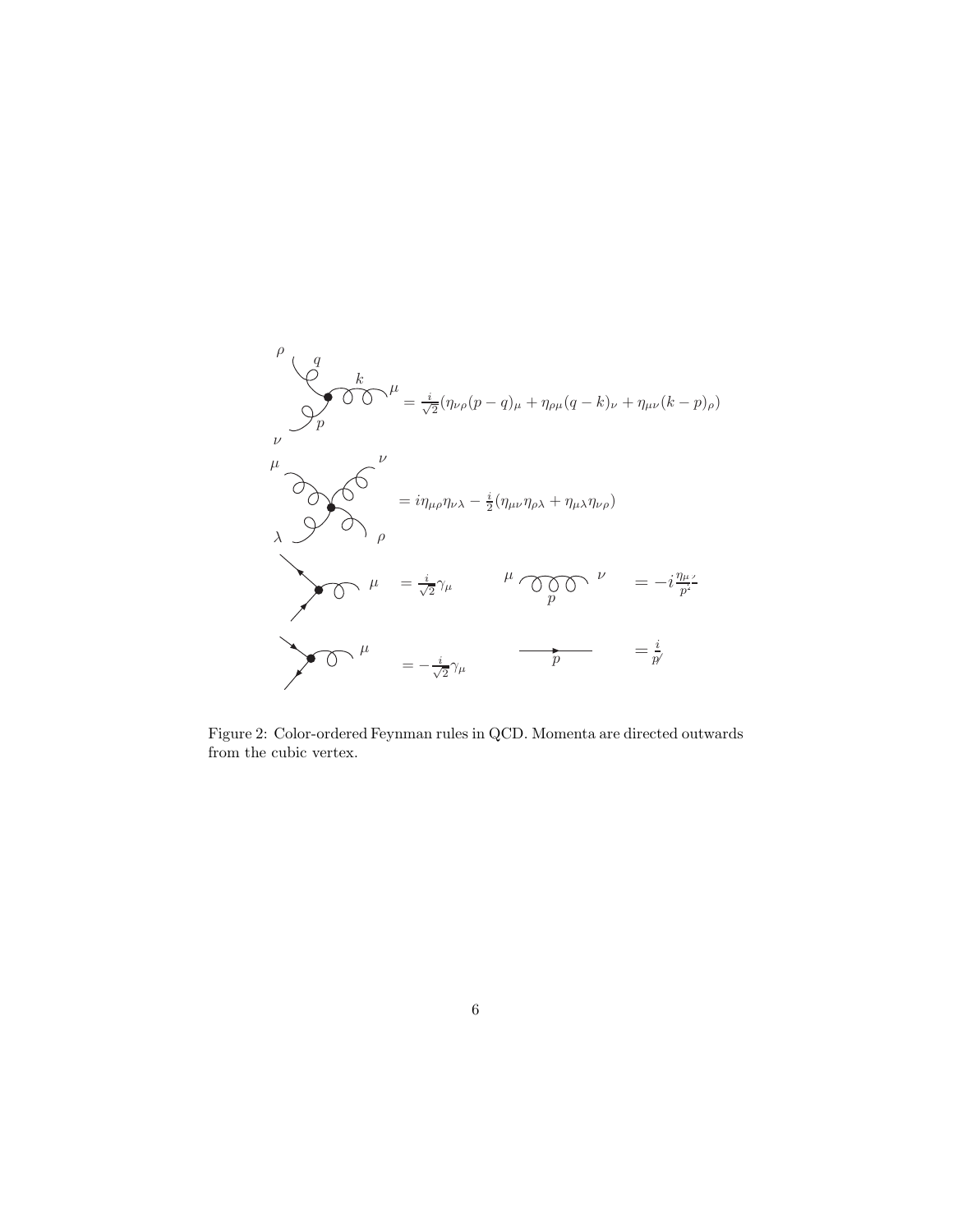#### 2.2 Spinor-helicity formalism

The color-ordered amplitudes are functions of the (null) momentum 4-vectors  $p_i$ and the polarization vectors  $\epsilon_i$ . In the spinor-helicity formalism, these numbers will be exchanged for spinors and helicity labels. The motivation is that there is too much redundancy among momenta and polarizations. Given a momentum vector  $p_i$  for an external gluon, we know that the polarization vectors must be transverse and therefore satisfy  $\epsilon_i \cdot p_i = 0$ , and moreover that the shift  $\epsilon_i \rightarrow$  $\epsilon_i +wp_i$  for constant w is a gauge transformation that must leave the amplitude invariant. However, there is no natural choice of  $\epsilon_i$  given these constraints. By expressing the momentum in terms of spinors, we will improve this situation. This section follows the exposition in [2].

The Lorentz group is locally isomorphic to  $SL(2) \times SL(2)$ , whose finitedimensional representations are labeled by  $(p, q)$  taking integer or half-integer values. The positive-chirality spinor representation is  $(1/2, 0)$ , while the negativechirality spinor representation is  $(0, 1/2)$ . We write  $\lambda_a$  for a positive-chirality spinor and  $\tilde{\lambda}_a$  for a negative-chirality spinor, where the labels a and  $\dot{a}$  take values 1, 2.

The vector representation of  $SO(3,1)$  is the  $(1/2,1/2)$  representation of  $SL(2) \times SL(2)$ , so a momentum vector should be viewed as an object with one each of the positive and negative chirality spinor labels. To see this map explicitly, let us work in the chiral (Weyl) basis of gamma matrices,

$$
\gamma^{\mu} = \begin{pmatrix} 0 & \sigma^{\mu} \\ \bar{\sigma}^{\mu} & 0 \end{pmatrix}, \tag{6}
$$

where  $\sigma^{\mu} = (1, \vec{\sigma})$  and  $\bar{\sigma}^{\mu} = (-1, \vec{\sigma})$ . Given a Lorentz vector  $p_{\mu}$ , define a 2x2 matrix

$$
p_{a\dot{a}} = \sigma_{a\dot{a}}^{\mu} p_{\mu} = p_0 + \vec{\sigma} \cdot \vec{p}.
$$
 (7)

One can see that  $p_\mu p^\mu = \det(p_{a\dot{a}})$ . Thus a null momentum vector p is mapped to a 2x2 matrix whose rank is strictly less than 2 and can therefore be written in the form

$$
p_{a\dot{a}} = \lambda_a \tilde{\lambda}_{\dot{a}}.\tag{8}
$$

For real-valued momentum vectors in  $+ - - -$  signature, the spinors  $\lambda_a$  and  $\tilde{\lambda}_a$  are actually complex-valued, but they are complex conjugates of each other, up to a sign. Later on, we will find it indispensable to work with complex-valued momentum vectors, for which  $\lambda_a$  and  $\tilde{\lambda}_a$  become completely independent.

Notice that the equation (8) does not give unique values for the spinors. It is always possible to exchange a constant factor between them. In real Minkowski space, since the spinors should be complex conjugates, this factor can only be a complex phase. The choice of a specific pair of spinors for a given momentum vector is equivalent to the choice of a wavefunction for a spin 1/2 particle of that same momentum. (This is the starting point in the exposition of spinor-helicity in  $[1]$ .)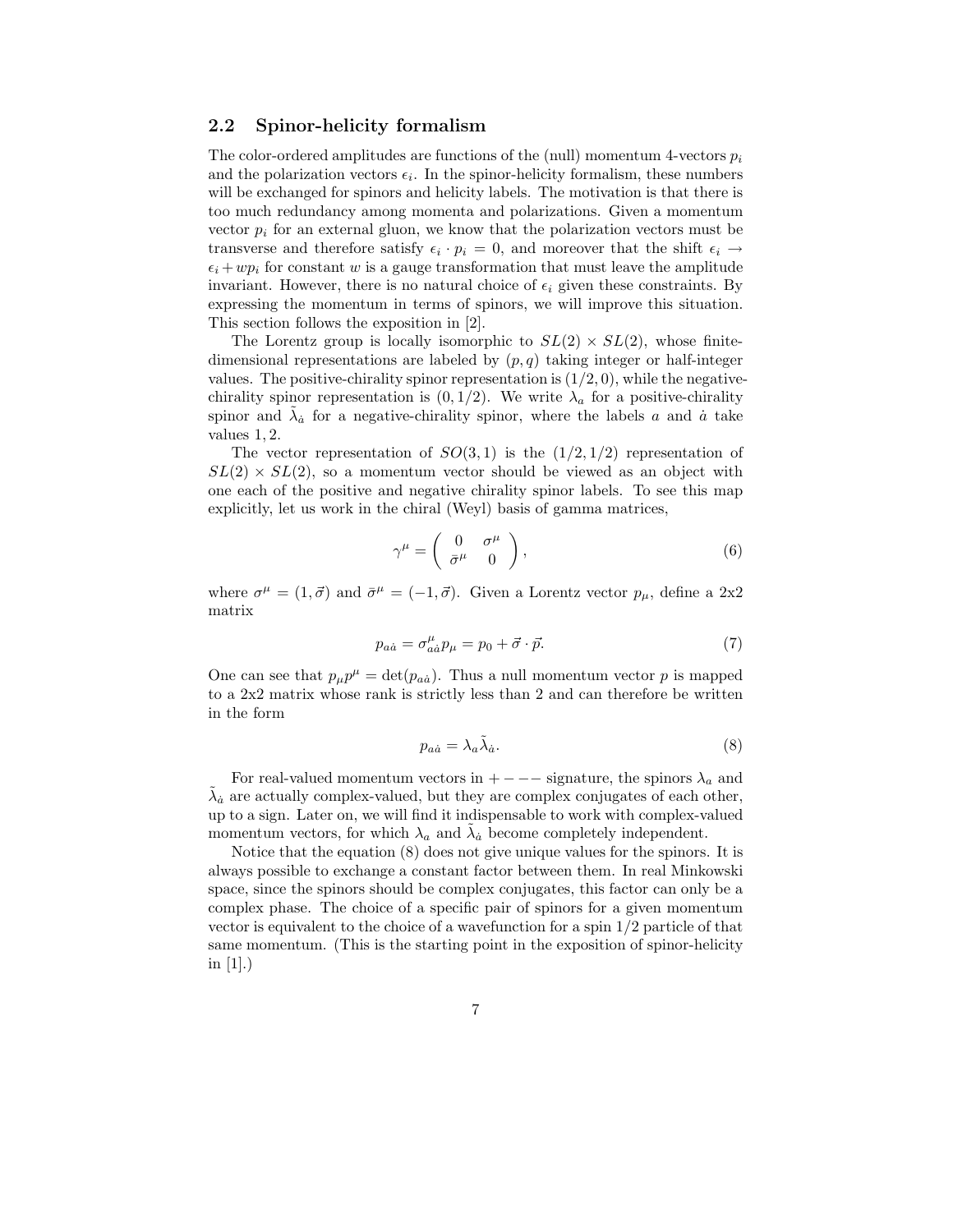Explicit forms for the spinors associated to a null vector  $(p_0, p_1, p_2, p_3)$  are

$$
\lambda_a = \frac{e^{i\theta}}{\sqrt{p_0 - p_3}} \left( \begin{array}{c} p_1 - ip_2 \\ p_0 - p_3 \end{array} \right), \qquad \tilde{\lambda}_{\dot{a}} = \frac{e^{-i\theta}}{\sqrt{p_0 - p_3}} \left( \begin{array}{cc} p_1 + ip_2 & p_0 - p_3 \end{array} \right), \quad (9)
$$

where  $e^{i\theta}$  is the freely chosen phase factor. The spinor indices are raised and lowered with the epsilon tensors  $\epsilon_{ab}$ ,  $\epsilon_{\dot{a}\dot{b}}$  and their inverses  $\epsilon^{ab}$ ,  $\epsilon^{\dot{a}\dot{b}}$ .

#### 2.3 Spinor products and notation

Two spinors of the same chirality can be contracted with the epsilon tensors. We use different shapes of brackets for the two chiralities, and define antisymmetric spinor products as

$$
\epsilon^{ab}\lambda_a\mu_b \equiv \langle \lambda \mu \rangle = -\langle \mu \lambda \rangle \,,\tag{10}
$$

$$
\epsilon^{\dot{a}\dot{b}}\tilde{\lambda}_{\dot{a}}\tilde{\mu}_{\dot{b}} \equiv [\tilde{\mu}\tilde{\lambda}] = -[\tilde{\lambda}\tilde{\mu}].\tag{11}
$$

Just as we had  $p \cdot p = \det(p_{a\dot{a}})$ , it is easy to see that  $p \cdot q = \frac{1}{2} \epsilon^{ab} \epsilon^{\dot{a}\dot{b}} p_{a\dot{a}} q_{b\dot{b}}$ . If both these vectors are null, we find

$$
p \cdot q = \frac{1}{2} \langle \lambda \mu \rangle \left[ \tilde{\mu} \tilde{\lambda} \right]. \tag{12}
$$

In the literature, it is very common to find 4-component Dirac spinors rather than the 2-component Weyl spinors. We summarize the correspondence and shorthand below. The subscripts on the Dirac spinors indicate helicity.

| Weyl                      | Weyl                             | Dirac           | Dirac spinor | Dirac spinor           |
|---------------------------|----------------------------------|-----------------|--------------|------------------------|
| shorthand                 | spinor                           | shorthand       | pos. energy  | neg. energy            |
| $\iota$                   | $\lambda_a(p_i)$                 | $i^+$           | $u_{+}(p_i)$ | $v_{-}(p_i)$           |
| [i]                       | $\tilde{\lambda}^{\dot{a}}(p_i)$ | $i^{-}$         | $u_{-}(p_i)$ | $v_{+}(p_i)$           |
| $\left\vert i\right\vert$ | $\lambda^a(p_i)$                 | $\langle i^{-}$ | $u_{-}(p_i)$ | $p_i$                  |
| i                         | $\lambda_{\dot{a}}(p_i)$         | $\cdot i^+$     | $u_{+}(p_i)$ | $v_{-}$<br>$\cdot p_i$ |

It is also important to be aware that there are two commonly used conventions for the square-bracket spinor product (for negative chiralities), which differ by a sign. Here we do our best to follow the more traditional "QCD" conventions, where

$$
\langle ij \rangle [ji] = 2p_i \cdot p_j = (p_i + p_j)^2 \equiv s_{ij}.
$$
 (13)

The opposite sign is used in [2] and many "twistor-inspired" papers that followed.

More complicated contractions of spinor indices are expressed by expanded spinor products. Notice that

$$
\hat{p}_i = |i\rangle \left[ i \right] + |i\rangle \left\langle i \right|.
$$
\n<sup>(14)</sup>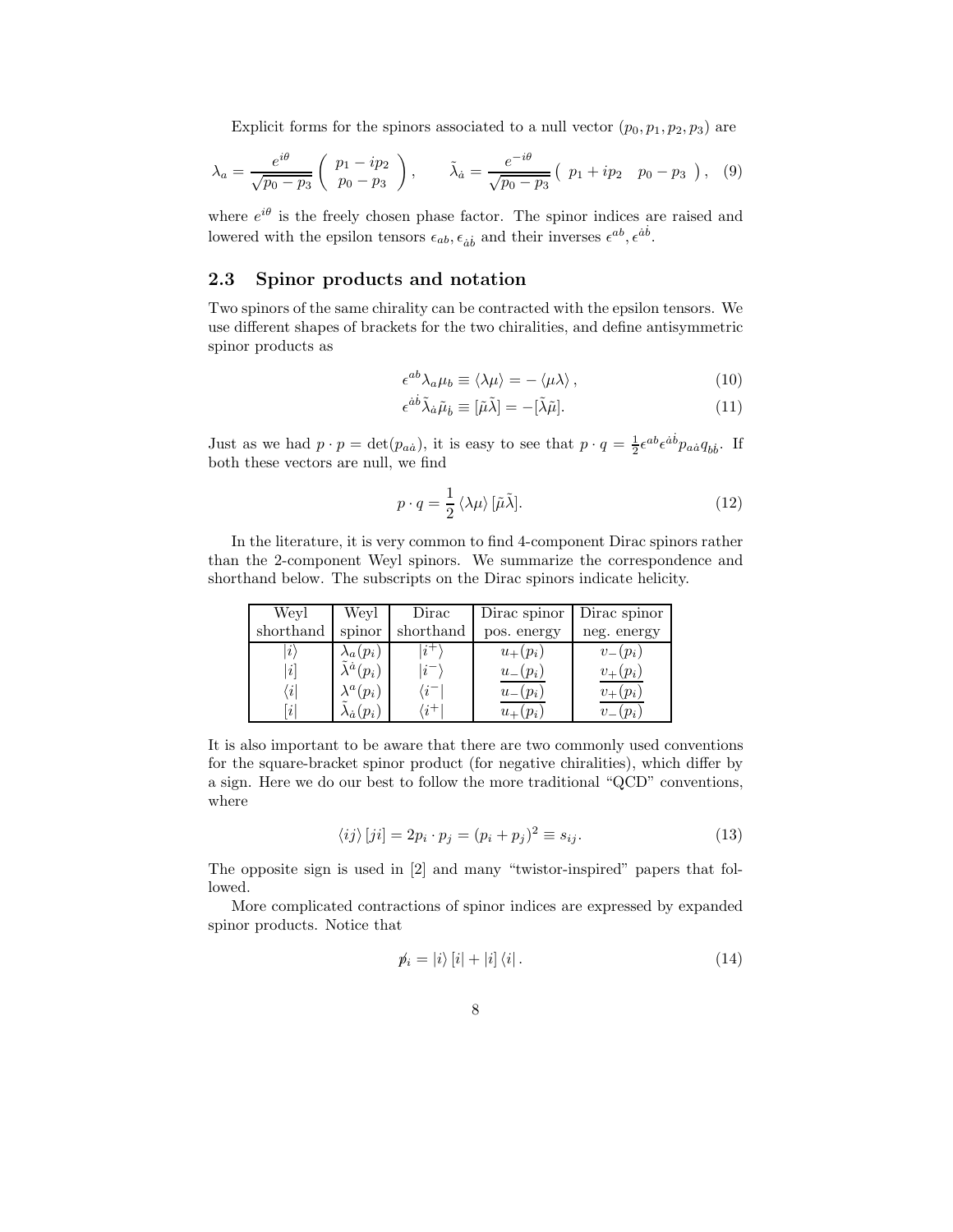When any Lorentz vector is sandwiched between spinors, it is redundant to write the slash, although it is common to do so. Therefore it should be understood that

$$
\langle i|P|j] = \lambda_a(p_i) P_{b\dot{b}} \tilde{\lambda}_{\dot{a}}(p_j) \epsilon^{ab} \epsilon^{\dot{a}\dot{b}} \tag{15}
$$

$$
= [j|P|i\rangle. \tag{16}
$$

Chirality implies that a product such as  $\langle i|P|j\rangle$  does not exist; in Dirac spinor terminology,  $\langle i^{-} | P | j^{+} \rangle = 0$ . Here, P is an arbitrary Lorentz vector. In amplitude calculations, we will typically find P that are the sum of external momenta. Since the external legs are cyclically ordered, we define for convenience

$$
P_{i,j} = p_i + p_{i+1} + \dots + p_j \tag{17}
$$

where indices are taken modulo  $n$ , the number of legs. Then, for example, our notation implies that

$$
\langle k|P_{i,j}|\ell] = \sum_{r=i}^{j} \langle ar \rangle [rb]. \qquad (18)
$$

Before coming back to the subject of polarization vectors and amplitudes, let us introduce one useful spinor identity, the Schouten identity:

$$
0 = \langle ij \rangle \langle k\ell \rangle + \langle ik \rangle \langle \ell j \rangle + \langle i\ell \rangle \langle jk \rangle. \tag{19}
$$

The Schouten identity follows from the fact that the spinors live in a 2-dimensional space.

#### 2.4 Polarization vectors

Now that we have expressed the gluon momenta in terms of spinors, we can write the polarization vectors in a natural form for each of the two helicity states. For a gluon of momentum  $p_{a\dot{a}} = \lambda_a \tilde{\lambda}_{\dot{a}}$ , the polarization vectors are

$$
\epsilon_{a\dot{a}}^{-} = -\sqrt{2} \frac{\lambda_{a} \tilde{\mu}_{\dot{a}}}{\left[\tilde{\lambda} \ \tilde{\mu}\right]}, \qquad \epsilon_{a\dot{a}}^{+} = -\sqrt{2} \frac{\mu_{a} \tilde{\lambda}_{\dot{a}}}{\langle \mu \ \lambda \rangle}, \tag{20}
$$

where  $\mu$  and  $\tilde{\mu}$  are arbitrary reference spinors, as long as the denominators do not vanish. Since they are directly proportional to the spinors, it is clear that the transverse condition  $\epsilon \cdot p = 0$  is satisfied. It is also easy to see that the freedom to choose  $\mu$  and  $\tilde{\mu}$  is the freedom of gauge.

Thus the polarization vectors satisfy the following relations,

$$
\epsilon_{\dot{a}\dot{a}}^{\pm} \lambda^a \tilde{\lambda}^{\dot{a}} = 0,\tag{21}
$$

$$
\epsilon_{a\dot{a}}^{+} \epsilon^{+a\dot{a}} = 0,\tag{22}
$$

$$
\epsilon_{a\dot{a}}^{-} \epsilon^{-a\dot{a}} = 0,\tag{23}
$$

$$
\epsilon_{a\dot{a}}^{+}\epsilon^{-a\dot{a}} = -1.\tag{24}
$$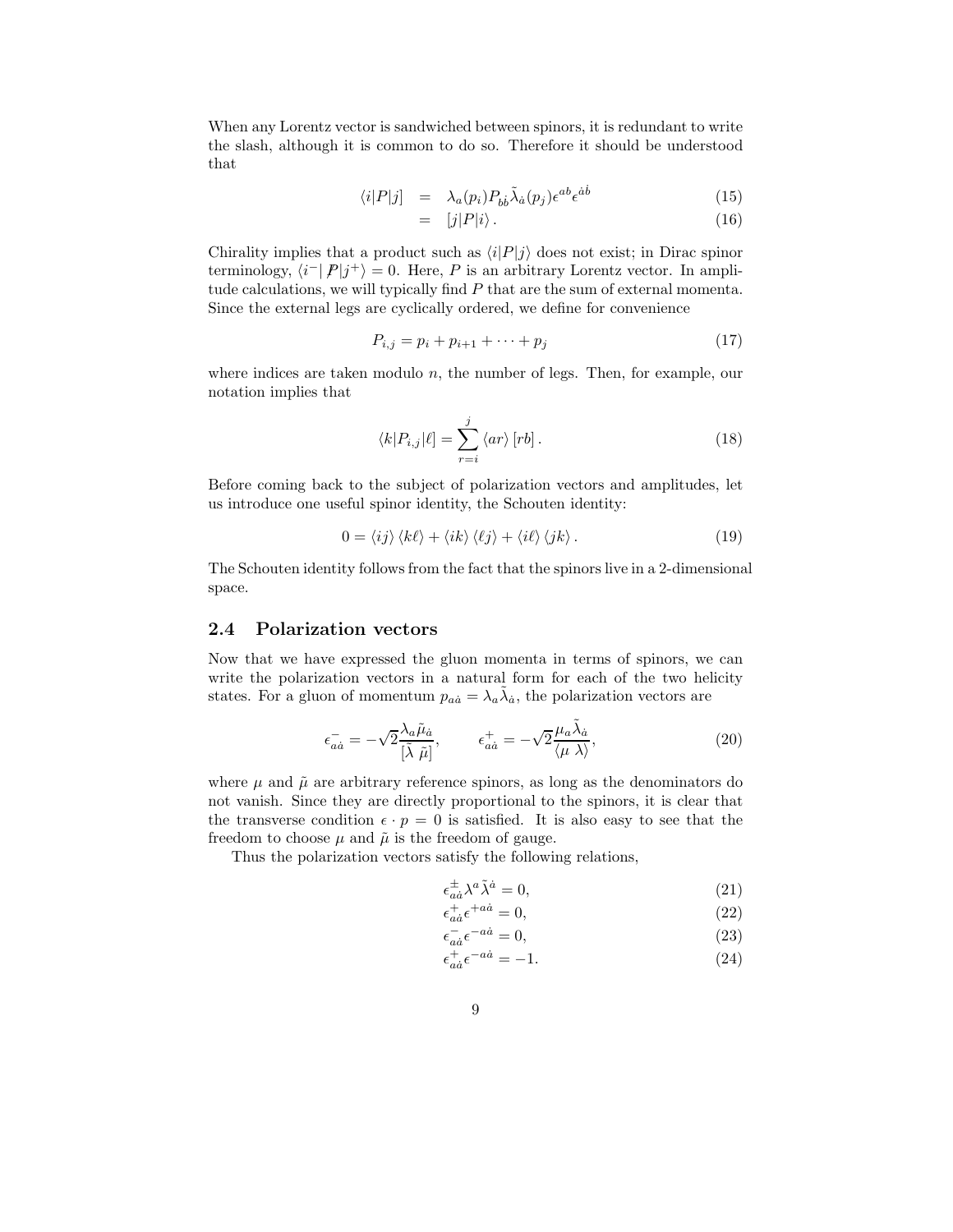#### 2.5 Helicity amplitudes

With the expressions for polarization vectors, we can show that the simplest classes of helicity amplitudes of gluons vanish,

$$
A(1^+, 2^+, 3^+, \cdots, n^+) = 0,
$$
  

$$
A(1^-, 2^+, 3^+, \cdots, n^+) = 0.
$$

Because cyclic relabelings are not distinct, the second equation covers any configuration with  $(n - 1)$  gluons of positive helicity and one of negative helicity.

To see that these amplitudes vanish, notice that all Lorentz indices must be contracted in the final expression. An  $n$ -point tree amplitude has at most  $n-2$  momentum vectors in each term, from the cubic interaction vertices. That means that at least two of the polarization vectors must be contracted with each other. We can make all such contractions vanish by choosing the reference spinors wisely. If  $\mu_i = \mu_j$ , then  $\epsilon_i^+ \cdot \epsilon_j^+ = 0$ . So we choose all the  $\mu$  for positive helicities to be identical. The contraction  $\epsilon_1^- \cdot \epsilon_j^+$  vanishes if  $\tilde{\mu}_1 = \tilde{\lambda}_j$ or  $\mu_j = \lambda_1$ . We can make this choice of  $\mu_j$  for all the positive helicities in the second amplitude. Similar arguments show that  $A(1\overline{q}, 2\overline{q}, 3^+, \dots, n^+) = 0$ .

Thus, the nonvanishing amplitudes start when at least two gluons have helicity opposite to the rest. These are called Maximally Helicity Violating (MHV) amplitudes.

Naturally, we have parity-conjugate vanishing relations for amplitudes with only negative-helicity gluons or a single positive-helicity gluon. Parity conjugation is one of several useful identities satisfied by helicity amplitudes.

Reflection:

$$
A(1, 2, \dots, n) = (-1)^n A(n, \dots, 2, 1)
$$
\n(25)

Parity conjugation:

$$
A(1^{h_1}, 2^{h_2}, \dots, n^{h_n}) = (-1)^n \left. \left( A(1^{-h_1}, 2^{-h_2}, \dots, n^{-h_n}) \right) \right|_{\langle , \rangle \leftrightarrow [ \ , \ ]}
$$
 (26)

Photon decoupling identity:

$$
0 = Atree(1, 2, 3, ..., n) + Atree(2, 1, 3, ..., n) + Atree(2, 3, 1, ..., n) + ... + Atree(2, 3, ..., 1, n) (27)
$$

This identity is derived by decoupling the non-existent photon, which would be present if the gauge group were  $U(N)$  instead of  $SU(N)$ . Then we could put the identity matrix into the trace in the color decomposition formula (4), whose form is unchanged. But there is no photon in QCD, so this color structure multiplies a vanishing expression.

Finally, the scaling of polarization vectors gives a scaling property of the full amplitude. For each particle labeled by i,

$$
\left(\lambda_i^a \frac{\partial}{\partial \lambda_i^a} - \tilde{\lambda}_i^{\dot{a}} \frac{\partial}{\partial \tilde{\lambda}_i^{\dot{a}}}\right) A(\lambda_i, \tilde{\lambda}_i, h_i) = -2h_i A(\lambda_i, \tilde{\lambda}_i, h_i). \tag{28}
$$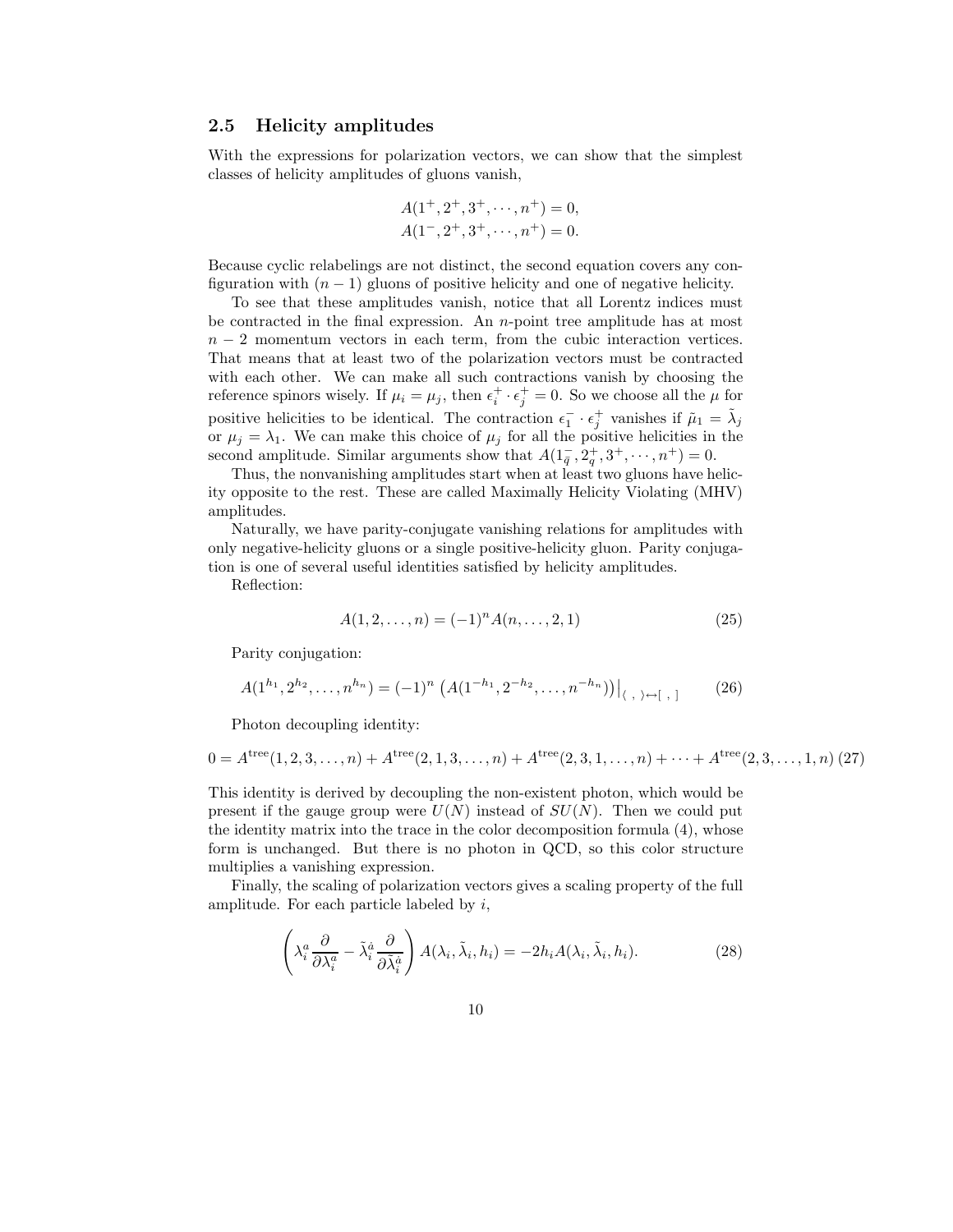

Figure 3: The Berends-Giele recursion relation.

As we think about computing amplitudes, we start for small values of  $n$ . For  $n = 4$  and  $n = 5$ , every nonvanishing amplitude is MHV or conjugate-MHV. Moreover, we can use the photon decoupling identity to limit our computations to amplitudes where the negative helicities are cyclically adjacent, i.e.  $A(-, -, +, +)$  and  $A(-, -, +, +, +)$ . Through judicious choices of reference spinors for the polarization vectors, we can drastically reduce the number of diagrams to compute and carry out the computation by hand without too much trouble. But as the number of legs increases, we will find recursive techniques immensely helpful.

### 2.6 Recursion for off-shell currents (Berends-Giele)

The Berends-Giele recursion for currents [4] generates gluon amplitudes by taking a single external leg off shell. Define  $J_\mu(1, 2, \ldots, n)$  as the sum of Feynman diagrams where gluons  $1, \ldots, n$  are on shell but there is one additional off-shell gluon with the uncontracted vector index  $\mu$ . The current can be constructed recursively by noticing that the gluon labeled by  $\mu$  must be attached to either a cubic or a quartic vertex, and in either case, the vertex is contracted with similar currents involving fewer legs. See Figure 3.

$$
J^{\mu}(1,\ldots,n) = \frac{-i}{P_{1,n}^2} \left[ \sum_{i=1}^{n-1} V_3^{\mu\nu\rho}(P_{1,i}, P_{i+1,n}) J_{\nu}(1,\ldots,i) J_{\rho}(i+1,\ldots,n) + \sum_{j=i+1}^{n-1} \sum_{i=1}^{n-2} V_4^{\mu\nu\rho\sigma} J_{\nu}(1,\ldots,i) J_{\rho}(i+1,\ldots,j) J_{\sigma}(j+1,\ldots,n) \right]
$$

The off-shell current satisfies the current conservation identity,

$$
P_{1,\dots,n}^{\mu} \cdot J_{\mu}(1,\dots,n) = 0. \tag{29}
$$

To construct the  $(n+1)$ -point gluon amplitude from the current  $J_\mu(1,\ldots,n)$ , first amputate the propagator by multiplying by  $iP_{1,n}^2$ . Then, contract with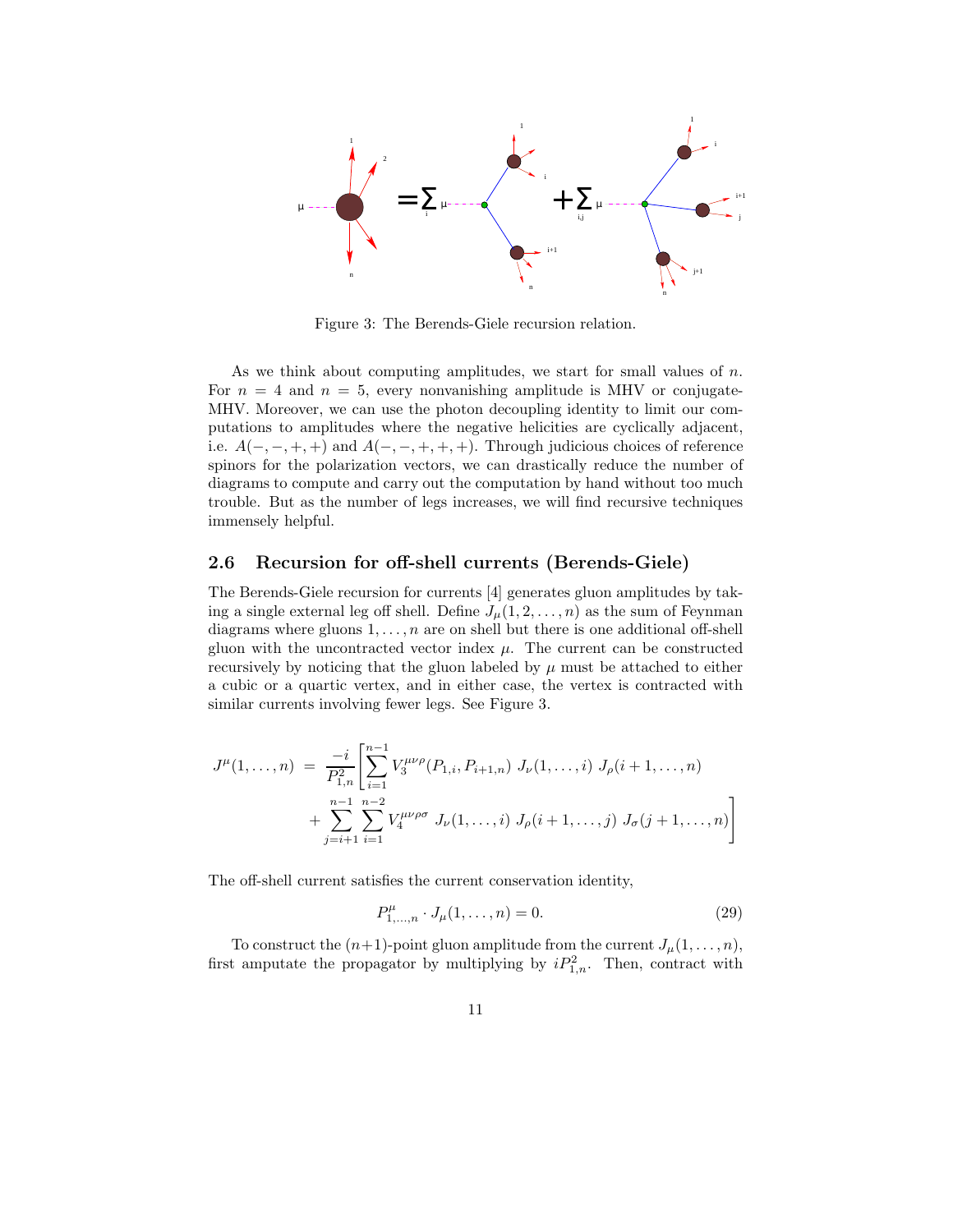$\epsilon_{n+1}^{\mu}$ , the polarization vector of either helicity. Finally, take the limit  $p_{n+1}^2 =$  $P_{1,n}^2 \to 0.$ 

The algorithm is unsurpassed for its numerical power. Analytically, closedform expressions are available for the simplest helicity configurations:

$$
J^{\mu}(1^{+}, 2^{+}, \dots, n^{+}) = \frac{\langle q | \sigma^{\mu} P_{1,n} | q \rangle}{\sqrt{2} \langle q1 \rangle \langle 12 \rangle \cdots \langle n-1, n \rangle \langle nq \rangle},
$$
\n
$$
\langle q | \sigma^{\mu} P_{1,n} | q \rangle
$$
\n
$$
\langle q | \sigma^{\mu} P_{2,n} | q \rangle
$$
\n
$$
\langle n | \sigma^{\mu} P_{2,n} | q \rangle
$$
\n
$$
(30)
$$

$$
J^{\mu}(1^-, 2^+, \dots, n^+) = \frac{\langle q | \sigma^{\mu} P_{2,n} | q \rangle}{\sqrt{2} \langle 12 \rangle \cdots \langle n-1, n \rangle \langle n1 \rangle} \sum_{m=3}^{n} \frac{\langle 1m \rangle \langle 1 | P_{1,m} | m]}{P_{1,m-1}^2 P_{1,m}^2} (31)
$$

These formulas were constructed from an ansatz that could be checked to satisfy the recursion.

From these results, we can confirm that amplitudes with all positive or one negative helicity vanish. More importantly, we can prove the formula conjectured by Parke and Taylor for MHV amplitudes [5]. If the negative-helicity gluons are labeled by  $j$  and  $k$ , then the amplitude is

$$
A(1^+,\ldots,j^-,\ldots,k^-,\ldots,n^+) = i\frac{\langle jk\rangle^4}{\langle 12\rangle\langle 23\rangle\cdots\langle n1\rangle}.\tag{32}
$$

With Berends-Giele recursion, complete analytic results for gluon amplitudes were given up through  $n = 7$ , and also the complete next-to-MHV series  $A(1^-, 2^-, 3^-, 4^+, \ldots, n^+)$  where the negative-helicity gluons are cyclically adjacent.

Exercise: By parity conjugation of the Parke-Taylor formula for 4 gluons, we can see that

$$
i \frac{\langle 12 \rangle^4}{\langle 12 \rangle \langle 23 \rangle \langle 34 \rangle \langle 41 \rangle} = i \frac{\left[ 34 \right]^4}{\left[ 12 \right] \left[ 23 \right] \left[ 34 \right] \left[ 41 \right]}.
$$

If we didn't know that this expression represented an amplitude, the equality would not be obvious. Prove it using spinor identities, given momentum conservation  $p_1 + p_2 + p_3 + p_4 = 0$ .

## References

- [1] L. J. Dixon, "Calculating scattering amplitudes efficiently," arXiv:hepph/9601359.
- [2] E. Witten, "Perturbative gauge theory as a string theory in twistor space," Commun. Math. Phys. 252, 189 (2004) [arXiv:hep-th/0312171].
- [3] M. E. Peskin, "Simplifying Multi-Jet QCD Computation," arXiv:1101.2414 [hep-ph].
- [4] F. A. Berends and W. T. Giele, "Recursive Calculations for Processes with n Gluons," Nucl. Phys. B 306, 759 (1988).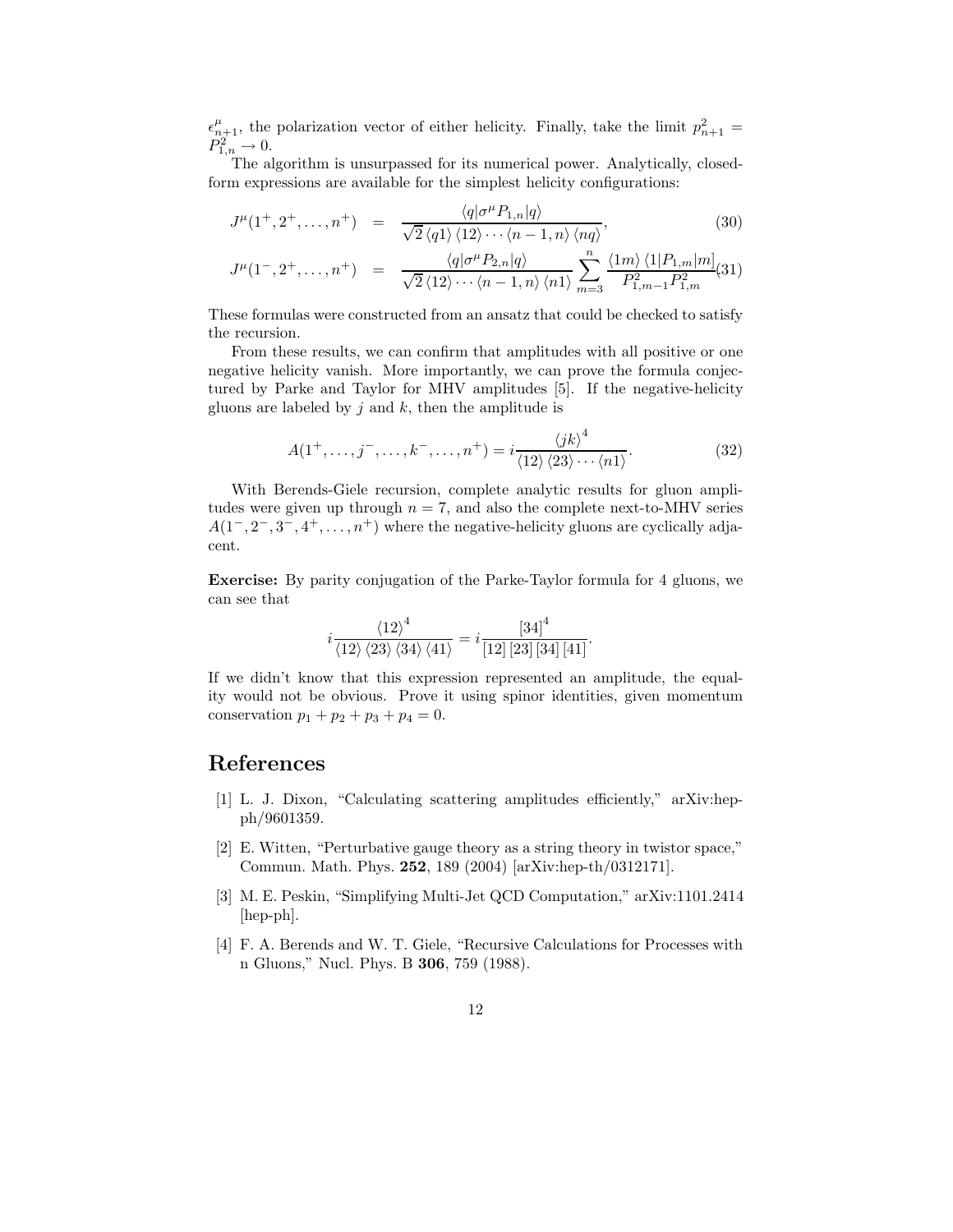[5] S. J. Parke and T. R. Taylor, "An Amplitude for n Gluon Scattering," Phys. Rev. Lett. 56, 2459 (1986).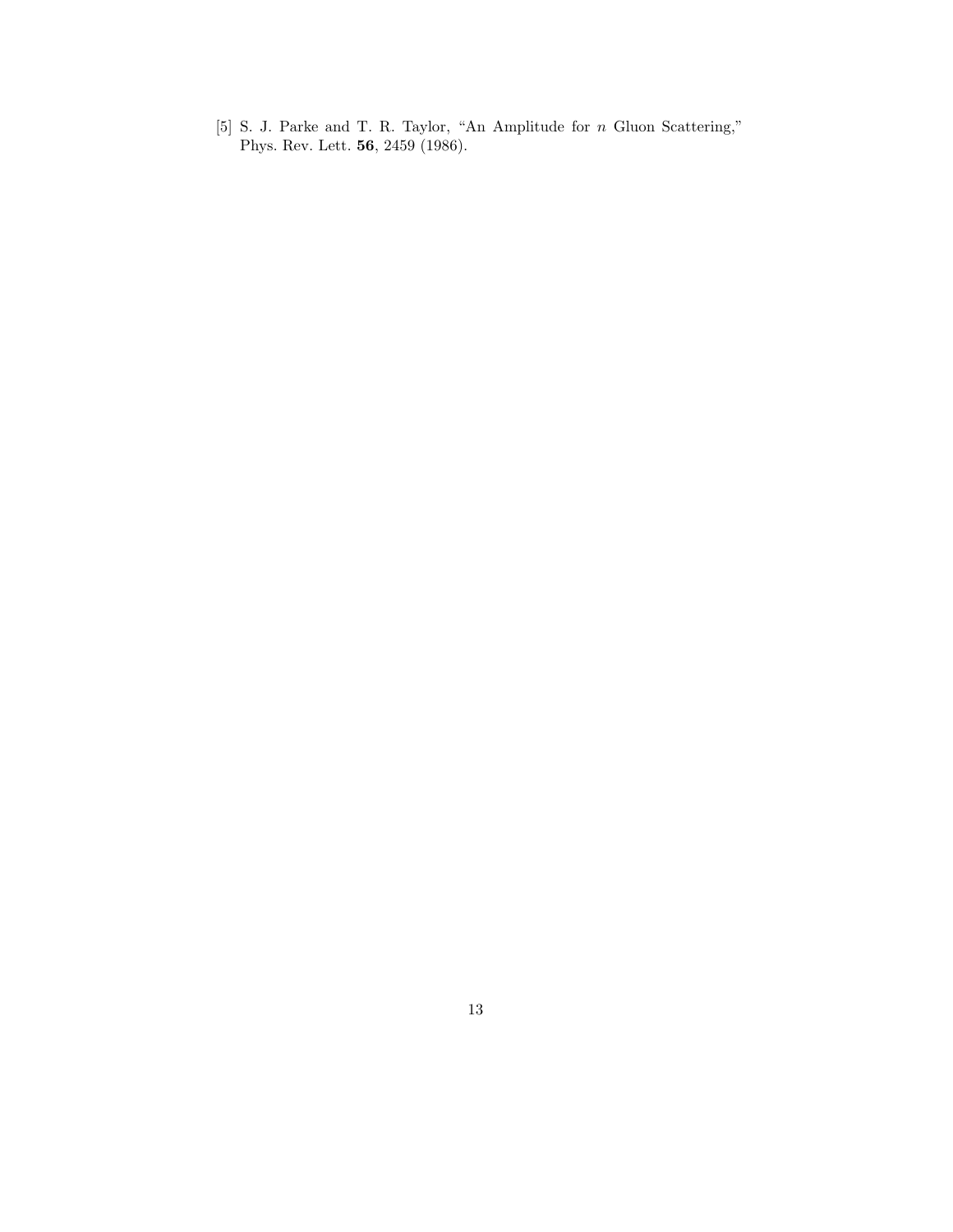# Constructing Scattering Amplitudes Lecture 2: On-shell (BCFW) recursion relations at tree level

Ruth Britto ruth.britto@cea.fr

January 28, 2011

## 1 The BCFW construction

The formulas commonly called "on-shell" or "BCFW" [1] recursion relations are not specific to a particular theory. Their common element is a construction based on a linear momentum shift in complexified momentum space. In any theory where a valid construction like this can be found, recursion relations are generated. The construction was originally performed and proved in pure Yang-Mills theory, where these kinds of relations among amplitudes had already been guessed (based on properties of loop amplitudes). What is remarkable about the BCFW construction is not just the ease with which it can be varied and applied elsewhere, but also the fact that it tends to produce amplitudes in their most compact, elegant forms.

The idea is to consider the amplitude  $A$  as a (complex) function of external momenta,

$$
A = A(p_1, \ldots, p_{k-1}, p_k, p_{k+1}, \ldots, p_{n-1}, p_n). \tag{1}
$$

We introduce a shift of these momenta, *preserving* on-shell conditions and momentum conservation, that is linear in a complex variable  $z$ , and observe the analytic properties of the function  $A(z)/z$ . The only singularities of a Feynman diagram come from its propagators, which, at tree level, lead to simple poles. There is another pole at  $z = 0$ . Now, if  $A(z)$  vanishes in the limit  $z \to \infty$ , then the sum of all residues is zero,

$$
0 = \frac{1}{2\pi i} \oint dz \frac{A(z)}{z} \tag{2}
$$

$$
= A(0) + \sum_{\text{poles } z_{\pi} \text{ of } A(z)} \text{Res}\left(\frac{A(z)}{z}\right)_{z=z_{\pi}}.
$$
 (3)

In this equation,  $A(0)$  will be the original, unshifted amplitude, and the other residues will turn out to be factorization limits of the amplitude, in which it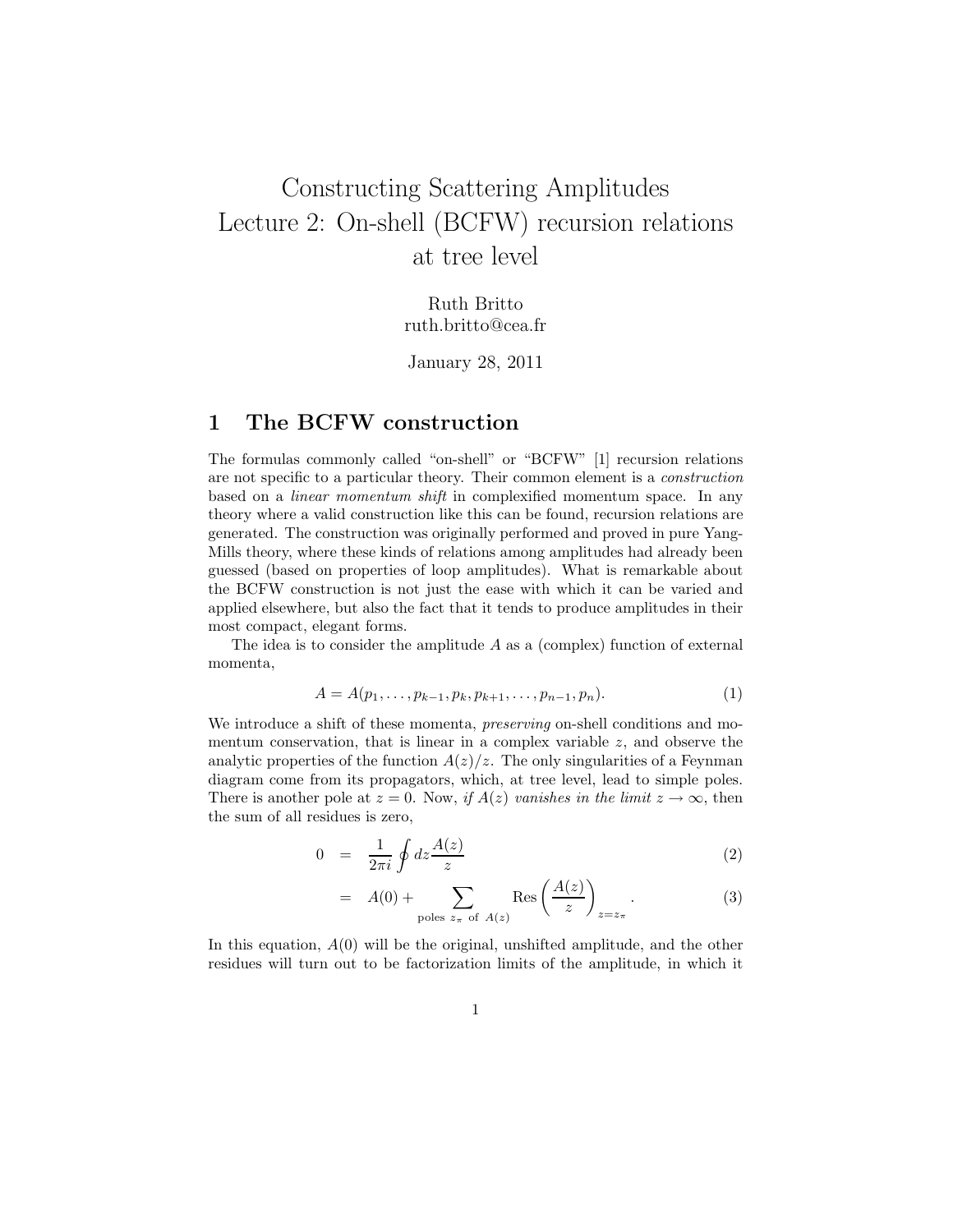becomes the product of smaller amplitudes. This is because the poles are where propagators go to zero, meaning that there are on-shell amplitudes on either side.

In sum, the two necessary ingredients for this construction to work are a linear momentum shift preserving on-shell and conservation conditions, and the vanishing of  $A(z)$  as  $z \to \infty$ . The condition of vanishing at infinity is where all the details of the theory come in. Let us first see how to define the momentum shift quite generally, before specializing to massless QCD and using it in detail.

Start by choosing a particle j with 4-momentum  $p_i$  to shift by a vector q multiplied by our complex variable  $z$ . It is convenient to denote the shifted momentum by a hat:

$$
\widehat{p}_j \equiv p_j(z) \equiv p_j + zq. \tag{4}
$$

To conserve momentum overall, this additional term must be absorbed by the momenta of other particles, and the simplest choice is to move it all to one other particle, which we label by  $k$ . Then

$$
\widehat{p}_k \equiv p_k(z) = p_k - zq. \tag{5}
$$

Along with momentum conservation, we also need the on-shell conditions,

$$
\widehat{p}_j^2 = p_j^2 = m_j^2, \qquad \widehat{p}_k^2 = p_k^2 = m_k^2,\tag{6}
$$

which restrict the choice of  $q$ . It is sufficient to choose  $q$  such that

$$
q^2 = 0, \qquad q \cdot p_j = 0, \qquad q \cdot p_k = 0,\tag{7}
$$

and in fact, there are two solutions to these equations (up to rescaling) provided we can accept complex values for momentum.

Whether either of these solutions satisfies  $\lim_{z\to\infty} A(z) = 0$  depends on the theory. In pure Yang-Mills theory, there is always at least one such  $q$  for any choice of two shifted particles, and for many amplitudes in other theories, there is always at least one choice of shifted particles that gives a valid  $q$ .

For the moment, let us assume that the vanishing condition is satisfied. Then, we need to identify the poles and residues. The poles are located where propagators go to zero. Momentum flowing through a propagator depends on z if and only if the shifted particles  $j$  and  $k$  are on opposite sides. See Figure 1. For each partition  $\pi$  of the legs into sets separating j and k, we use  $P_R$  to denote the momentum flowing through the propagator in the direction of  $k$ , and  $M$  for the mass of the propagating particle. The pole associated to this propagator is the solution  $z = z_{\pi}$  to the equation  $P_R(z)^2 - M^2 = 0$ . Since  $P_R(z) = P_R - zq$ , the pole is

$$
z_{\pi} = \frac{P_R^2 - M^2}{2q \cdot P_R},\tag{8}
$$

and the residue at this pole is the factorization of the amplitude where the propagator goes on shell,

$$
\operatorname{Res}\left(\frac{A(z)}{z}\right)_{z=z_{\pi}} = A_L(z_{\pi}) \frac{-i}{P_R^2 - M^2} A_R(z_{\pi}).\tag{9}
$$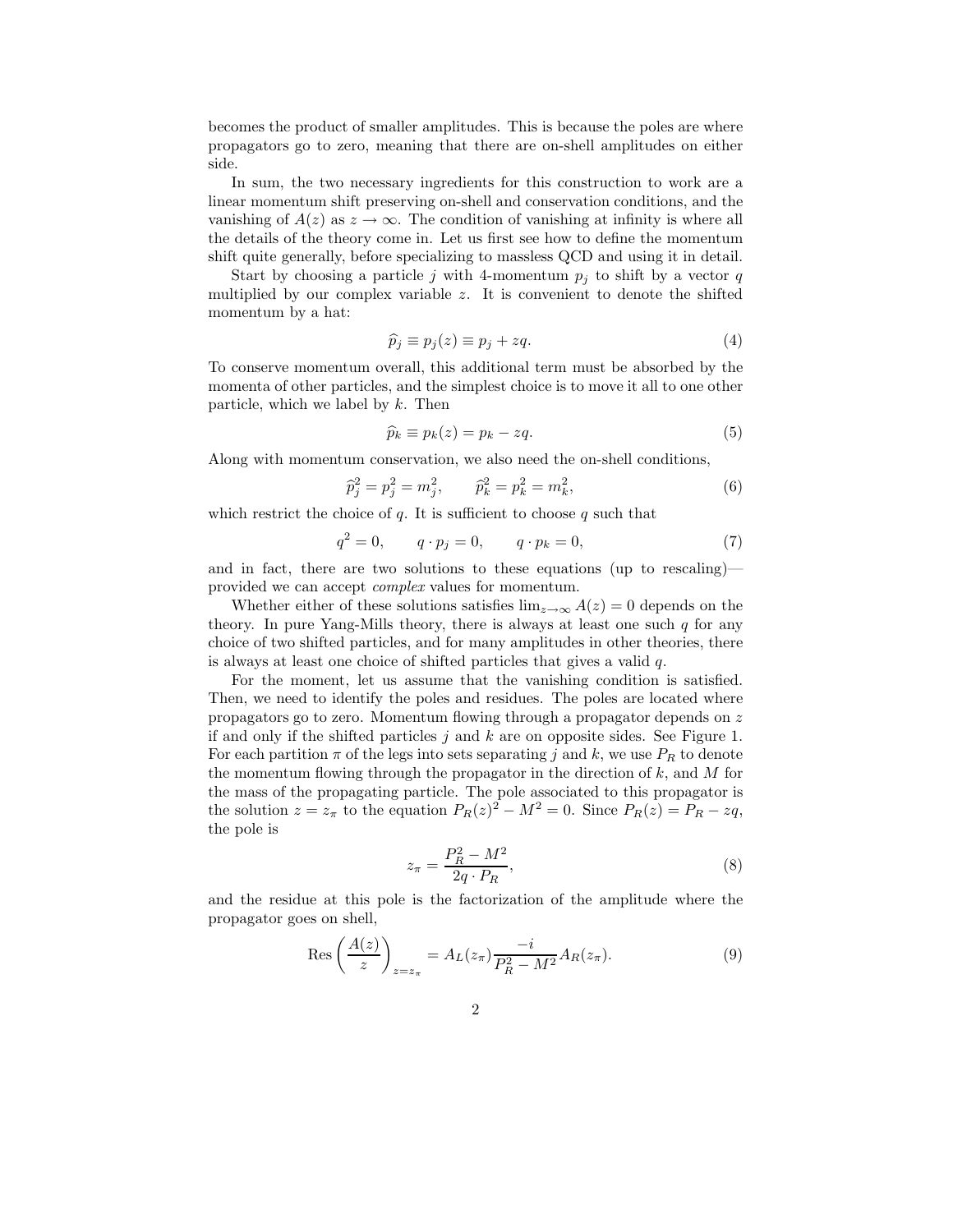

Figure 1: The BCFW recursion relation. The filled circles represent sums of all Feynman diagrams with fixed external legs, which become on-shell amplitudes where the propagator has a pole. The sum is over factorization channels of the amplitude separating the shifted legs  $j$  and  $k$ . The momentum in the propagator is the (shifted) sum of all external momenta on the right-hand side of the diagram.

The propagator should be modified appropriately if it is a fermion. The final recursion relation is therefore

$$
A(0) = \sum_{\pi} A_L(z_{\pi}) \frac{i}{P_R^2 - M^2} A_R(z_{\pi}).
$$
\n(10)

The sum is over partitions of the external particles, but also over all internal states (helicity, mass, etc.). It is a sum over factorization channels separating  $i$ and k.

## 2 The 3-point amplitude

The BCFW recursion relation constructs an amplitude from amplitudes with smaller numbers of legs, all the way down to 3. Before we examine the recursion in detail in Yang-Mills theory, it is important to understand the basic building blocks, the 3-point amplitudes. Let us consider the 3-point amplitude of gluons in detail.

Start from the momentum conservation condition. Label the three outwarddirected momenta by p, q, r, which satisfy momentum conservation,  $p+q+r=0$ . Then, since  $r^2 = 0$ , we have

$$
\langle \lambda_p \ \lambda_q \rangle \, [\tilde{\lambda}_q \ \tilde{\lambda}_p] = 0,\tag{11}
$$

so that

$$
\langle \lambda_p \ \lambda_q \rangle = 0 \quad \text{or} \quad [\tilde{\lambda}_p \ \tilde{\lambda}_q] = 0. \tag{12}
$$

In real Minkowski space, the spinor products are complex conjugates (up to a sign), so they must *both vanish* separately. There are no finite momentum invariants or spinor products, and in fact the amplitude truly vanishes in physical phase space.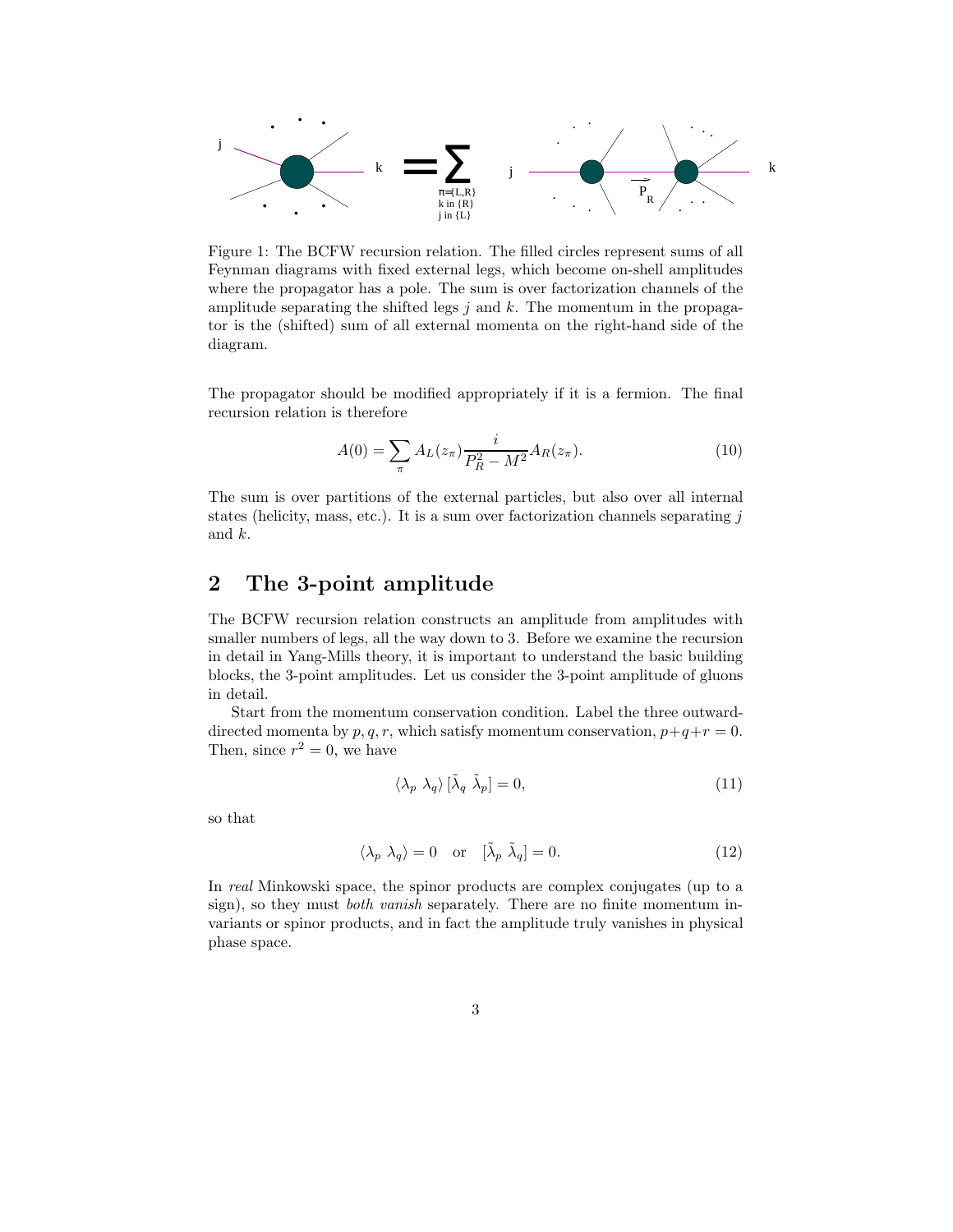However, in *complexified* momentum space (or alternatively, in real momentum space with signature  $++$  --), the spinors of positive and negative chirality or completely independent, so we can choose just one of the conditions  $\langle \lambda_p \rangle \lambda_q$  = 0 or  $[\tilde{\lambda}_q \tilde{\lambda}_p] = 0$  with which to satisfy momentum conservation. These conditions can be rephrased in terms of the proportionality of the 2-component spinors, as  $\lambda_p \sim \lambda_q$  or  $\tilde{\lambda}_p \sim \tilde{\lambda}_q$ . We can repeat this argument starting from  $p^2 = 0$  or  $q^2 = 0$  instead of  $r^2 = 0$ , leading to the conclusions that either all the  $\lambda$ 's are proportional, or else all the  $\lambda$ 's are proportional. In each of these two cases, we can write a nonvanishing expression for a 3-point helicity amplitude. In summary, the three-point gluon amplitudes are given by

$$
A(p^+, q^+, r^-) = i \frac{[\tilde{\lambda}_p \tilde{\lambda}_q]^3}{[\tilde{\lambda}_q \tilde{\lambda}_r][\tilde{\lambda}_r \tilde{\lambda}_p]}, \text{ and } \langle \lambda_p \lambda_q \rangle = \langle \lambda_p \lambda_r \rangle = \langle \lambda_q \lambda_r \rangle = 0;
$$
  

$$
A(p^-, q^-, r^+) = i \frac{\langle \lambda_p \lambda_q \rangle^3}{\langle \lambda_q \lambda_r \rangle \langle \lambda_r \lambda_p \rangle}, \text{ and } [\lambda_p \lambda_q] = [\lambda_p \lambda_r] = [\lambda_q \lambda_r] = 0.
$$

These formulas can be verified by explicit construction from the Feynman rules with the appropriate polarization vectors. They will be needed in BCFW recursion, where the original unshifted momenta are real-valued, but the shift introduces complex momenta.

# 3 The vanishing condition and recursion relations in QCD

Let us look more specifically at QCD, starting with all-gluon amplitudes. They are color-ordered, so we label the gluons cyclically from 1 to  $n$ . It is obvious that the number of terms in the recursion relation depends on the number of partitions separating the two shifted particles, which is smallest if they are cyclically adjacent. Let us therefore choose adjacent particles to shift and choose the labeling so that they are called 1 and  $n$ , with the shift

$$
p_1(z) = p_1 - zq, \qquad p_n(z) = p_n + zq. \tag{13}
$$

The two solutions of (7) are  $q = \lambda_1 \tilde{\lambda}_n$  and  $q = \lambda_n \tilde{\lambda}_1$ , up to rescaling, of course, and by now it is clear that any scalar factors are taken care of by z.

We want a solution such that  $\lim_{z\to\infty} A(z) = 0$ . It turns out that if we choose

$$
q = \lambda_1 \tilde{\lambda}_n,\tag{14}
$$

then the vanishing condition is satisfied for the helicity choices  $(h_1, h_n) = (+, +)$ or  $(-,-)$  or  $(-,+)$ . By label permutation, then, it is clear that any pair of gluons can be shifted.

We can prove the vanishing condition for  $(h_1, h_n) = (-, +)$  at the level of Feynman diagrams. (For the like-helicity shifts, the vanishing does not hold at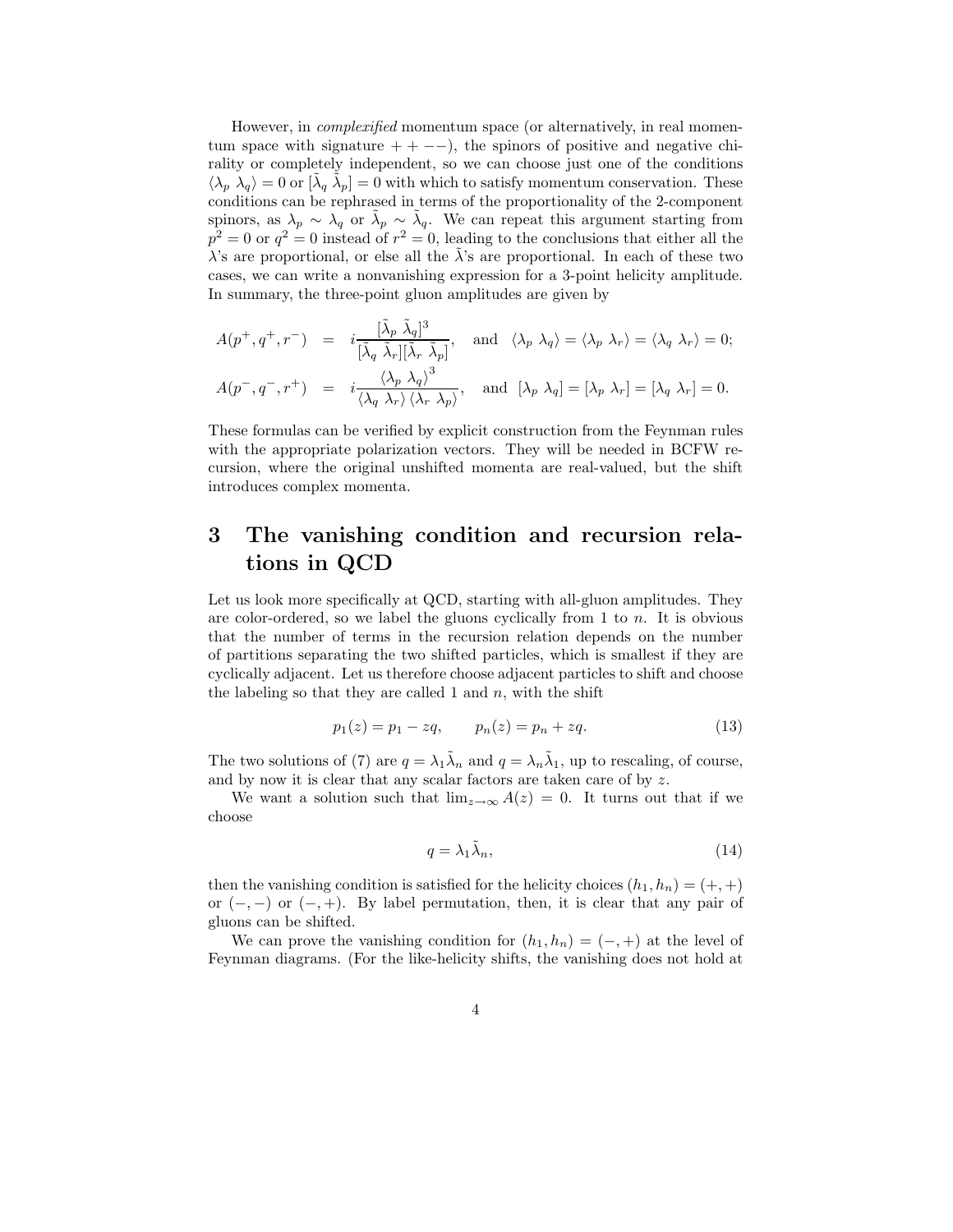the diagram level, so different arguments are needed, which were given in the BCFW paper.) Notice that the shift can be written in terms of spinors as

$$
\lambda_1(z) = \lambda_1, \quad \tilde{\lambda}_1(z) = \tilde{\lambda}_1 - z\tilde{\lambda}_n,\tag{15}
$$

$$
\lambda_n(z) = \lambda_n + z\lambda_1, \quad \tilde{\lambda}_n(z) = \tilde{\lambda}_n. \tag{16}
$$

Now we can just follow the z-dependence in any possible Feynman diagram. First, notice that the only internal momenta carrying z-dependence are those along the path connecting gluons 1 and  $n$ . The only way that  $z$  appears in the numerator is from cubic vertices along this path, each linear in z. If the path contains r vertices, then there are also  $r - 1$  propagators, each falling off as  $1/z$ . Finally, there are the polarization vectors, and for this helicity choice we can see that both  $\epsilon_1^-$  and  $\epsilon_n^+$  fall off as  $1/z$ . Thus, each diagram goes to zero at infinity, as  $1/z$ .

We finish the construction by identifying the poles and residues. The propagators carrying z-dependence can be labeled by their momenta,  $P_{1,i}(z)$  (since they separate 1 and  $n$ , we choose to define it in the direction of 1), and the poles labeled simply by *i*. If  $z_i$  is the solution to  $P_{1,i}(z)^2 = 0$ , it is given by

$$
z_i = \frac{P_{1,i}^2}{\langle 1|P_{1,i}|n\rangle}.
$$
\n(17)

The recursion relation is written as follows. There is a sum over internal helicities. Recall that the helicities are restricted to  $(h_1, h_n) = (+, +), (-, -), (-, +).$ The hats denote shifted momenta, and the shift is different in each term.

$$
A_n = \sum_{i=2}^{n-2} \sum_{h=+,-} A(\hat{1}, 2, \dots, i, -\hat{P}_{1,i}^h) \frac{-i}{P_{1,i}^2} A(\hat{P}_{1,i}^{-h}, i+1, \dots, n-1, \hat{n})
$$
(18)

$$
\widehat{p}_1 = \lambda_1 \left( \tilde{\lambda}_1 - \frac{P_{1,i}^2}{\langle 1 | P_{1,i} | n |} \tilde{\lambda}_n \right) \tag{19}
$$

$$
\widehat{p}_n = \left(\lambda_n + \frac{P_{1,i}^2}{\langle 1|P_{1,i}|n\rangle} \lambda_1\right) \widetilde{\lambda}_n \tag{20}
$$

$$
\widehat{P}_{1,i} = P_{1,i} - \frac{P_{1,i}^2}{\langle 1|P_{1,i}|n]} \lambda_1 \tilde{\lambda}_n = \frac{\left(P_{1,i} \cdot \tilde{\lambda}_n\right) \left(\lambda_1 \cdot P_{1,i}\right)}{\langle 1|P_{1,i}|n]}
$$
(21)

#### Example:

Let's compute  $A(1^-, 2^-, 3^+, 4^+, 5^+)$ , using the shift (15), (16). The recursion relation (18) becomes

$$
\sum_{h=+,-}{\Big[A(\widehat{1},2,-\widehat{P}_{1,2}^h)\frac{-i}{P_{1,2}^2}A(\widehat{P}_{1,2}^{-h},3,4,\widehat{5}) + A(\widehat{1},2,3,-\widehat{P}_{1,3}^h)\frac{-i}{P_{1,3}^2}A(\widehat{P}_{1,3}^{-h},4,\widehat{5})\Big]}.
$$

The first term inside the brackets vanishes, because gluons 3, 4, 5 all have positive helicity. Likewise, we are forced to take  $h = +$  in the second term to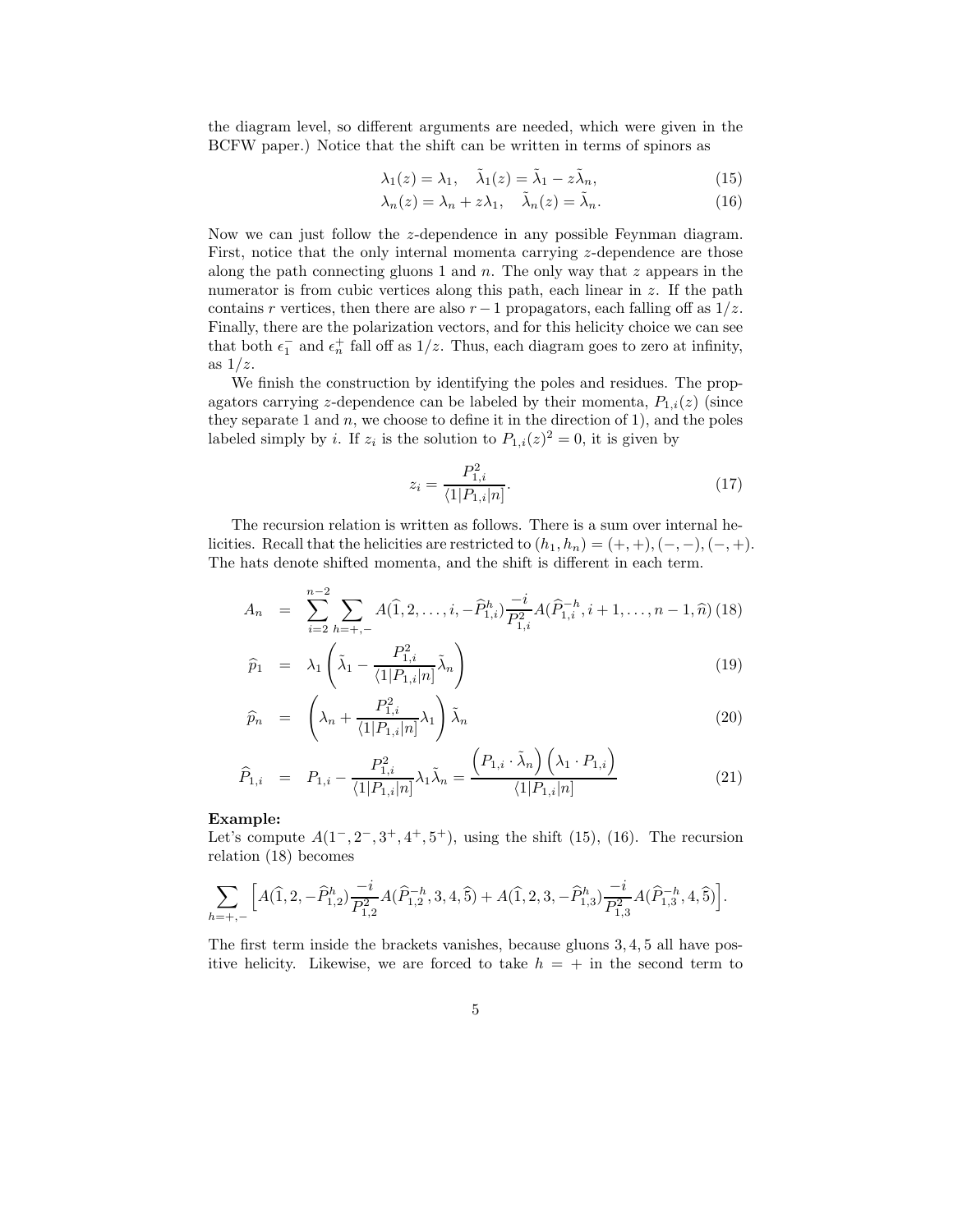get a nonzero result. Using the Parke-Taylor formula for the 3- and 4-point amplitudes, we get

$$
A(\hat{1}^{-}, 2^{-}, 3^{+}, -\hat{P}_{1,3}^{+}) \frac{-i}{P_{1,3}^{2}} A(\hat{P}_{1,3}^{-}, 4^{+}, \hat{5}^{+}) = i \frac{\left\langle \hat{1}2 \right\rangle^{3}}{\left\langle 23 \right\rangle \left\langle 3\hat{P}_{1,3} \right\rangle \left\langle \hat{P}_{1,31} \right\rangle} \frac{1}{P_{1,3}^{2}} \frac{\left[45\right]^{3}}{\left[5\hat{P}_{1,3}\right]\left[\hat{P}_{1,34}\right]}
$$

The shifted spinors can be read off directly from equations (19), (20), and (21). In particular, the hatted spinors  $\hat{1}$  and  $\hat{5}$  in this expression are exactly the unshifted ones. Using the substitution  $P_{1,3}^2 = P_{4,5}^2 = \langle 45 \rangle$  [54], it is straightforward to see that we recover the 5-point Parke-Taylor formula. In fact, the Parke-Taylor formula can easily be proved by induction in this way. It is equally simple if the negative-helicity gluons are cyclically non-adjacent.

#### Exercise:

Check the example above. Then compute  $A(1^-, 2^-, 3^-, 4^+, 5^+, 6^+).$ 

If we want to shift non-adjacent gluons, the helicity restrictions for the vanishing condition are the same, and the recursion relation looks similar, except that the poles will be indexed by two gluon labels instead of just one.

We can easily include massless fermions and scalars. The same shifts of a pair of gluons will still be valid. Some additional shifts that are equally valid at the diagram level are a gluon-fermion pair with helicities  $(h_g, h_f) = (1, -\frac{1}{2})$ and  $(h_f, h_g) = (\frac{1}{2}, -1)$ . (The asymmetry is traced to the choice of q in (14).)

Many other shifts have been established in the literature. To give a small start towards further exploration, here are just a few references for  $QCD$  [2], amplitudes including massive scalars [3], massive fermions [4, 5], gravitons [6, 7], and strings [8]. In amplitudes with massive particles, the results do tend to rely on finding a pair of massless particles to shift. Lately there have been applications to other kinds of quantities as well, such as integrands for multiloop amplitudes and certain correlation functions.

For some examples of gluon amplitudes derived from this recursion relation, see [9], which predates BCFW. The recursion relations had been guessed, but the proof was not yet known. For example, one can prove the Parke-Taylor formula directly, without having to guess a closed form for the Berends-Giele off-shell current.

## 4 Bonus relations

If the falloff of an amplitude under a BCFW shift is stronger than  $1/z$ , then we can construct even more compact recursion relations, called "bonus" relations. For example, suppose  $A(z) \to 1/z^2$  as  $z \to \infty$ . Then instead of applying the residue theorem to  $A(z)/z$  as in (2), we can put an extra linear function in the numerator.

$$
0 = \oint \frac{\alpha - z}{\alpha z} A(z).
$$
 (22)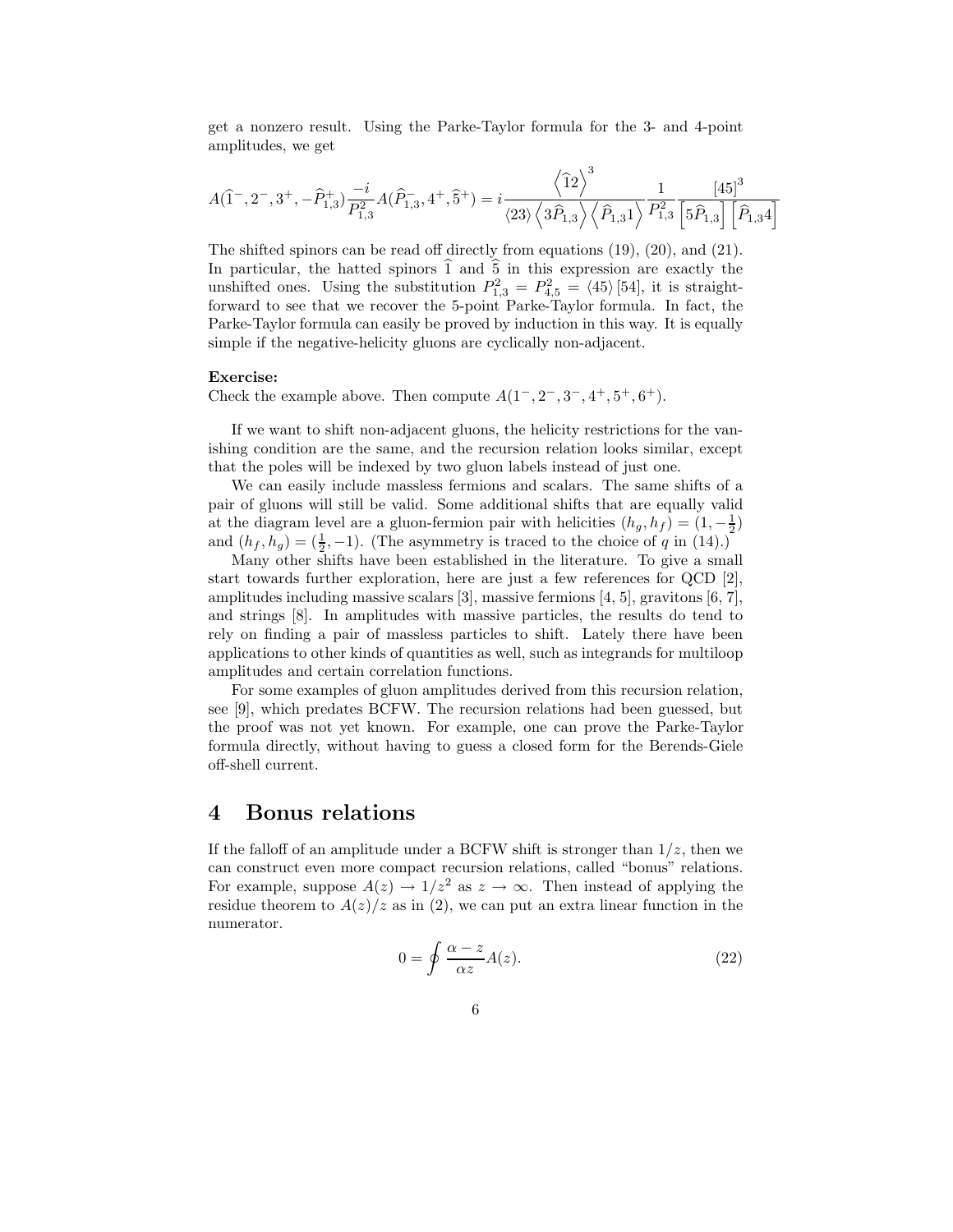We recover the unshifted amplitude  $A(0)$  as the residue at  $z = 0$ . The recursion relation is

$$
A(0) = \sum_{\pi} A_L(z_{\pi}) \frac{\alpha - z_{\pi}}{\alpha} \frac{i}{P_R^2 - M^2} A_R(z_{\pi}).
$$
\n(23)

By choosing  $\alpha$  to equal one of the poles  $z_{\pi}$ , we obtain a recursion relation that is one term shorter than usual. If the recursion is applied repeatedly, this gives noticeably more compact results. We now give three examples, also as a way of introducing other theories and relations. They show formulas that were previously known but whose compact form was later traced to bonus relations.

#### 4.1 Gravity

In gravity, there is no color decomposition. We have mentioned the KLT (Kawai, Lewellen, Tye) relations between graviton and gauge field amplitudes, derived from a relation between closed and open string amplitudes. From KLT relations, the formula for MHV amplitudes at tree level is [10]

$$
A(1^-, 2^-, 3^+, \cdots, n^+) =
$$
  
\n
$$
\langle 1 \ 2 \rangle^8 \left[ \frac{[1 \ 2][n-2, n-1]}{\langle 1, n-1 \rangle N(n)} \left( \prod_{i=1}^{n-3} \prod_{j=i+2}^{n-1} \langle i \ j \rangle \right) \prod_{l=3}^{n-3} \left( -\langle l | P_{l+1, n-1} | n \rangle \right) + \mathcal{P}(2, 3, \cdots, n-2) \right]
$$

where  $N(n) = \prod_{i=1}^{n-1} \prod_{j=i+1}^{n} \langle i \ j \rangle$  and  $\mathcal{P}(2, 3, \dots, n-2)$  represents the sum over all permutations. Notice that there are  $(n-3)!$  terms.

The BCFW shift is valid for helicities  $(-, +), (+, +), (-, -)$ , just as in Yang-Mills theory, but in gravity the behavior at infinity is  $1/z^2$  for each of these shifts. Straightforward application of the recursion relation gives a formula with  $(n-2)!$  terms, while one of the bonus relations gives the formula above.

Here are two other expressions for the MHV amplitude in gravity [11]. The first has  $(n-2)!$  terms but exhibits nice properties, and the second has  $(n-3)!$ terms and can be traced to a bonus relation. The negative helicities can be on any two of the gravitons.

$$
A_{\text{MHV}}^{\text{grav}}(1, 2, \dots, n) = \sum_{\mathcal{P}(3, \dots, n)} F(1, 2, \dots, n), \tag{24}
$$

$$
A_{\text{MHV}}^{\text{grav}}(1,2,\ldots,n) = \sum_{\mathcal{P}(4,\cdots,n)} \frac{\langle 12 \rangle \langle 34 \rangle}{\langle 13 \rangle \langle 24 \rangle} F(1,2,\ldots,n), \tag{25}
$$

where

$$
F(1,2,\ldots,n) \equiv \langle 1n \rangle [n] \left( \prod_{s=4}^{n-1} \beta_s \right) A_{\text{MHV}}^{\text{YM}}(1,2,\ldots,n)^2, \tag{26}
$$

$$
\beta_s \equiv -\frac{\langle s, s+1 \rangle}{\langle 2, s+1 \rangle} \langle 2|P_{3,s-1}|s]. \tag{27}
$$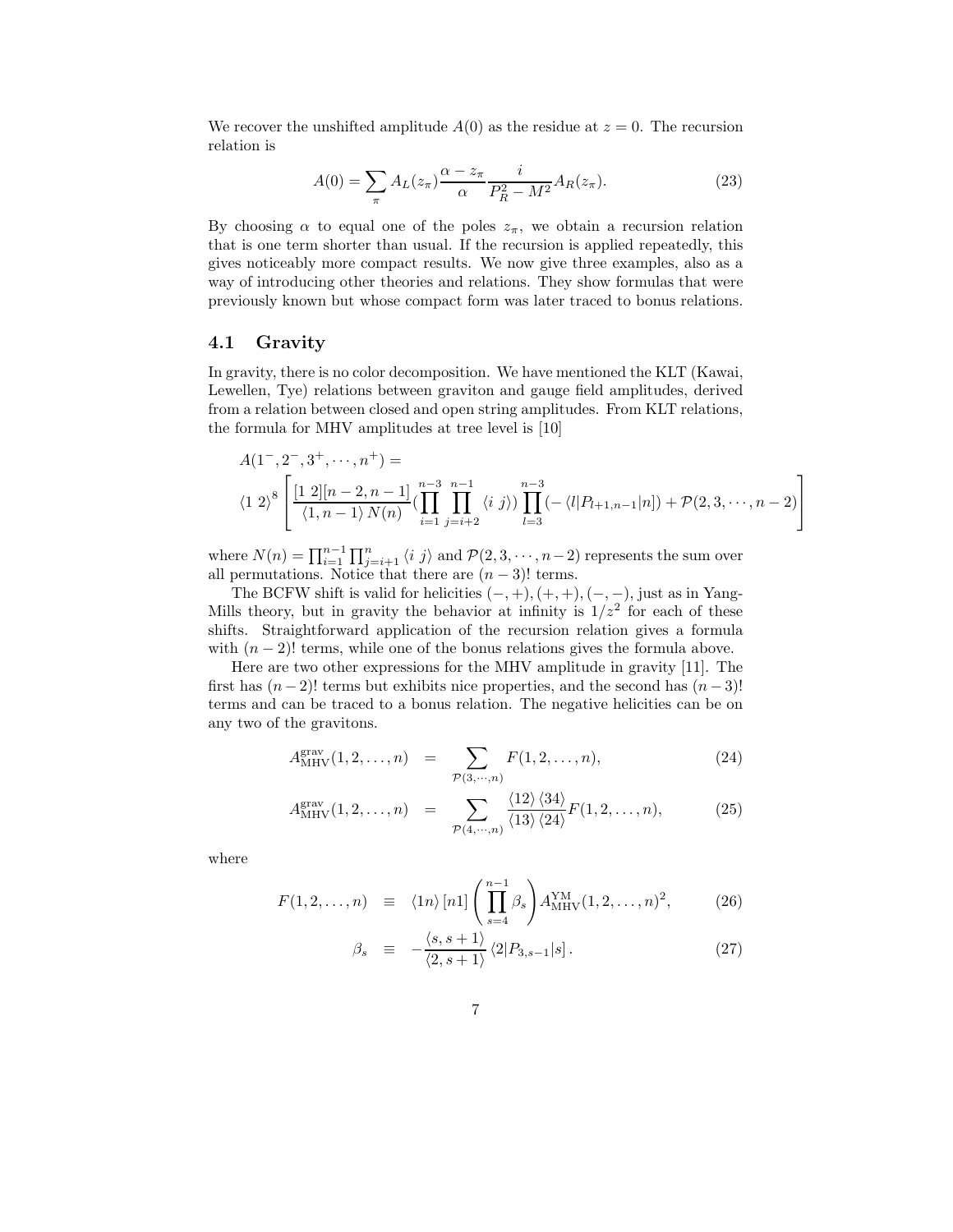#### 4.2 QED

There is no color ordering in QED either. The MHV amplitude for scattering a charged fermion pair into  $n$  photons is very simple [12]:

$$
A(q^-, \bar{q}^+; 1^-, 2^+, \dots, n^+) = i \frac{\langle q\bar{q}\rangle^{n-2} \langle 1q\rangle^2}{\prod_{k=2}^n \langle qk\rangle \langle \bar{q}k\rangle}.
$$
 (28)

Although these are MHV amplitudes, the lack of color ordering gives an expression with several terms when BCFW is applied directly. Recently it was found that these amplitudes have a very strong falloff when the charged pair is shifted, namely  $1/z^{n-1}$ . Therefore  $n-2$  linear factors can be inserted into (2), giving a "dressed" recursion relation [13]. For MHV amplitudes, the formula above is recovered, and new compact forms for NMHV (next-to-MHV: 3 negative helicities) and NNMHV amplitudes have been found as well.

#### 4.3 Yang-Mills theory

In Yang-Mills theory, the original BCF(W) recursion relation gives the most compact formulas for gluon amplitudes. While shifts of non-adjacent gluons give longer formulas, they have better boundary behavior, so there are bonus relations. In this way new proofs have been found [14] of the familiar  $U(1)$  decoupling identity, a generalization of this identity called the Kleiss-Kuijf relation, and relatively new identities by Bern-Carrasco-Johansson [15]. These last identities were conjectured based on the observation that gauge theory amplitudes can be given in a form where their kinematic factors satisfy identities analogous to the Jacobi identity satisfied by their corresponding color factors. They have been useful for computing multi-loop amplitudes in supergravity. The bonus relations for nonadjacent shifts have also given completely new identities.

All of these identities relate different permutations of labels in  $n$ -point gluon amplitudes. A rephrasing of the  $U(1)$  (or photon) decoupling identity is

$$
\sum_{\sigma \in \text{cyclic}} A(1, \sigma(2, 3, \dots, n)) = 0.
$$
 (29)

The Kleiss-Kuijf relation is

$$
A(1, \{\alpha\}, n, \{\beta\}) = (-1)^{|\beta|} \sum_{\sigma \in OP(\{\alpha\}, \{\beta^T\})} A(1, \sigma, n),
$$
 (30)

where the sum is over "ordered permutations" preserving the respective orderings of the two subsets, and  $\{\beta^T\}$  is  $\{\beta\}$  with the ordering reversed.

The BCJ relations are more complicated, so we do not write all the details here, but they take the form

$$
A(1,2,\{\alpha\},3,\{\beta\}) = \sum_{\sigma \in POP(\{\alpha\},\{\beta\})} A(1,2,3,\sigma) \prod_{k}^{m} \mathcal{F}_{k},
$$
(31)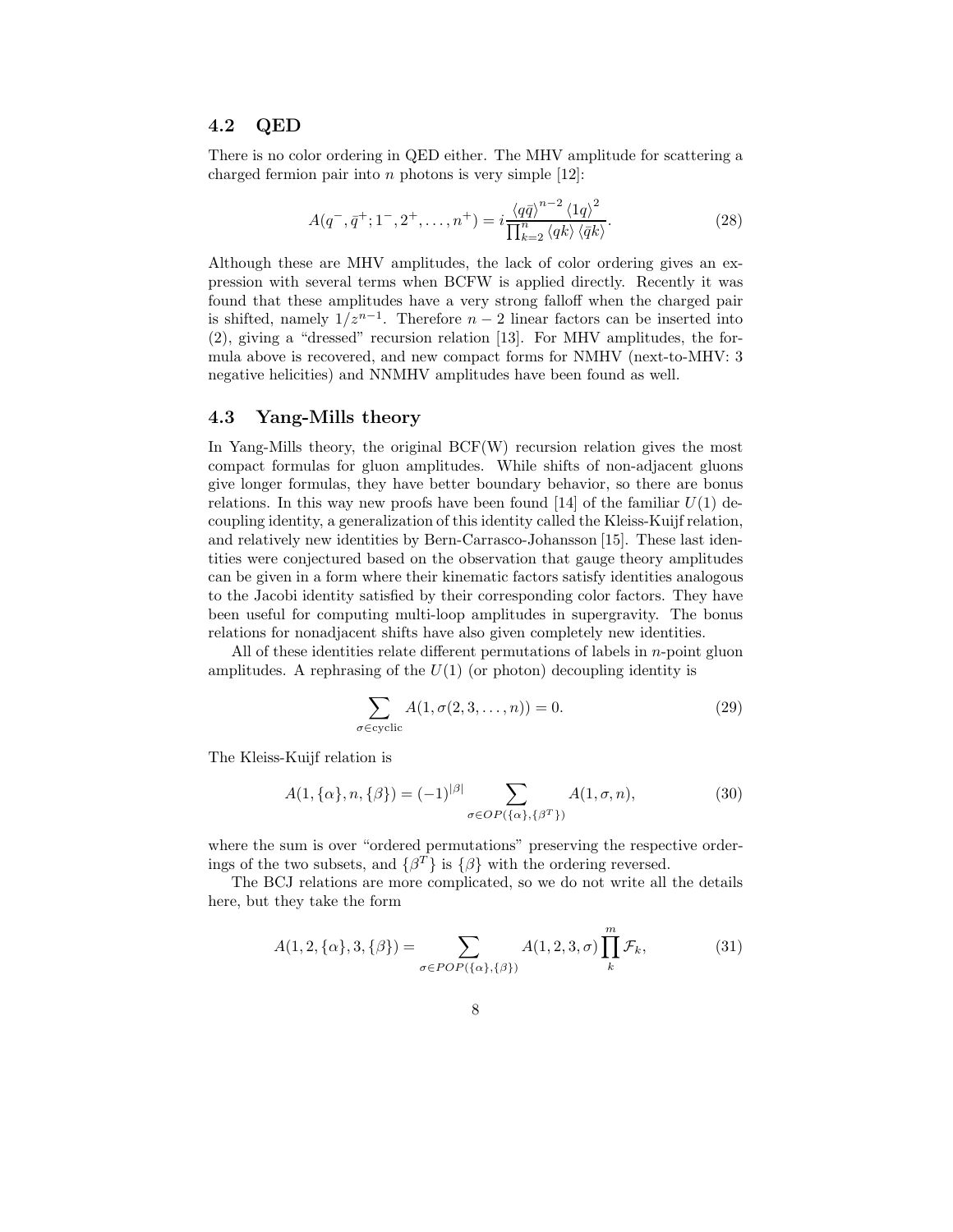

Figure 2: Recursion relation from the shift of the three negative helicity gluons  $i, j, k$  in an NMHV amplitude. The amplitudes  $A_L$  (on the left) and  $A_R$  (on the right) are both MHV.

where  $\{\alpha\} = \{4, 5, \ldots, m\}$  and  $\{\beta\} = \{m+1, \ldots, n\}$ ; POP stands for "partially ordered permutations" of the labels 4 through  $n$ , preserving the ordering of  $\{\beta\}$ ; and  $\mathcal{F}_k$  is a certain rational function of momentum invariants, linear in numerator and denominator.

## 5 Multi-line shifts

Momentum shifts can be applied to more than two external lines. Such multiline shifts have been especially useful in gravity amplitudes. Here, we will show a simple example in pure Yang-Mills theory [17]. It leads to the "MHV Diagram" construction [18], which was first conjectured based on twistor geometry, as we will discuss further in the next lecture.

Suppose we want to find an NMHV (next-to-MHV, i.e. 3 negative helicities) helicity amplitude of gluons. Denote the gluons of negative helicity by  $i, j, k$ . Introduce the following shift:

$$
\tilde{\lambda}_i(z) = \tilde{\lambda}_i + z \langle jk \rangle \tilde{\eta}
$$
\n(32)

$$
\tilde{\lambda}_j(z) = \tilde{\lambda}_j + z \langle ki \rangle \tilde{\eta}
$$
\n(33)

$$
\tilde{\lambda}_k(z) = \tilde{\lambda}_k + z \langle ij \rangle \tilde{\eta}
$$
\n(34)

Total momentum conservation follows from the Schouten identity. The vanishing condition  $\lim_{z\to\infty} A(z) = 0$  is easily seen to be satisfied at the level of Feynman diagrams.

What kind of recursion relation follows? The poles can now come from any propagator separating  $i, j, k$ ; i.e., two of the shifted particles are on one side of the propagator, and one is on the other. See Figure 2. If i is the gluon separated from j and k by a given propagator  $P_R$ , the shifted propagator momentum is  $P_R(z) = P_R - z \langle jk \rangle \lambda_i \tilde{\eta}$ . Notice that the negative helicity in the propagator must be in  $A_L$ , on the side of i. If not, then the  $A_L$  has all positive helicities except for one, so it vanishes automatically if there are at least three external lines. If there are just two external lines, we have a 3-point amplitude, which vanishes in  $a + -$  configuration unless all the  $\lambda$ 's are proportional. But this condition cannot be forced, since it is  $\tilde{\lambda}_i$  which is shifted, while  $\lambda_i$  is fixed to its original value, generically different from the other external  $\lambda$  in  $A_L$ .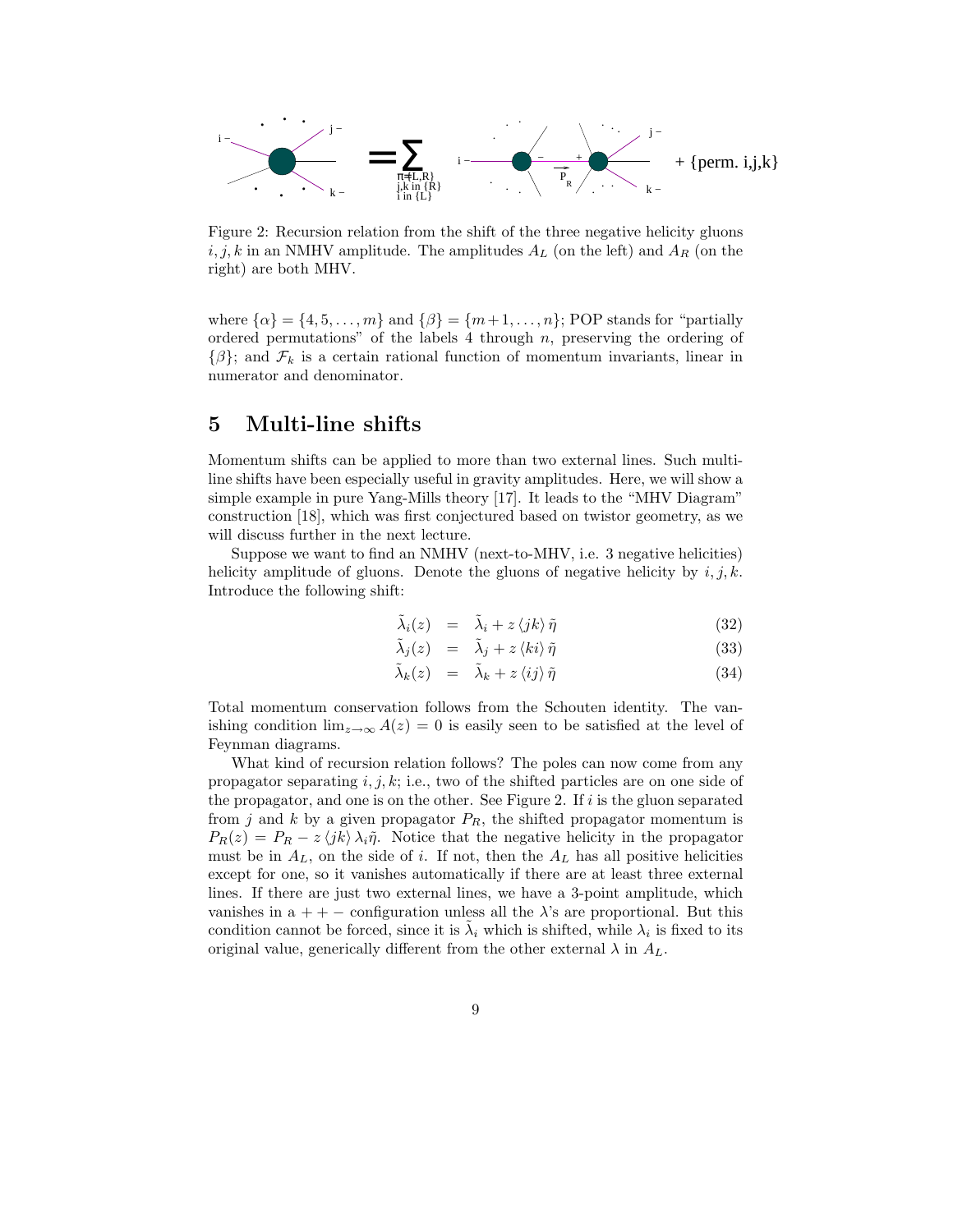Thus, we have an expansion in terms of MHV amplitudes only. They are built out of spinor products  $\langle a, b \rangle$ . Among these, the only appearance of either shifts or propagators is in factors of the form  $\left\langle a \,\,\widehat{P}_R\right\rangle$ . It is easy to replace these. The definition of the shift implies  $\left\langle a|\widehat{P}_R|\tilde{\eta}\right] = \langle a|P_R|\tilde{\eta}\right]$ , so

$$
\left\langle a \ \hat{P}_R \right\rangle = \frac{\left\langle a | \hat{P}_R | \tilde{\eta} \right]}{\left[ \hat{P}_R \ \tilde{\eta} \right]} = \frac{\left\langle a | P_R | \tilde{\eta} \right]}{\left[ \hat{P}_R \ \tilde{\eta} \right]}
$$
(35)

We know further from the helicity scaling identity that there must be exactly equal numbers of these factors in the numerator and denominator (since the propagator appears once each with positive and negative helicity in  $A_L$  and  $A_R$ ). Therefore, for each of these appearances, we can simply make the substitution

$$
\left\langle a\widehat{P}_R\right\rangle \to \langle a|P_R|\tilde{\eta}].\tag{36}
$$

These are the "MHV Rules" or "CSW Rules" (Cachazo-Svrček-Witten) for generating tree-level amplitudes. In general, they are given as follows:

- Choose an arbitrary "reference" spinor  $\tilde{\eta}$ .
- Draw all possible graphs with fixed external lines (in cyclic order, if applicable), such that each node has an MHV helicity configuration.
- Propagators are evaluated as usual, with momenta determined by momentum conservation.
- Vertices are the MHV amplitudes! Write them from the Parke-Taylor formula in the case of gluons. Propagators must be continued on-shell: define  $\lambda_P = P \cdot \tilde{\eta}$ .

The definition  $\lambda_P = P \cdot \tilde{\eta}$  is equivalent to the replacement (36). We do not need  $\tilde{\lambda}_P$  because it doesn't appear in MHV amplitudes.

For a general gluon amplitude with at least 3 negative helicities, the MHV rules can be derived by shifting  $\lambda$  of every negative-helicity gluon. If the negative helicities are on the gluons labeled by  $m_i$ , the shift is

$$
\tilde{\lambda}_{m_i}(z) = \tilde{\lambda}_{m_i} + z r_i \tilde{\eta},\tag{37}
$$

where the  $r_i$  are numbers such that  $\sum_i r_i \lambda_{m_i} = 0$ , but no proper subset of these terms sums to zero. (In the NMHV case, the  $r_i$  are determined uniquely.)

Like the BCFW recursion, the MHV rules have been generalized and used in many different contexts. They do not give the most compact formulas, but they are an illuminating expansion, quite direct compared to Feynman diagrams, and with very simple on-shell continuation rules.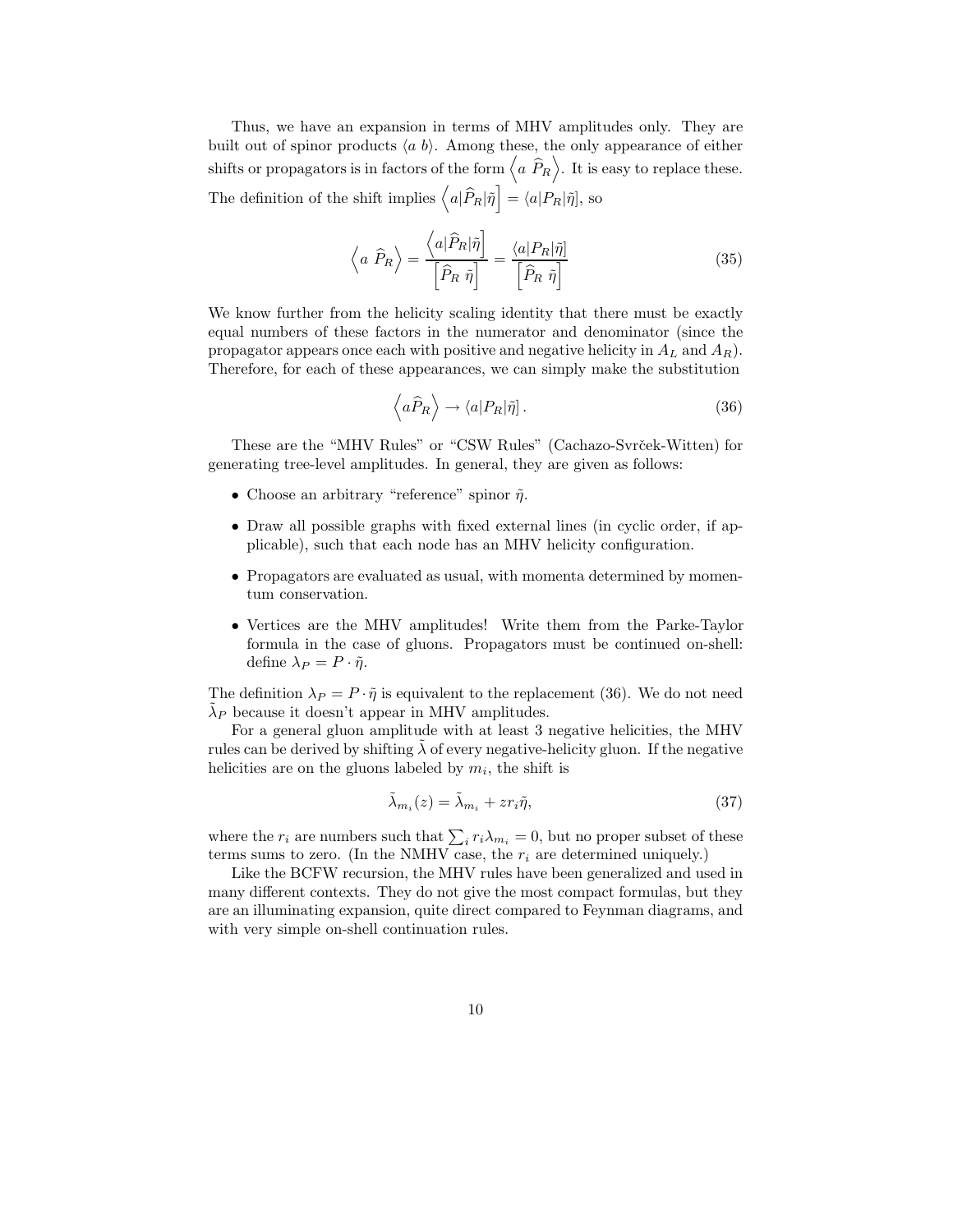## 6 The background field interpretation

There is an interpretation of the BCFW shift and recursion relations in terms of a hard particle moving in a soft background [16]. This interpretation allows us to study the structure and construction of recursion relations without worrying about the exact representations of amplitudes. For example, we can work generally in any dimension  $D \geq 4$ . One can see in general terms what kinds of theories and amplitudes will allow recursion relations. Here, we will show specifically how this formalism can prove the validity of BCFW shifts for gluon amplitudes in the  $(+, +)$  and  $(-, -)$  cases.

Consider the  $z \to \infty$  limit of the momentum shift (4), (5),

$$
p_j(z \to \infty) \to zq, \qquad p_k(z \to \infty) \to -zq. \tag{38}
$$

If q were real, this would be an eikonal limit, but of course  $q$  must be complex. We can still use the idea that these large momenta approximate a single hard particle, and the remaining soft particles can be understood collectively as a classical background. The scattering of the hard particle will then be understood by studying quadratic fluctuations about this background.

Let's revisit pure Yang-Mills theory to see how the formalism works. The gauge field will be expanded as

$$
\mathcal{A}_{\mu} = A_{\mu} + a\mu,\tag{39}
$$

where  $A_\mu$  is the background field and  $a_\mu$  is the fluctuation. The quadratic Lagrangian is

$$
L = -\frac{1}{4} \operatorname{tr} D_{\left[\mu a_{\nu\right]}} D^{\left[\mu a_{\nu\right]} \right] + \frac{i}{2} \operatorname{tr} [a_{\mu}, a_{\nu}] F^{\mu\nu}.
$$
 (40)

After adding a gauge-fixing term,  $(D_{\mu}a^{\mu})^2$ , we get

$$
L = -\frac{1}{4} \text{tr} \,\eta^{ab} D_{\mu} a_a D^{\mu} a_b + \frac{i}{2} \text{tr}[a_a, a_b] F^{ab}.
$$
 (41)

Here we've relabeled the indices in order to display an "enhanced spin symmetry" in the first term: there is something like a Lorentz symmetry acting on the indices of the fluctuation  $a_a$ . (Actual Lorentz invariance is broken by the nonvanishing background field.) Intuitively, this is understood as the conservation of helicity of the hard particle.

In the gauge-fixed Lagrangian, the vertices of  $\mathcal{O}(z)$  come from the first term, with the  $\eta^{ab}$  symmetry. Propagators are still  $\mathcal{O}(1/z)$  along the path of the hard particle (now the only scattered particle).

The full amplitude is

$$
A = (\epsilon_j)_a M^{ab} (\epsilon_k)_b,\tag{42}
$$

where  $M^{ab}$  is the expression assembled from vertices and propagators, before contracting with the polarization vectors. From the gauge-fixed Lagrangian, we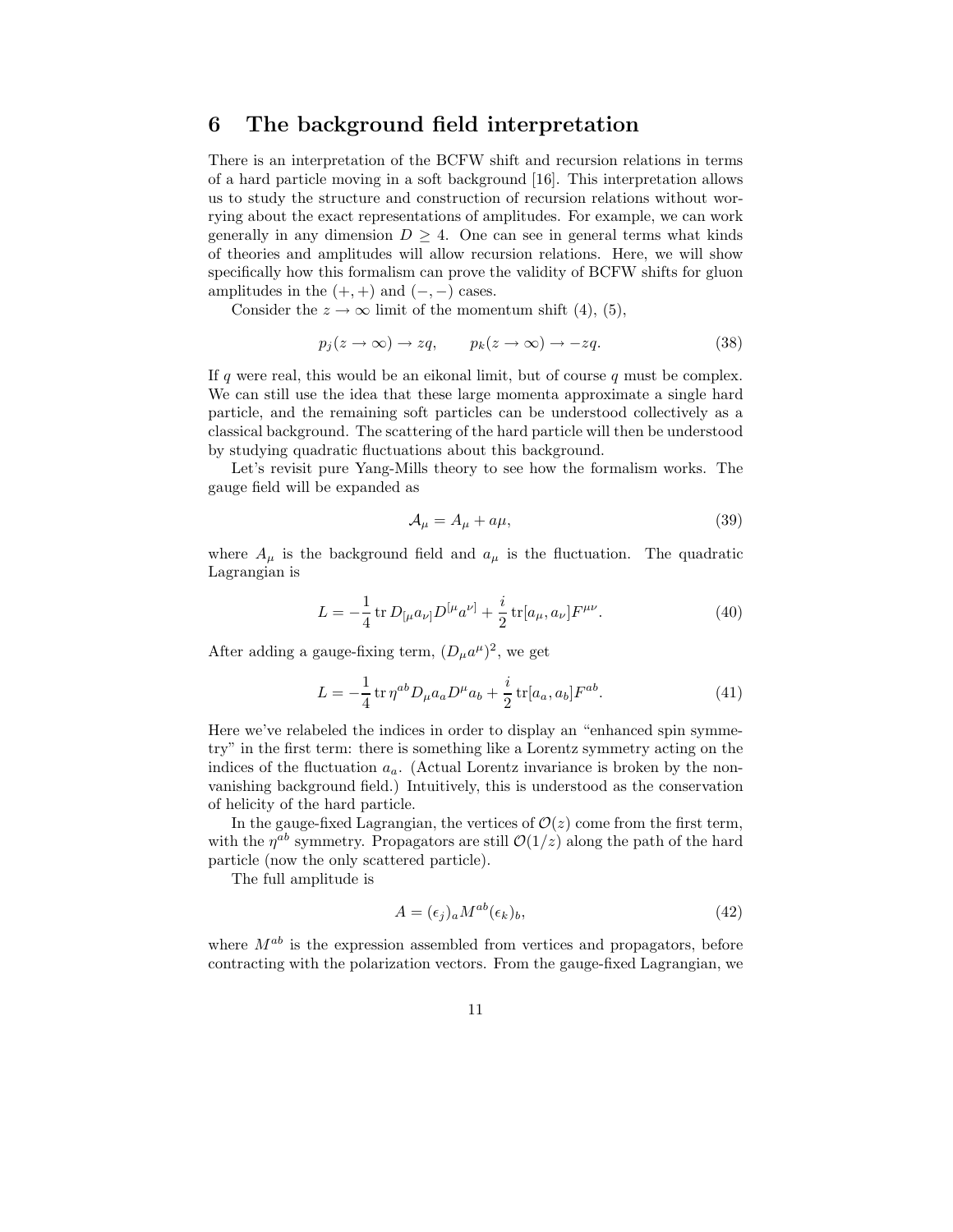see that its expansion in z must take the form

$$
M^{ab} = (cz + \cdots)\eta^{ab} + A^{ab}\frac{1}{z}B^{ab} + \cdots,
$$
\n(43)

where  $A^{ab}$  is antisymmetric, because it comes from terms with exactly one insertion of the second-term vertex; and  $B^{ab}$  has no particular symmetry properties; and dots represent terms that are lower order in z.

What are the polarization vectors? Notice that the polarization vectors satisfy the equations  $(7)$  for the shift vector q. Concretely, we consider one of the two solutions (corresponding to  $q = \lambda_j \tilde{\lambda}_k$  in four dimensions), so that

$$
q = \epsilon_j^- = \epsilon_k^+, \qquad q^* = \epsilon_j^+ = \epsilon_k^-.
$$
\n(44)

These choices can be justified in  $D$  dimensions by looking in the center-of-mass Lorentz frame. The shifted polarization vectors are then

$$
\epsilon_j^+(z) = q^* - z p_k, \qquad \epsilon_k^-(z) = q^* + z p_j,\tag{45}
$$

while  $\epsilon_j^-(z)$  and  $\epsilon_k^+(z)$  are still equal to q.

We will also use the Ward identities, such as  $(p_j)_a(z)M^{ab}(\epsilon_k)_b = 0$ , which implies

$$
q_a M^{ab}(\epsilon_k)_b = -\frac{1}{z}(p_j)_a M^{ab}(\epsilon_k)_b.
$$
\n(46)

First, let us review the shift whose vanishing we proved by Feynman diagrams, namely  $M^{-+} = (\epsilon_j^-(z))_a M^{ab} (\epsilon_k^+(z))_b$ . In the background field expansion, it follows from the expansion (43) together with the Ward identity (46) and the fact that  $p_i \cdot q = 0$ , that  $M^{-+} = \mathcal{O}(1/z)$ .

The analysis for  $M^{-+}$  is only slightly more complicated. Here we have

$$
M^{--} = (\epsilon_j^-(z))_a M^{ab} (\epsilon_k^-(z))_b \tag{47}
$$

$$
= q_a M^{ab} (\epsilon_k^-(z))_b \tag{48}
$$

$$
= -\frac{1}{z}(p_j)_a M^{ab}(\epsilon_k^-(z))_b \tag{49}
$$

$$
= -\frac{1}{z}(p_j)_a [(cz + \cdots)\eta^{ab} + A^{ab} + \frac{1}{z}B^{ab} + \cdots] (q^* + zp_j)_b
$$
 (50)

$$
= \mathcal{O}(1/z). \tag{51}
$$

The higher-order terms in (50) drop out because  $p_j^2 = 0$ ,  $p_j \cdot q^* = 0$ , and  $(p_j)_a A^{ab}(p_j)_b = 0$  due to the antisymmetry of  $A^{ab}$ .

In the expansion of  $M^{-+}$ , the leading term is  $-cz^3p_j \cdot p_k$ , so indeed the boundary behavior does not give a recursion relation.

Additional simplifications are available in the lightcone gauge  $q \cdot A = 0$ . This gauge eliminates  $\mathcal{O}(z)$  behavior in all vertices except those to which both j and  $k$  are directly attached. Therefore, if we shift non-adjacent gluons, there are no vertices of  $\mathcal{O}(z)$ , and the same arguments show e.g. that  $M^{-+} = \mathcal{O}(1/z^2)$ , leading to the kind of bonus relations we discussed in the previous section. The lightcone gauge  $q \cdot A = 0$  also helps to understand BCFW recursion at the level of Feynman diagrams.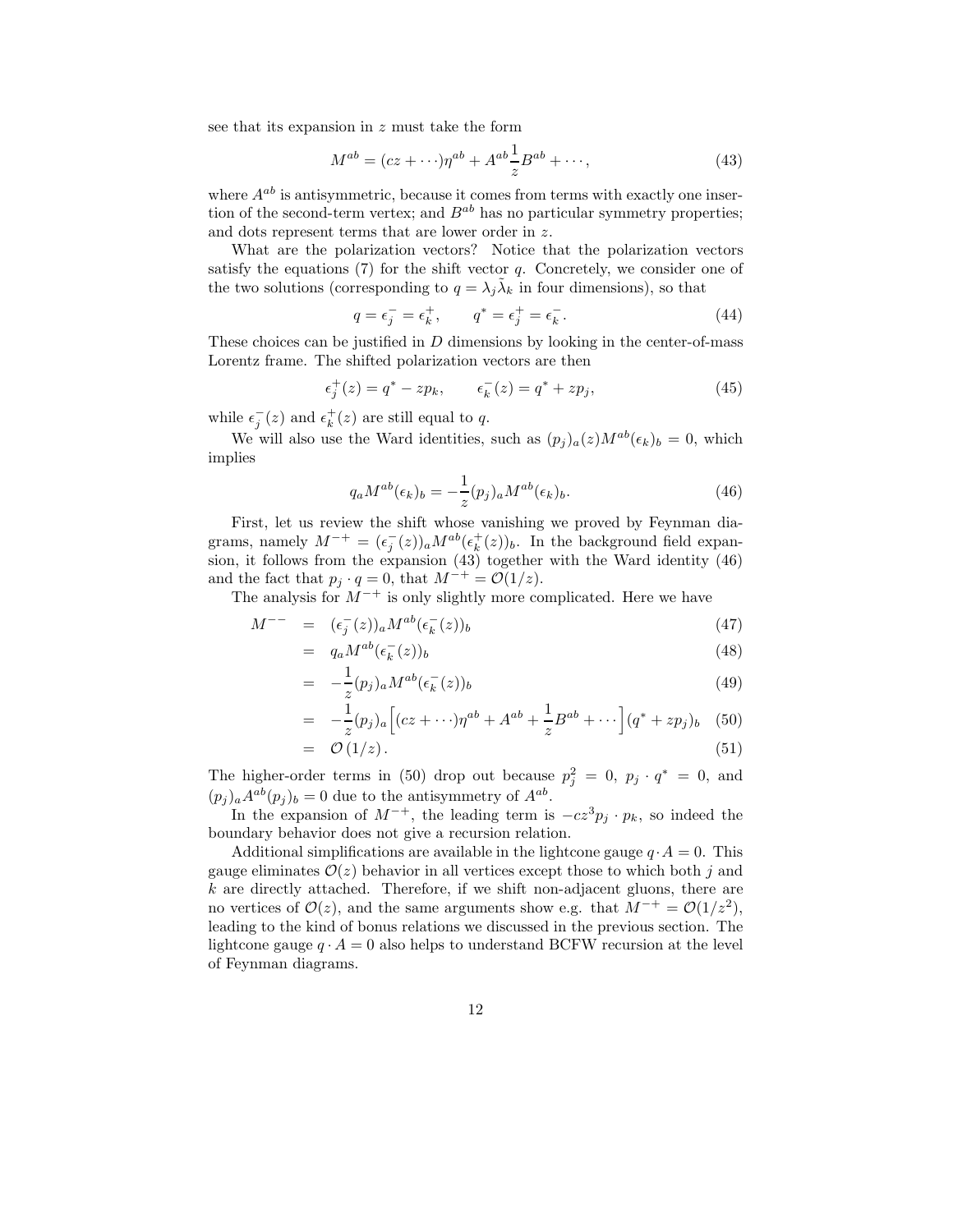# References

- [1] R. Britto, F. Cachazo, B. Feng, E. Witten, "Direct proof of tree-level recursion relation in Yang-Mills theory," Phys. Rev. Lett. 94, 181602 (2005). [hep-th/0501052].
- [2] M.-X. Luo, C.-K. Wen, "Recursion relations for tree amplitudes in super gauge theories," JHEP 0503, 004 (2005). [hep-th/0501121].
- [3] S. D. Badger, E. W. N. Glover, V. V. Khoze, P. Svrček, "Recursion relations for gauge theory amplitudes with massive particles," JHEP 0507, 025 (2005). [hep-th/0504159].
- [4] K. J. Ozeren, W. J. Stirling, "Scattering amplitudes with massive fermions using BCFW recursion," Eur. Phys. J. C48, 159-168 (2006). [hepph/0603071].
- [5] C. Schwinn, S. Weinzierl, "On-shell recursion relations for all Born QCD amplitudes," JHEP 0704, 072 (2007). [hep-ph/0703021 [HEP-PH]].
- [6] J. Bedford, A. Brandhuber, B. J. Spence, G. Travaglini, "A Recursion relation for gravity amplitudes," Nucl. Phys. B721, 98-110 (2005). [hepth/0502146].
- [7] F. Cachazo, P. Svrček, "Tree level recursion relations in general relativity," [hep-th/0502160].
- [8] R. H. Boels, D. Marmiroli, N. A. Obers, "On-shell Recursion in String Theory," JHEP 1010, 034 (2010). [arXiv:1002.5029 [hep-th]].
- [9] R. Britto, F. Cachazo, B. Feng, "New recursion relations for tree amplitudes of gluons," Nucl. Phys. B715, 499-522 (2005). [hep-th/0412308].
- [10] F. A. Berends, W. T. Giele, H. Kuijf, "On relations between multi gluon and multigraviton scattering," Phys. Lett. B211, 91 (1988).
- [11] H. Elvang, D. Z. Freedman, "Note on graviton MHV amplitudes," JHEP 0805, 096 (2008). [arXiv:0710.1270 [hep-th]].
- [12] R. Kleiss, W. J. Stirling, "Cross-sections For The Production Of An Arbitrary Number Of Photons In Electron - Positron Annihilation," Phys. Lett. B179, 159 (1986).
- [13] S. D. Badger, J. M. Henn, "Compact QED Tree-Level Amplitudes From Dressed BCFW Recursion Relations," Phys. Lett. B692, 143-151 (2010). [arXiv:1005.4939 [hep-ph]].
- [14] B. Feng, R. Huang, Y. Jia, "Gauge Amplitude Identities by On-shell Recursion Relation in S-matrix Program," [arXiv:1004.3417 [hep-th]].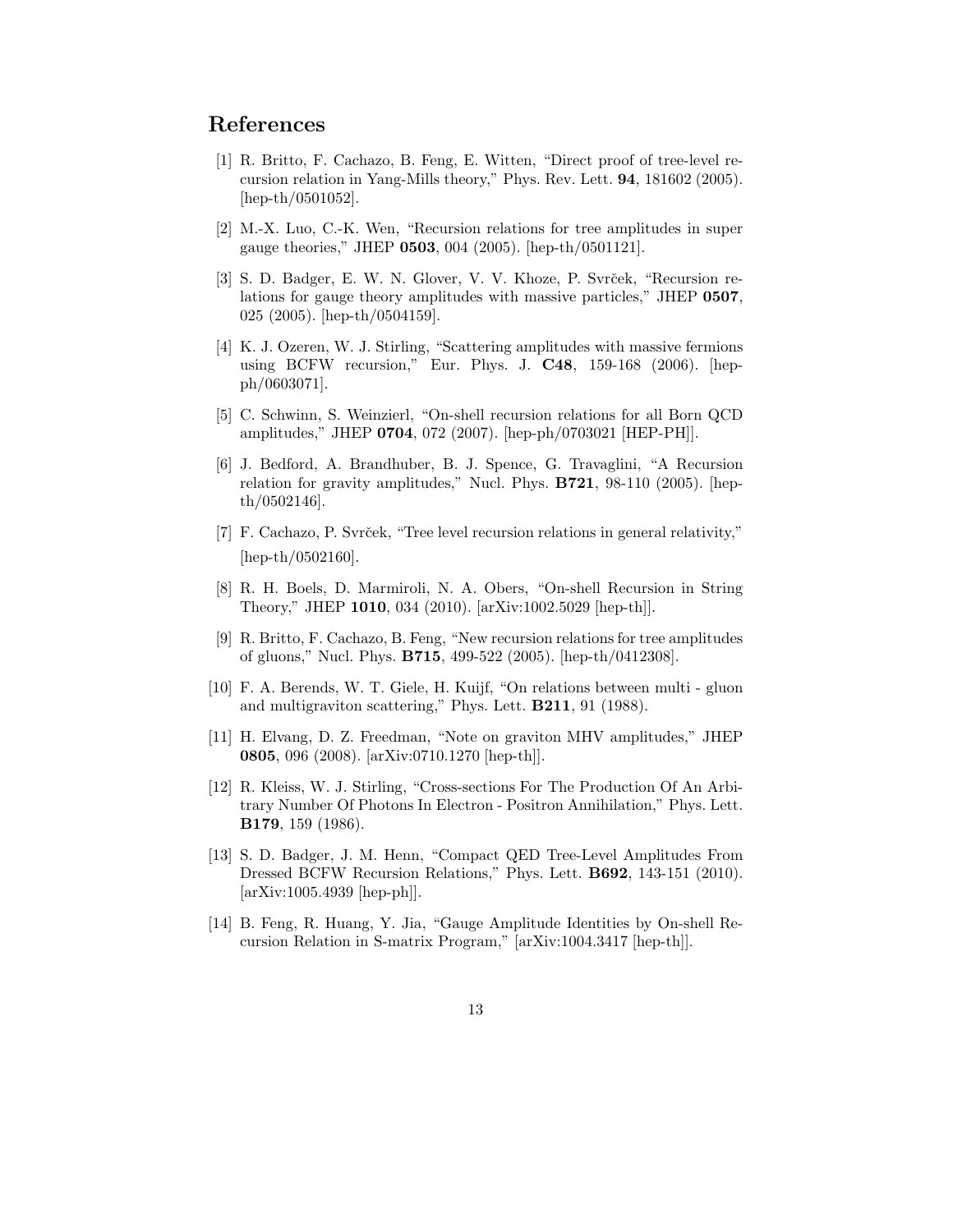- [15] Z. Bern, J. J. M. Carrasco, H. Johansson, "New Relations for Gauge-Theory Amplitudes," Phys. Rev. D78, 085011 (2008). [arXiv:0805.3993 [hep-ph]].
- [16] N. Arkani-Hamed, J. Kaplan, "On Tree Amplitudes in Gauge Theory and Gravity," JHEP 0804, 076 (2008). [arXiv:0801.2385 [hep-th]].
- [17] K. Risager, "A Direct proof of the CSW rules," JHEP **0512**, 003 (2005). [hep-th/0508206].
- [18] F. Cachazo, P. Svrček, E. Witten, "MHV vertices and tree amplitudes in gauge theory," JHEP 0409, 006 (2004). [hep-th/0403047].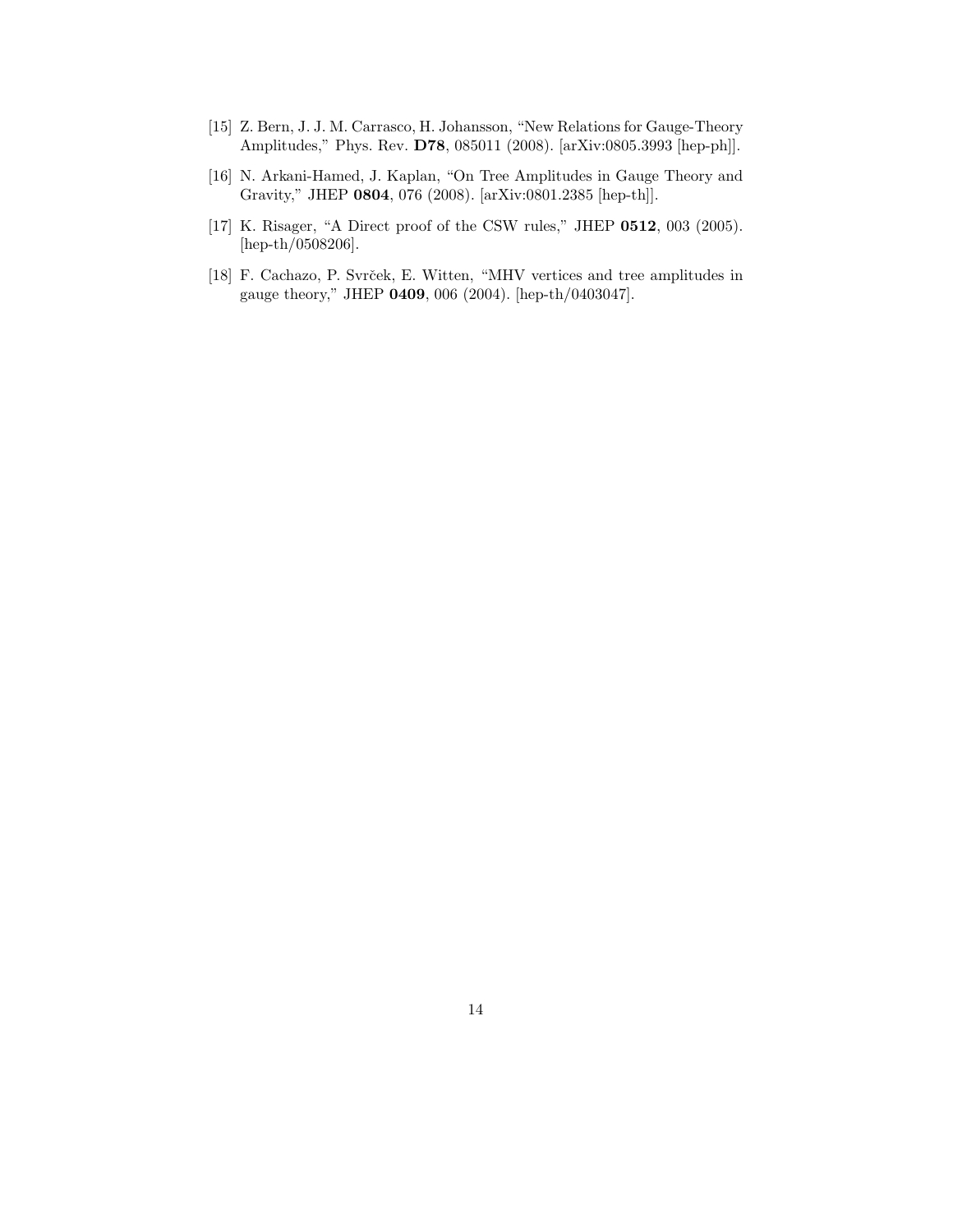# Constructing Scattering Amplitudes Lecture 3: Twistors and  $\mathcal{N}=4$  Supersymmetric Yang-Mills

Ruth Britto ruth.britto@cea.fr

February 4, 2011

The main theme of these lectures is the construction of scattering amplitudes from their singularities. We have seen how complex poles are used in the BCFW construction, and later on we will discover the use of branch cuts and related singularities for loop amplitudes. In this lecture, we take a step aside and consider the construction of amplitudes from their symmetries, incarnating the simplicity promised at the start.

First, there is supersymmetry. Color-ordered tree-level QCD is "effectively" supersymmetric. Since there are no loops, there are no superpartner contributions. Moreover, after the color decomposition, quarks can be treated exactly like gluinos. Later, we will see how a "supersymmetry decomposition" is also useful for computing one-loop amplitudes in QCD.  $\mathcal{N} = 1$  supersymmetry is enough to derive useful relations, but we will go directly to  $\mathcal{N}=4$  supersymmetry here.

 $\mathcal{N} = 4$  supersymmetric Yang-Mills (SYM) theory is also conformal. The natural setting for (super)conformal symmetry is twistor space, where the symmetry generators are all first-order differential operators. In twistor space, amplitudes are localized on curves, and the components of the curves can be reinterpreted as complete MHV subamplitudes, leading to the "MHV Diagram" method, also called "CSW rules." These constructions have been generalized to nonsupersymmetric theories with a variety of additional fields.

We will also discuss *dual* superconformal symmetry and the way it enlarges the superconformal symmetry to the full Yangian algebra, an exact symmetry of tree level amplitudes in  $\mathcal{N} = 4$  SYM. The dual space where this symmetry operates is the natural home of Wilson loops whose relationship to scattering amplitudes has been an especially fruitful research topic in recent years. Dual space has its own twistor space, parametrized by "momentum twistor" coordinates, which is perhaps the most natural setting of all for the study of  $\mathcal{N} = 4$ SYM amplitudes.

In this realm, it is conventional to omit the factor of  $i$  in vertices and amplitudes and  $-i$  in propagators, and I now do so as well. Throughout this lecture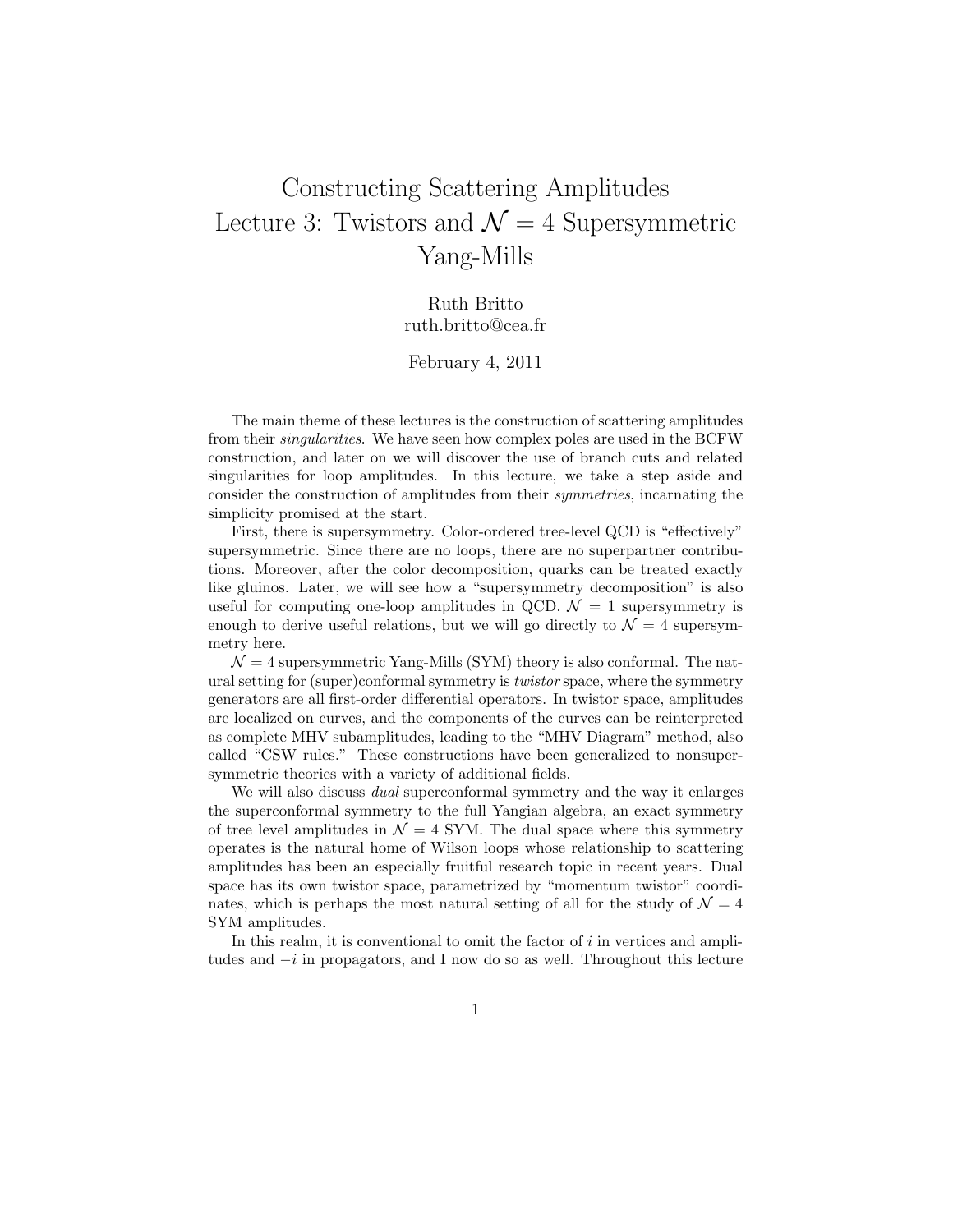we will assume color-ordered amplitudes of massless particles.

Recommended reading: In the presentation of twistor space and the localization of amplitudes, I am following Witten [1]. A much fuller introduction to twistor space may be found there, as well as original references, notably to work of Penrose and Nair. I am also drawing heavily on the recent lectures of Drummond [2], which give an introduction to  $\mathcal{N}=4$  superamplitudes, dual space and the Yangian algebra and all the relevant original references. Material on momentum twistors and the Grassmannian integral follows [3].

## 1 Twistor space

Twistor space can be considered as the space of light rays; it is particularly well suited for studying massless particles. Given the spinor representation of a null momentum 4-vector,  $p_{a\dot{a}} = \lambda_a \tilde{\lambda}_{\dot{a}}$ , the twistor transform replaces  $\tilde{\lambda}_{\dot{a}}$  by another two-component object,  $\mu^{\dot{a}}$ , as follows:

$$
\mu^{\dot{a}} = -i \frac{\partial}{\partial \tilde{\lambda}_{\dot{a}}}, \qquad \tilde{\lambda}_{\dot{a}} = i \frac{\partial}{\partial \mu^{\dot{a}}}.
$$
\n(1)

This can also be called the "half-Fourier" or "Penrose" or "Nair" transform. Notice that it breaks the original parity symmetry between  $\lambda$  and  $\lambda$ . In twistor space, there is no obvious relationship between MHV amplitudes (two negative helicities,  $n-2$  positive helicities) and the conjugate  $\overline{\text{MHV}}$  amplitudes (with two positive helicities,  $n - 2$  negative helicities).

One motivation for studying Yang-Mills theory in twistor space is that the conformal symmetry generators become first order differential operators. In spinor variables, the generators were given by

$$
p_{a\dot{a}} = \lambda_a \tilde{\lambda}_{\dot{a}} \qquad \qquad j_{ab} = \frac{i}{2} \left( \lambda_a \frac{\partial}{\partial \lambda^b} + \lambda_b \frac{\partial}{\partial \lambda^a} \right)
$$

$$
k_{a\dot{a}} = \frac{\partial^2}{\partial \lambda^a \partial \tilde{\lambda}^{\dot{a}}} \qquad \qquad \tilde{j}_{ab} = \frac{i}{2} \left( \tilde{\lambda}_{\dot{a}} \frac{\partial}{\partial \tilde{\lambda}^{\dot{b}}} + \tilde{\lambda}_{\dot{b}} \frac{\partial}{\partial \tilde{\lambda}^{\dot{a}}} \right)
$$

$$
d = \frac{i}{2} \left( \lambda_a \frac{\partial}{\partial \lambda^a} + \tilde{\lambda}_{\dot{a}} \frac{\partial}{\partial \tilde{\lambda}^{\dot{a}}} + 2 \right)
$$

For the symmetries of an amplitude, there is an implicit sum over the particle labels i. In twistor variables, the generators are

$$
p_{a\dot{a}} = i\lambda_a \frac{\partial}{\partial \tilde{\mu}^{\dot{a}}}
$$
\n
$$
j_{ab} = \frac{i}{2} \left( \lambda_a \frac{\partial}{\partial \lambda^b} + \lambda_b \frac{\partial}{\partial \lambda^a} \right)
$$
\n
$$
k_{a\dot{a}} = i\mu_{\dot{a}} \frac{\partial}{\partial \lambda^a}
$$
\n
$$
\tilde{j}_{ab} = \frac{i}{2} \left( \mu_{\dot{a}} \frac{\partial}{\partial \mu^{\dot{b}}} + \mu_{\dot{b}} \frac{\partial}{\partial \mu^{\dot{a}}} \right)
$$
\n
$$
d = \frac{i}{2} \left( \lambda_a \frac{\partial}{\partial \lambda^a} - \mu_{\dot{a}} \frac{\partial}{\partial \mu^{\dot{a}}} \right)
$$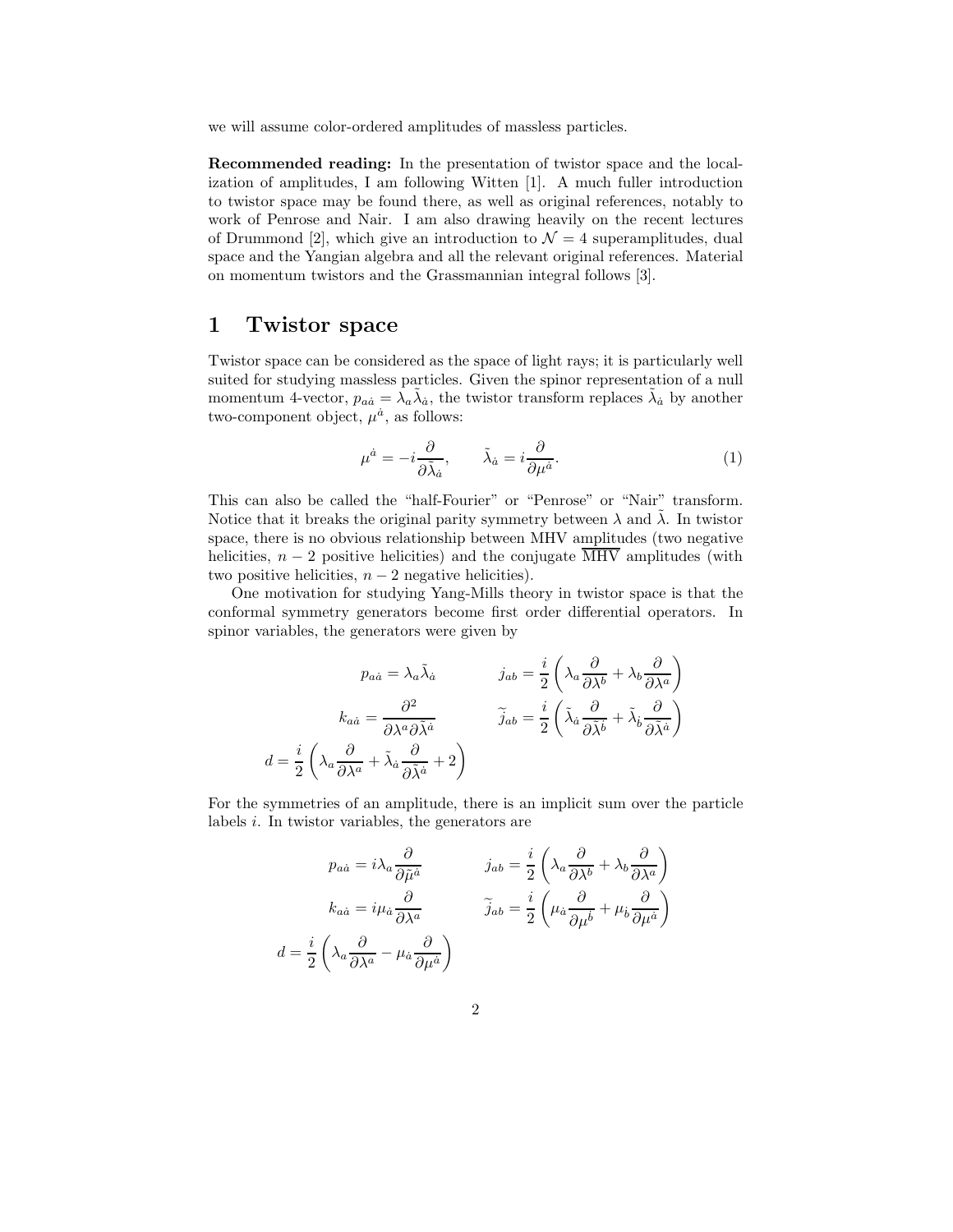Not only are the generators first-order, but the dilatation operator has become homogeneous. The conformal symmetry generators can now be viewed as generating the natural action of  $SL(4)$  on twistor space  $\mathbb{T}$ , which is a copy of  $\mathbb{C}^4$ .

In twistor space, the scaling relation for amplitudes becomes

$$
\left(\lambda_i^a \frac{\partial}{\partial \lambda_i^a} - \mu_i^{\dot{a}} \frac{\partial}{\partial \mu_i^{\dot{a}}}\right) A(\lambda_i, \mu_i, h_i) = (-2h_i - 2)A(\lambda_i, \mu_i, h_i),\tag{2}
$$

for each of the external particles, indexed by  $i$ . Thus, the amplitude is homogeneous in the twistor coordinates, of fixed degree. It can be viewed as a section of the line bundle  $\mathcal{O}(-2h_i-2)$  over projective twistor space PT. For the study of scattering amplitudes, then, we should treat the twistor coordinates  $(\lambda, \mu)$ as homogeneous coordinates. Projective twistor space  $\mathbb{PT}$  is three-dimensional<sup>1</sup> and is isomorphic to  $\mathbb{CP}^3$ .

The external wavefunctions are the twistor transforms of plane waves, which are delta functions:<sup>2</sup>

$$
e^{iy\cdot p} \to \int \frac{d^2\tilde{\lambda}}{(2\pi)^2} \exp(i y^{a\dot{a}} \cdot \lambda_a \tilde{\lambda}_{\dot{a}}) \exp(i \tilde{\lambda}_{\dot{a}} \mu^{\dot{a}}) = \delta^{(2)}(\mu_{\dot{a}} + y_{a\dot{a}} \lambda^a). \tag{3}
$$

The wavefunction is then localized on a space where

$$
\mu_{\dot{a}} + y_{a\dot{a}}\lambda^a = 0. \tag{4}
$$

This equation is called the "twistor equation" or the "incidence relation." From it, we can read the geometric correspondence between spacetime and twistor space.

A point in spacetime, specified by a fixed  $y$ , defines a line in twistor space, on which the two components of  $\lambda^a$  are homogeneous coordinates. In complexified twistor space, this line is a  $\mathbb{CP}^1$ , isomorphic to a 2-sphere.

A point in twistor space, specified by fixed coordinates  $\lambda, \mu$ , defines a socalled  $\alpha$ -plane in spacetime, a two-dimensional subspace whose tangent vectors are all null. If y and y' lie on the same  $\alpha$ -plane, then  $\mu_{\dot{a}} + y_{a\dot{a}}\lambda^a = 0$  and  $\mu_a + y'_{aa}\lambda^a = 0$ . It follows that  $(y-y')_{aa}\lambda^a = 0$ , meaning that  $\det(y-y')_{aa} = 0$ ; in other words, y and y' are null separated:  $(y - y')^2 = 0$ .

Two lines in twistor space intersect (at a point) iff the corresponding points in spacetime are null-separated. The intersection point in twistor space corresponds to an  $\alpha$ -plane containing the two spacetime points.

A set of n points in twistor space are collinear iff the corresponding  $\alpha$ planes in spacetime intersect at a point. This property will motivate the MHV diagram prescription, which we presented in the previous lecture and will see again shortly.

<sup>&</sup>lt;sup>1</sup>Here, complex dimensions. There is also a real version, with all coordinates taking real values. Twistors are most rigorously defined with real coordinates in  $++-$  signature, where for example  $\lambda$  and  $\tilde{\lambda}$  are real-valued and completely independent.

<sup>&</sup>lt;sup>2</sup>I am using y as a spacetime coordinate to avoid confusion with x, which will be a coordinate in dual space later on.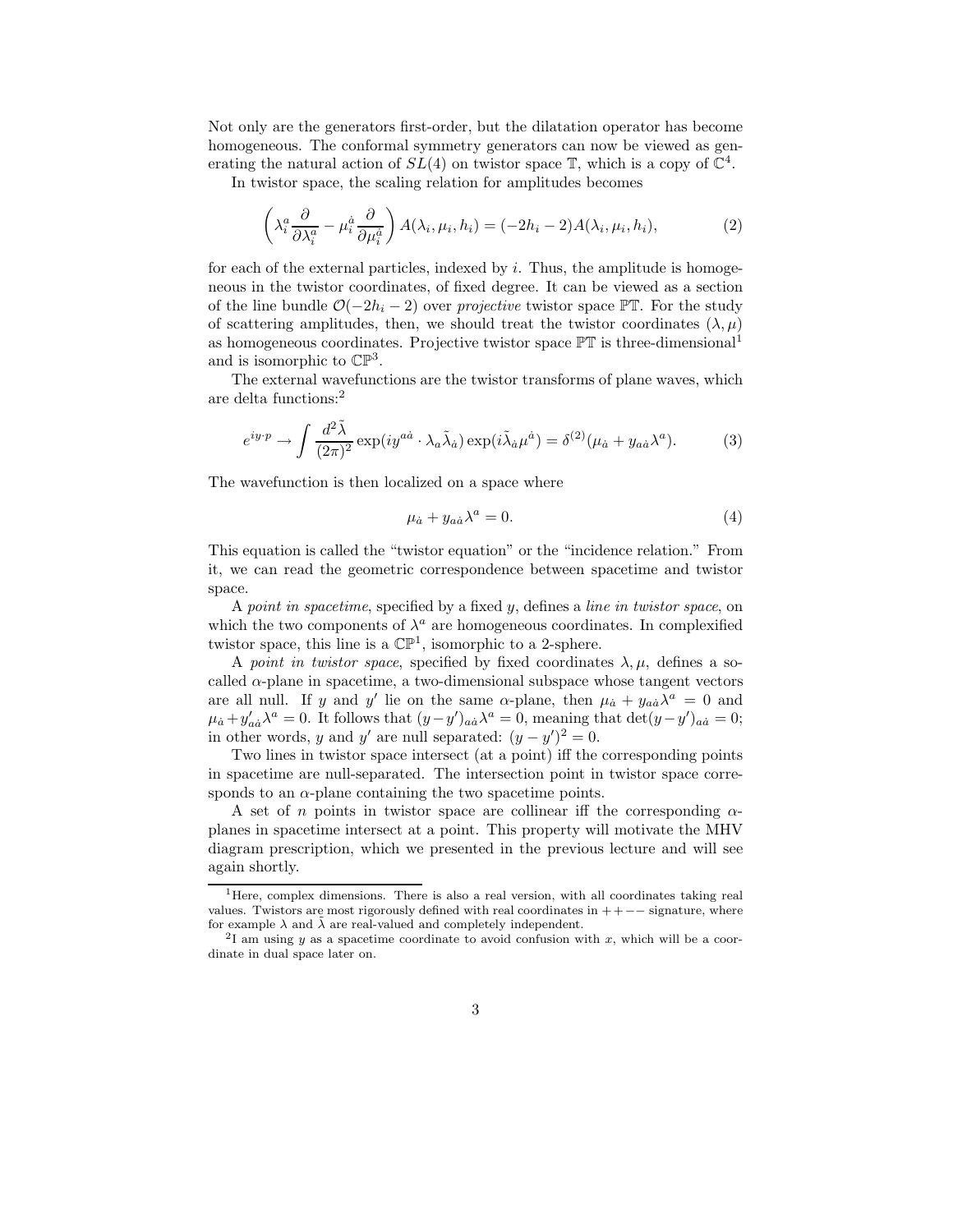#### Localization of amplitudes in twistor space

Witten [1] conjectured that an amplitude in twistor space is localized on an algebraic curve of degree

$$
d = # negative helicities + # loops - 1
$$
 (5)

and genus

$$
g \leq \# \text{ loops.} \tag{6}
$$

For example, an MHV tree-level amplitude should be localized on a curve of degree 1 and genus 0, i.e. a line. We can see why this is true. The MHV amplitude is expressed by the Parke-Taylor formula. In fact, we do not even need to know the details of that formula. The only relevant fact is that it depends on the  $\lambda_i$  and is independent of the  $\tilde{\lambda}_i$ . However, it is important to replace the momentum-conserving delta function in the amplitude. Thus we write

$$
A_{\text{tree}}^{\text{MHV}} = (2\pi)^4 \delta^{(4)} \left( \sum_i \lambda_i^a \tilde{\lambda}_i^{\dot{a}} \right) f(\{\lambda_i\})
$$
  

$$
= \int d^4 y \exp \left( i y_{a\dot{a}} \sum_i \lambda_i^a \tilde{\lambda}_i^{\dot{a}} \right) f(\{\lambda_i\}).
$$

In the second line we have made the Fourier transform to spacetime. Now we apply the twistor transform for each of the particles, finding

$$
\int d^4y \int \frac{d^2\tilde{\lambda}^1}{(2\pi)^2} \cdots \frac{d^2\tilde{\lambda}^n}{(2\pi)^2} \exp\left(i \sum_i \mu_{i\dot{a}} \tilde{\lambda}^{\dot{a}}_i\right) \exp\left(i y_{a\dot{a}} \sum_i \lambda_i^a \tilde{\lambda}^{\dot{a}}_i\right) f(\{\lambda_i\})
$$
  
= 
$$
\int d^4y \prod_i \delta^{(2)}(\mu_{i\dot{a}} + y_{a\dot{a}} \lambda_i^a) f(\{\lambda_i\})
$$

We see that the amplitude has its support where all the twistor coordinates  $(\lambda_i, \mu_i)$  lie on a common line. That is the condition for the delta functions to have overlapping support, at a common point y.

Since MHV amplitudes are localized on lines in twistor space, which in turn correspond to points in spacetime, one can interpret the MHV amplitudes themselves as local interactions, leading to the MHV diagram prescription described in the previous lecture. See Figure 1.

A consequence in twistor space is that amplitudes are localized on curves that are even more special than indicated in the conjecture (5). The curves of degree  $d > 1$  are actually degenerate, in the sense that they are unions of curves built from lines. This degeneracy can be seen from the fact that they are annihilated by a product of "collinear operators", first-order differential operators acting on triples of points that vanish when the points are collinear in twistor space. See Figure 2.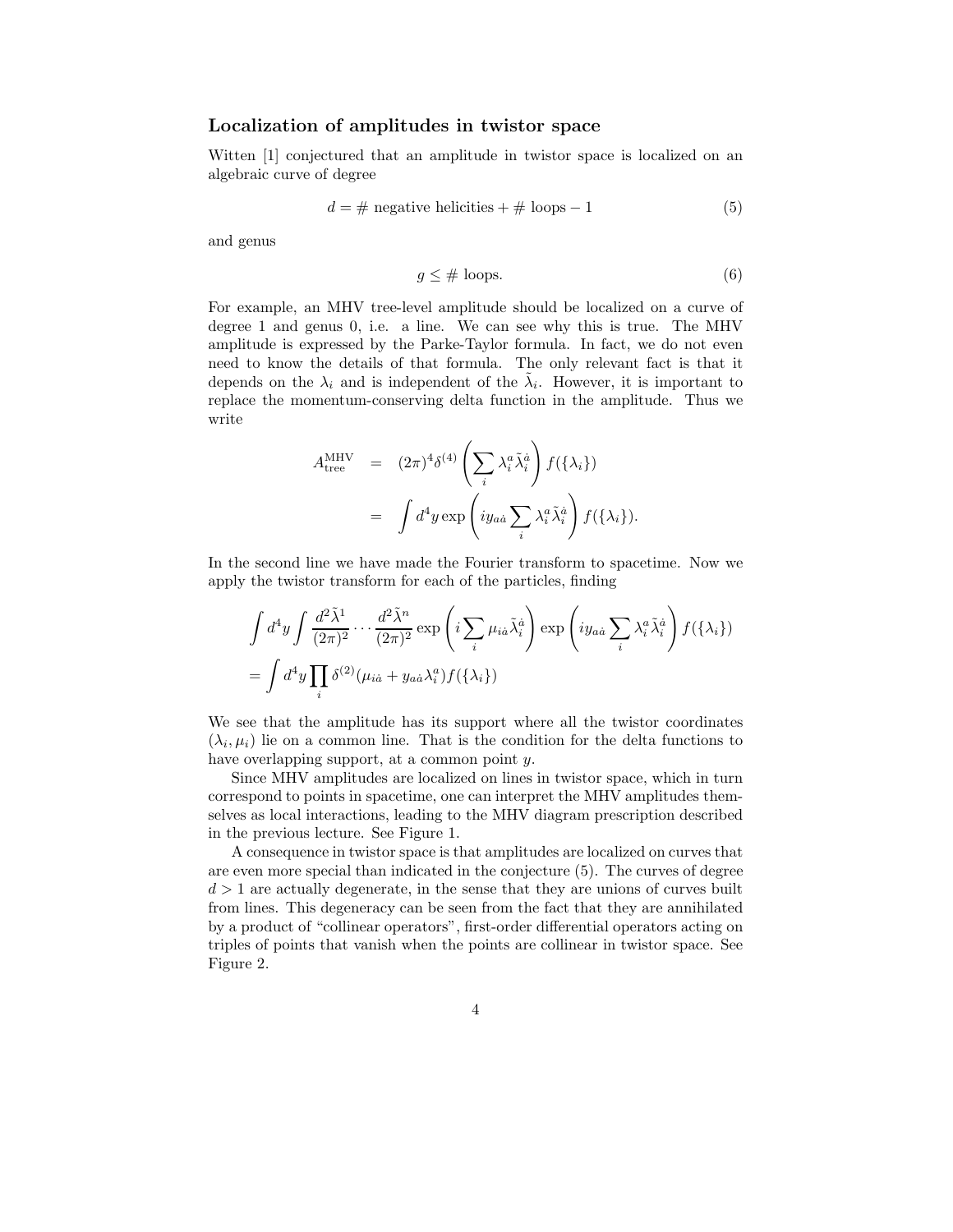

Figure 1: Schematic depiction of MHV Diagrams, in twistor space (left) and spacetime (right). On both sides the amplitude is a sum of such diagrams. On the right side, each vertex is an MHV amplitude whose expression can be read from the Parke-Taylor formula. Each vertex on the right corresponds to a line on the left.



Figure 2: The localization of a tree-level amplitude in twistor space is on a curve of degree  $d$  as given in  $(5)$ , but which is moreover a union of degenerate curves built from lines.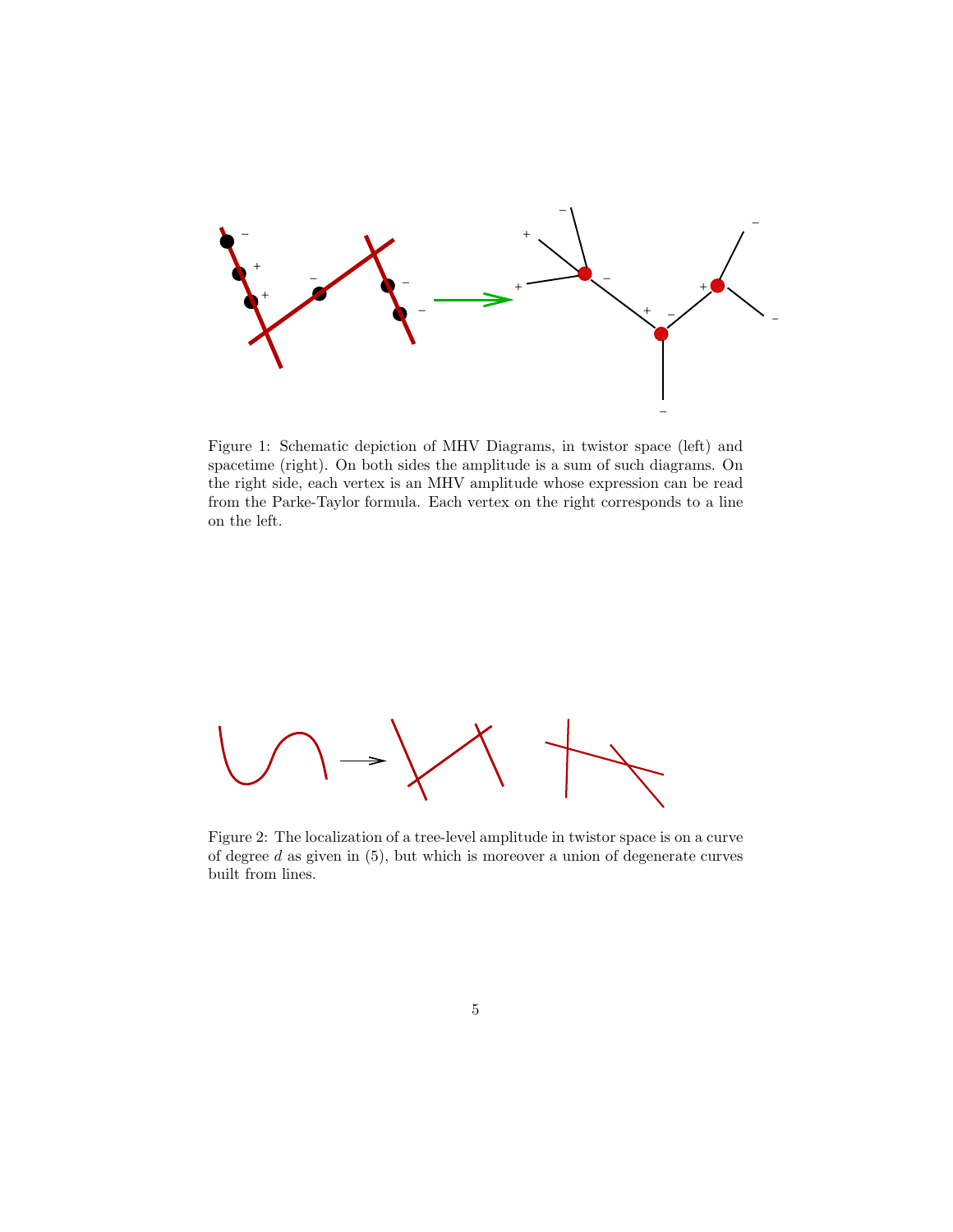The MHV diagrams were originally proven to give the correct expressions for amplitudes based on checking that they had all the correct singularities, from collinear limits and multiparticle poles. The constructive proof from a multi-line shift followed later.

## 2  $\mathcal{N}=4$  SYM

#### 2.1 Superfield and superamplitudes

In  $\mathcal{N} = 4$  SYM, gluons on shell live in a PCT self-conjugate supermultiplet with 8 bosonic states and 8 fermionic states. The 16 states can be combined into an on-shell superfield,

$$
\Phi = G^+ + \eta^A \Gamma_A + \frac{1}{2!} \eta^A \eta^B S_{AB} + \frac{1}{3!} \eta^A \eta^B \eta^C \epsilon_{ABCD} \overline{\Gamma}^D + \frac{1}{4!} \eta^A \eta^B \eta^C \eta^D \epsilon_{ABCD} G^- .
$$
 (7)

Here, the  $\eta^A$  are Grassmann variables transforming in the fundamental representation of the R-symmetry algebra  $SU(4)$ , so  $A = 1, 2, 3, 4$ . The on-shell states are  $G^{\pm}$ , gluons of positive and negative helicity;  $\Gamma_A$  and  $\overline{\Gamma}^A$ , the gluinos and anti-gluinos; and  $S_{AB}$ , 6 real scalars, sometimes combined into 3 complex scalar states. We assign a helicity value of  $\frac{1}{2}$  to  $\eta^A$ , so that the total superfield has helicity 1.

The supersymmetry generators are

$$
q^{aA} = \lambda^a \eta^A, \qquad \bar{q}_A^{\dot{a}} = \tilde{\lambda}^{\dot{a}} \frac{\partial}{\partial \eta^A},\tag{8}
$$

whose anticommutator is the momentum generator,  $\{q^{aA}, \bar{q}_B^{\dot{a}}\} = p^{a\dot{a}} \delta_B^A$ . The general form of a superamplitude is

$$
A_n = \frac{\delta^{(4)}\left(\sum_i \lambda_i^a \tilde{\lambda}_i^{\dot{a}}\right) \delta^{(8)}\left(\sum_i \lambda_i^a \eta_i^A\right)}{\langle 12 \rangle \langle 23 \rangle \cdots \langle n1 \rangle} \mathcal{P}_n(\lambda, \tilde{\lambda}, \eta) \tag{9}
$$

The delta function for momentum conservation is joined by its supersymmetric counterpart,  $\delta(\sum_i q_i)$ . The denominator has been included because it shows up naturally in the MHV amplitude, and with these factors built in, the helicity of the remaining function  $\mathcal{P}_n(\lambda, \lambda, \eta)$  is 0.

The other supersymmetry generator,  $\bar{q}_A^{\dot{a}}$ , gives additional conditions on  $\mathcal{P}_n(\lambda, \tilde{\lambda}, \eta)$ . It generates a translation of  $\eta_A$  proportional to  $\tilde{\lambda}^{\dot{a}}$ . Therefore, we must have an invariance of the form

$$
\mathcal{P}_n(\eta_i) = \mathcal{P}_n(\eta_i + [\tilde{\lambda}_i \tilde{\zeta}]). \tag{10}
$$

This symmetry can be used to translate any two  $\eta_j, \eta_k$  to zero, by choosing

$$
\tilde{\zeta}_{jk} = \frac{\tilde{\lambda}_j \eta_k - \tilde{\lambda}_k \eta_j}{[\tilde{\lambda}_j \tilde{\lambda}_k]}.
$$
\n(11)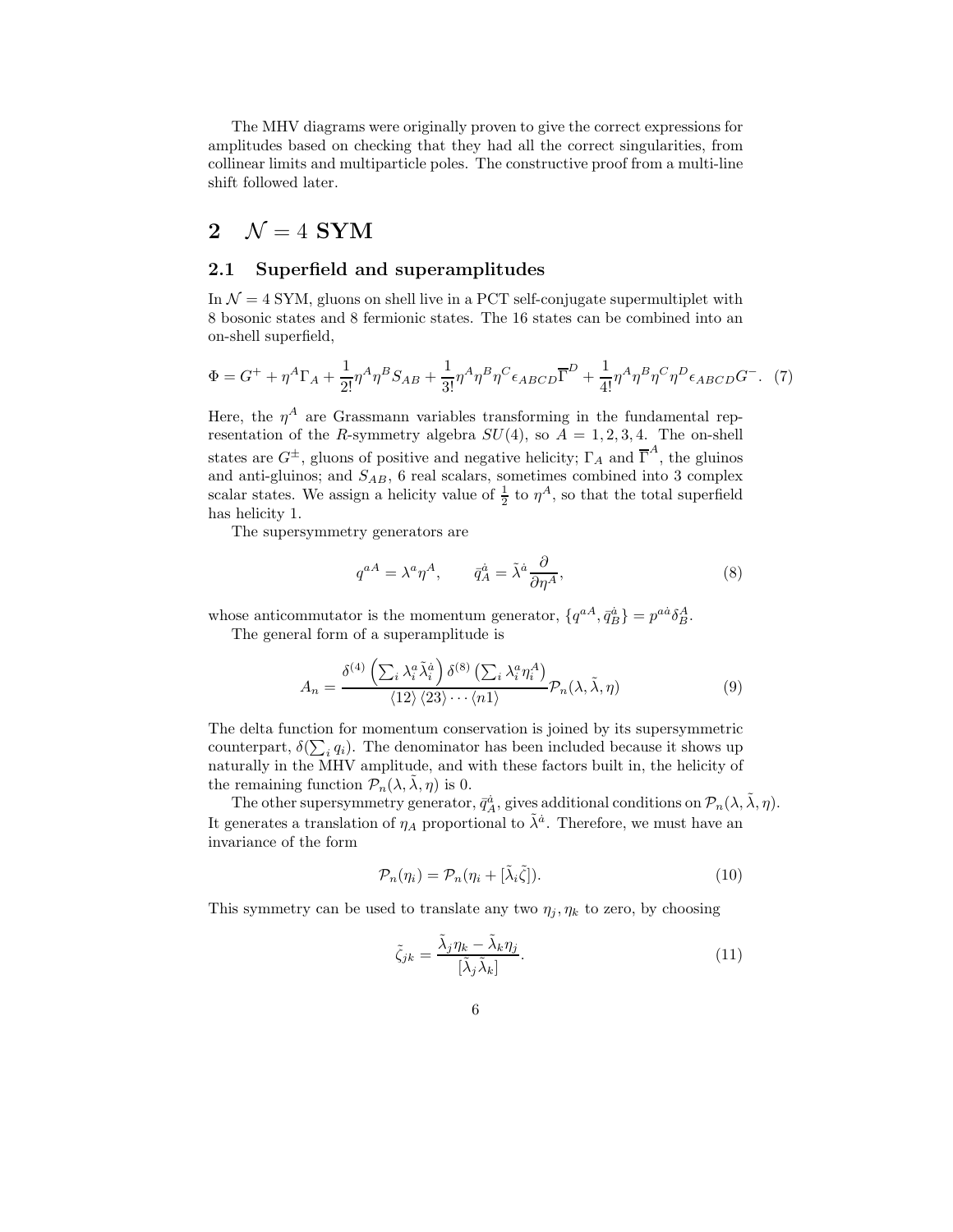Our first example of a superamplitude is the MHV superamplitude, for which  $\mathcal{P}_n(\lambda, \tilde{\lambda}, \eta) = 1.$ 

$$
A_n^{\text{MHV}} = \frac{\delta^{(4)}\left(\sum_i \lambda_i^a \tilde{\lambda}_i^a\right) \delta^{(8)}\left(\sum_i \lambda_i^a \eta_i^A\right)}{\langle 12 \rangle \langle 23 \rangle \cdots \langle n1 \rangle} \tag{12}
$$

How do we recognize this expression as representing an MHV helicity configuration? The superamplitude can be expanded in the Grassmann variables like the superfield. The delta function of a Grassmann variable is the variable itself, so  $\delta^{(8)}\left(\sum_i \lambda_i^a \eta_i^A\right) = \prod_{a,A} \left(\sum_i \lambda_i^a \eta_i^A\right)$ . We read off the component amplitudes multiplying the various Grassmann polynomials. To illustrate just a couple of the terms in the expansion,

$$
A_n^{\text{MHV}} = (\eta_1)^4 (\eta_2)^4 A(G_1^-, G_2^-, G_3^+, \cdots, G_n^+) + \cdots + (\eta_1)^4 (\eta_2) (\eta_3)^3 A(G_1^-, \Gamma_2, \overline{\Gamma}_3, \cdots, G_n^+) + \cdots.
$$
 (13)

In the expansion of the Grassmann delta function, the coefficient of  $\eta_1^1 \eta_2^1$  is  $\langle 12 \rangle$ . The coefficient of  $(\eta_1)^4(\eta_2)^4$  is  $\langle 12 \rangle^4$ , giving the numerator of the Parke-Taylor formula needed for  $A(G_1^-, G_2^-, G_3^+, \cdots, G_n^+ )$ . The coefficient of  $(\eta_1)^4(\eta_2)(\eta_3)^3$  is  $\langle 12 \rangle \langle 13 \rangle^3$ .

Notice that we can call this amplitude MHV but have no need to specify which of the particles have opposite helicity. The superamplitude includes all possible MHV amplitudes of gluons, simply by taking the  $(\eta_j)^4(\eta_k)^4$  component to see the amplitude where  $j$  and  $k$  have negative helicities. It includes also amplitudes with more mixed helicity configurations where there are multiple fermions or scalars involved.

Supersymmetric Ward identities (SWI) are the relations among different amplitudes in the supermultiplet. They were originally proposed from  $\mathcal{N}=2$  supersymmetry considerations, although  $\mathcal{N}=1$  suffices, with a single supersymmetry generator Q, and a vacuum with unbroken supersymmetry. One example of the SWI is the one given in [4],

$$
A(1_g^-, 2_p^-, 3_p^+, 4_g^+, \dots, n_g^+) = \left(\frac{\langle 12 \rangle}{\langle 13 \rangle}\right)^{2h_P} A(1_g^-, 2_s^-, 3_s^+, 4_g^+, \dots, n_g^+), \tag{14}
$$

where the subscripts are q for a gluon, s for a scalar, and  $P$  for a particle of helicity  $h_P$ ; the particles not listed explicitly are positive-helicity gluons; and  $h_P$  is 0 for a scalar (trivial relation), 1 for a gluon, and  $\frac{1}{2}$  for a fermion. This relation can be derived from similar arguments to those relating the two component amplitudes in (13).

Another example of SWI is the vanishing of the amplitudes with all or allbut-one helicities alike,  $A(\pm, +, +, \ldots, +) = 0$ . In the  $\mathcal{N} = 4$  superfield formalism, this is evident from the fact that the 8-dimensional Grassmann delta function requires exactly eight  $\eta$ 's for each component amplitude, so there cannot be any contributions without at least two negative helicities. (For scalar fields, helicity is zero, but positive and negative still have interpretations as particle or antiparticle.)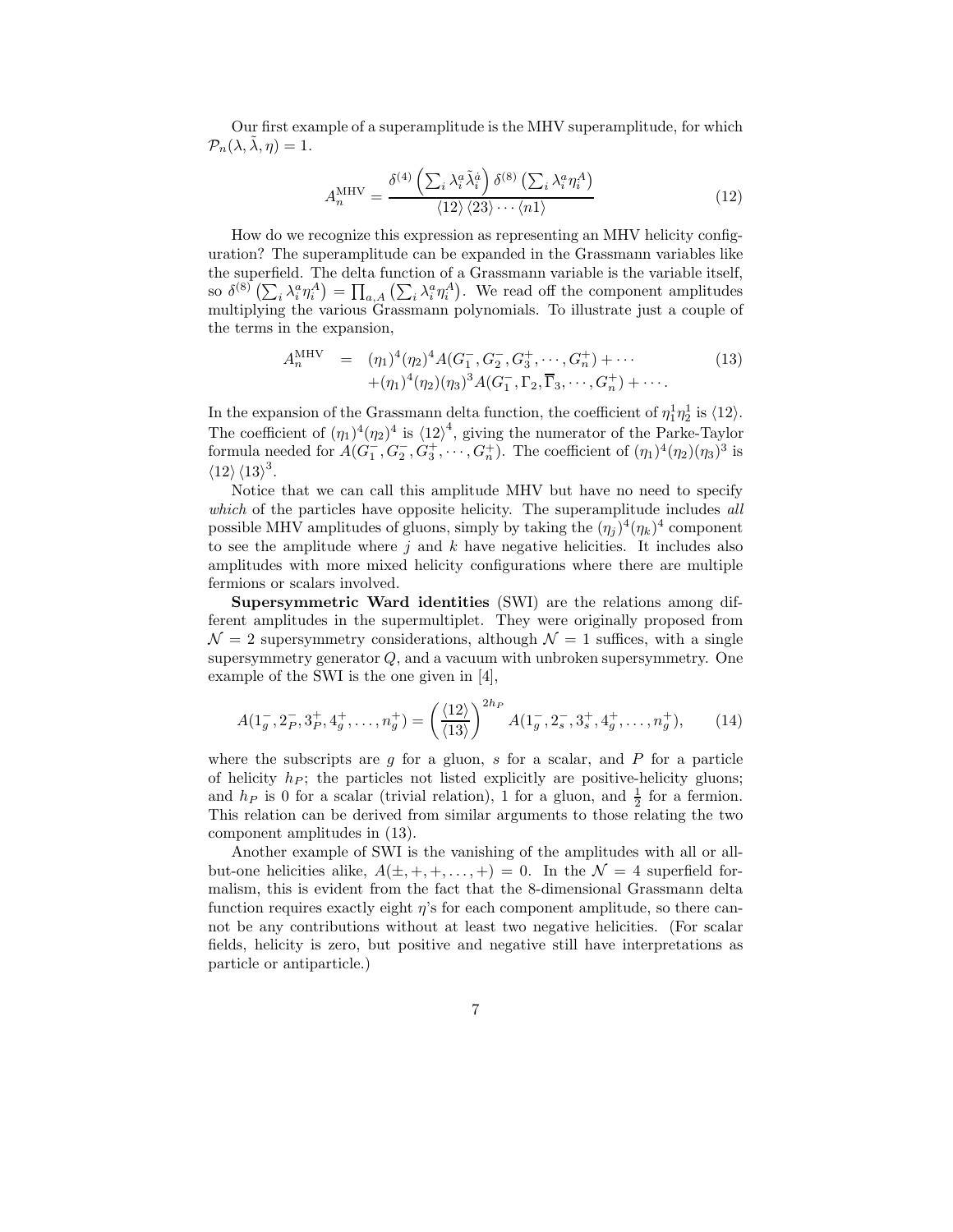Of course, we know that the three-point amplitudes are an exceptional case. The MHV amplitude  $A(-, -, +)$  is consistent with the formula (12). However, the conjugate  $\overline{\text{MHV}}$  amplitude  $A(+, +, -)$  doesn't vanish. As we know, in this amplitude all the  $\lambda_i$ 's are proportional, so it cannot appear in the form (9). In fact, the general form (9) privileged the variables  $\lambda$  over  $\lambda$ , both in the explicit denominator factors and in the choice of q rather than  $\bar{q}$  to enforce supersymmetry in the delta function. To recover the amplitude  $A(+, +, -)$ , we can take the parity conjugate of  $A(-, -, +)$ .

$$
A_3^{\overline{\text{MHV}}} = \frac{\delta^{(4)}\left(\sum_i p_i\right) \delta^{(8)}\left(\sum_i \tilde{\lambda}_i^{\dot{a}} \bar{\eta}_i^A\right)}{[12] [23] [31]}
$$
(15)

Here  $\bar{\eta} = \partial/\partial \eta$  is the Grassmann variable conjugate to  $\eta$ . It can be used in a conjugate representation of the superfield,

$$
\Phi = \frac{1}{4!}(\bar{\eta})^4 G^+ + \frac{1}{3!} \bar{\eta}_A \bar{\eta}_B \bar{\eta}_C \epsilon^{ABCD} \Gamma_D + \frac{1}{2!} \bar{\eta}_A \bar{\eta}_B S^{AB} + \bar{\eta}_A \overline{\Gamma}^A + G^-.
$$
 (16)

If we transform  $A_3^{\text{MHV}}$  back to a form with the delta function of  $q$  (and hence  $\eta$ , we find

$$
A_3^{\overline{\text{MHV}}} = \frac{\delta^{(4)}\left(\sum_i p_i\right) \delta^{(4)}\left(\eta_1[23] + \eta_2[31] + \eta_3[12]\right)}{[12][23][31]}
$$
(17)

The fact that the supersymmetric delta function is only four-dimensional in this space reflects the factorization of  $\delta(\sum_i \bar{q}_i)$  when all the spinors  $\lambda_i$  are proportional, which is already accounted for by  $\delta(\sum_i p_i)$ .

#### 2.2 Recursion relations

Equipped with the three-point superamplitudes, we can hope to construct all n-point tree amplitudes in compact forms by BCFW recursion relations. In fact, this has been accomplished recently [5]. Here, I will present the argument to prove the validity of the BCFW construction. Instead of proving a vanishing condition directly, we rely on the vanishing condition of pure gluon amplitudes.

Suppose we shift the momenta of superfields 1 and  $n$  as

$$
\lambda_1(z) = \lambda_1, \quad \tilde{\lambda}_1(z) = \tilde{\lambda}_1 - z\tilde{\lambda}_n,\tag{18}
$$

$$
\lambda_n(z) = \lambda_n + z\lambda_1, \quad \tilde{\lambda}_n(z) = \tilde{\lambda}_n. \tag{19}
$$

To preserve the argument of the supersymmetric delta function, the variable  $\eta_1$ must be shifted as well, by

$$
\eta_1(z) = \eta_1 - z\eta_n. \tag{20}
$$

Recall that  $\bar{q}$ -supersymmetry could be used to translate any two  $\eta$ 's to zero. We do this to set  $\eta_1$  and  $\eta_n$  to zero, with a spinor  $\zeta_{1n}$  as defined in (11). Notice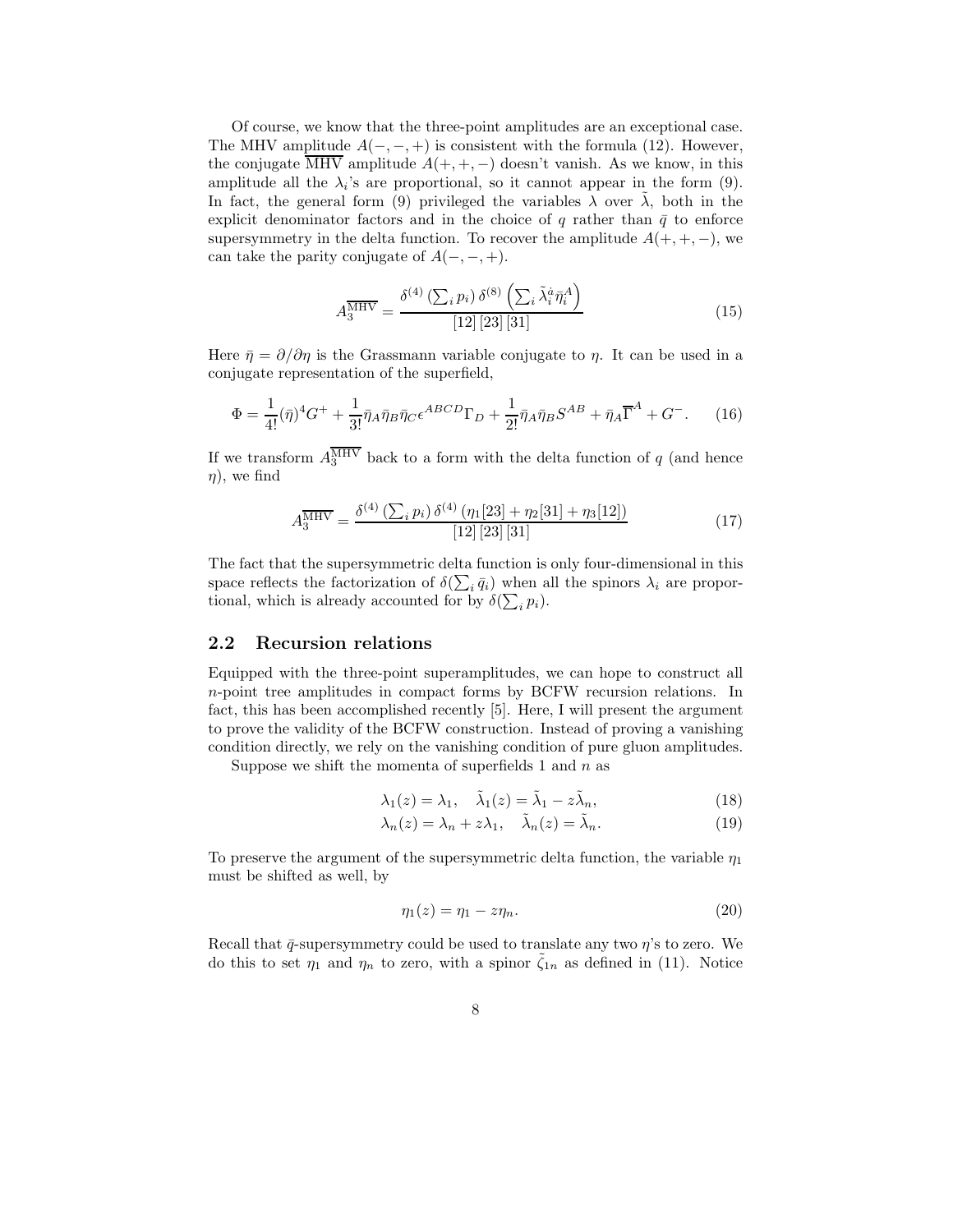

Figure 3: Dual coordinates  $x_i$  label the regions bounded by neighboring momentum vectors  $p_i$  in Minkowski space. In dual space (right), the  $x_j$  are corners of a polygon whose edges are null iff the momenta  $p_i$  are on shell.

that  $\zeta_{1n}$  is invariant under the shift, so we can keep  $\eta_1 = \eta_n = 0$  throughout. That means we are shifting two gluons of positive helicity, which we know is a valid shift (even with the expanded field content). Therefore, this shift is valid for the full superamplitude.

In the recursion relation, the sum over internal helicity states is now replaced by an integral over the internal  $\eta$ .

$$
A_n = \sum_{i=2}^{n-1} \int \frac{d^4 \eta_{\hat{P}_i}}{P_i^2} A(\hat{1}, 2, \dots, i, -\hat{P}_{1,i}^h) A(\hat{P}_{1,i}^{-h}, i+1, \dots, n-1, \hat{n}) \tag{21}
$$

To write down any superamplitudes beyond the MHV case, it is convenient to use "dual" coordinates, to which we turn next. Because they are associated with other symmetries of  $\mathcal{N} = 4$  SYM, they are also very useful for describing loop amplitudes and Wilson loops.

#### 2.3 Dual space

Given a set of momenta  $p_i^{aA}$ , define dual space coordinates  $x_j^{a\dot{a}}$  such that

$$
\lambda_i^a \tilde{\lambda}_i^{\dot{a}} = (x_i - x_{i+1})^{a\dot{a}}.
$$
\n(22)

Conservation of momentum,  $\sum_i p_i^{aA} = 0$ , then corresponds to the relation

$$
x_{n+1} = x_1. \t\t(23)
$$

These coordinates are also known as 't Hooft region momenta. They are "dual" in the sense of a planar graph; one can think of the  $x_j$  as labeling the regions bounded by neighboring momentum vectors. (In a planar multiloop amplitude, there would be an additional dual coordinate for each loop.) See Figure 3. Similarly, the supersymmetry generators  $q_i^{aA}$  have dual Grassmann counterparts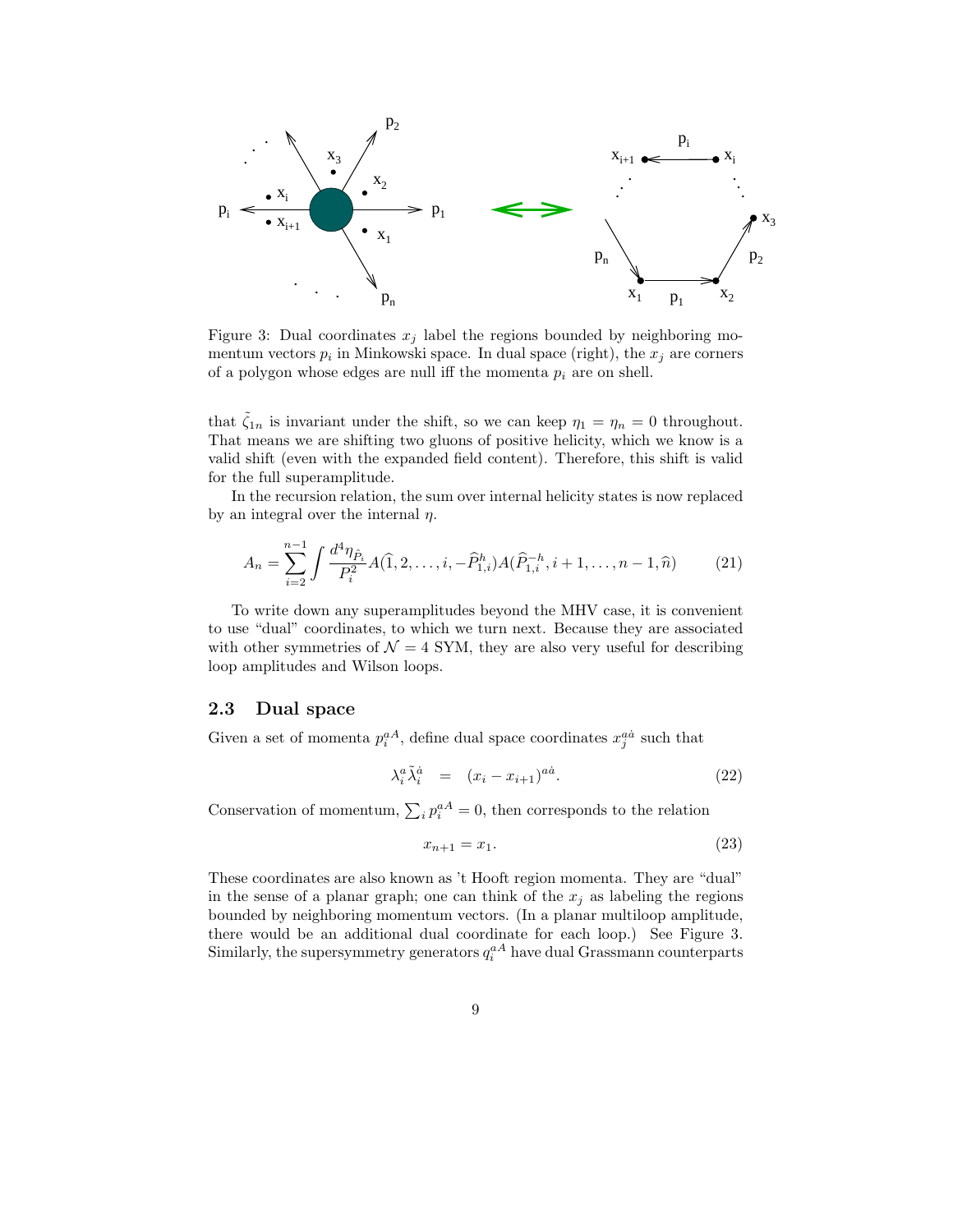$\theta_j^{aA}$  satisfying

$$
\lambda_i^a \eta_i^A = \theta_i^{aA} - \theta_{i+1}^{aA}, \qquad (24)
$$

and likewise  $\sum_i q_i^{aA} = 0$  corresponds to the relation

$$
\theta_{n+1} = \theta_1. \tag{25}
$$

Within the "full space" parametrized by  $\{\lambda_i, \tilde{\lambda}_i, \eta_i, x_i, \theta_i\}$ , amplitudes are localized on the subspace defined by the constraints (22) and (24). The parametrization by  $\{\lambda_i, \tilde{\lambda}_i, \eta_i\}$  is called on-shell superspace. The parametrization by  $\{\lambda_i, x_i, \theta_i\}$ is called dual chiral superspace. On-shell superspace coordinates can be recovered from dual chiral superspace coordinates by the relations

$$
\tilde{\lambda}_i = \frac{(x_i - x_{i+1}) \cdot \lambda_{i+1}}{\lambda_i \cdot \lambda_{i+1}}, \qquad \eta_i = \frac{(\theta_i - \theta_{i+1}) \cdot \lambda_{i+1}}{\lambda_i \cdot \lambda_{i+1}}.
$$
\n(26)

In dual chiral superspace, the constraints (22) and (24) are rephrased as

$$
(x_i - x_{i+1}) \cdot \lambda_i = 0, \qquad (\theta_i - \theta_{i+1}) \cdot \lambda_i = 0.
$$
 (27)

The MHV superamplitude is

$$
A_n^{\text{MHV}} = \frac{\delta^{(4)}(x_1 - x_{n+1})\delta^{(8)}(\theta_1 - \theta_{n+1})}{\langle 1 \ 2 \rangle \langle 2 \ 3 \rangle \cdots \langle n \ 1 \rangle}.
$$
 (28)

In terms of the dual coordinates, we can now write the NMHV superamplitude compactly. First we introduce one more notational convention. Define

$$
x_{ij} \equiv x_i - x_j \qquad (= p_i + p_{i+1} + \dots + p_{j-1}), \tag{29}
$$

$$
\theta_{ij} \equiv \theta_i - \theta_j \qquad (= q_i + q_{i+1} + \dots + q_{j-1}). \tag{30}
$$

The NMHV superamplitude is

$$
A_n^{\text{NMHV}} = A_n^{\text{MHV}} \mathcal{P}_n^{\text{NMHV}}, \qquad \mathcal{P}_n^{\text{NMHV}} = \sum_{r=2}^{n-1} \sum_{s=r+2}^{n-1} R_{n,rs}, \tag{31}
$$

where

$$
R_{t,rs} = \frac{\langle r, r-1 \rangle \langle s, s-1 \rangle \delta^{(4)}(\langle t | x_{tr} x_{rs} | \theta_{st} \rangle + \langle t | x_{ts} x_{sr} | \theta_{rt} \rangle)}{x_{rs}^2 \langle t | x_{tr} x_{rs} | s \rangle \langle t | x_{tr} x_{rs} | s-1 \rangle \langle t | x_{ts} x_{sr} | r \rangle \langle t | x_{ts} x_{sr} | r-1 \rangle}.
$$
(32)

#### 2.4 Superconformal and dual superconformal symmetry

 $\mathcal{N} = 4$  SYM has a superconformal symmetry, whose generators are

$$
p^{\dot{a}a} = \sum \tilde{\lambda}^{\dot{a}} \lambda^{a}, \qquad m_{ab} = \sum \lambda_{(a} \partial_{b)}, \qquad \bar{m}_{\dot{a}\dot{b}} = \sum \tilde{\lambda}_{(\dot{a}} \partial_{\dot{b}}),
$$

$$
k_{a\dot{a}} = \sum \partial_{a} \partial_{\dot{a}}, \qquad d = \sum \frac{1}{2} \lambda^{a} \partial_{a} + \frac{1}{2} \tilde{\lambda}^{\dot{a}} \partial_{\dot{a}} + 1,
$$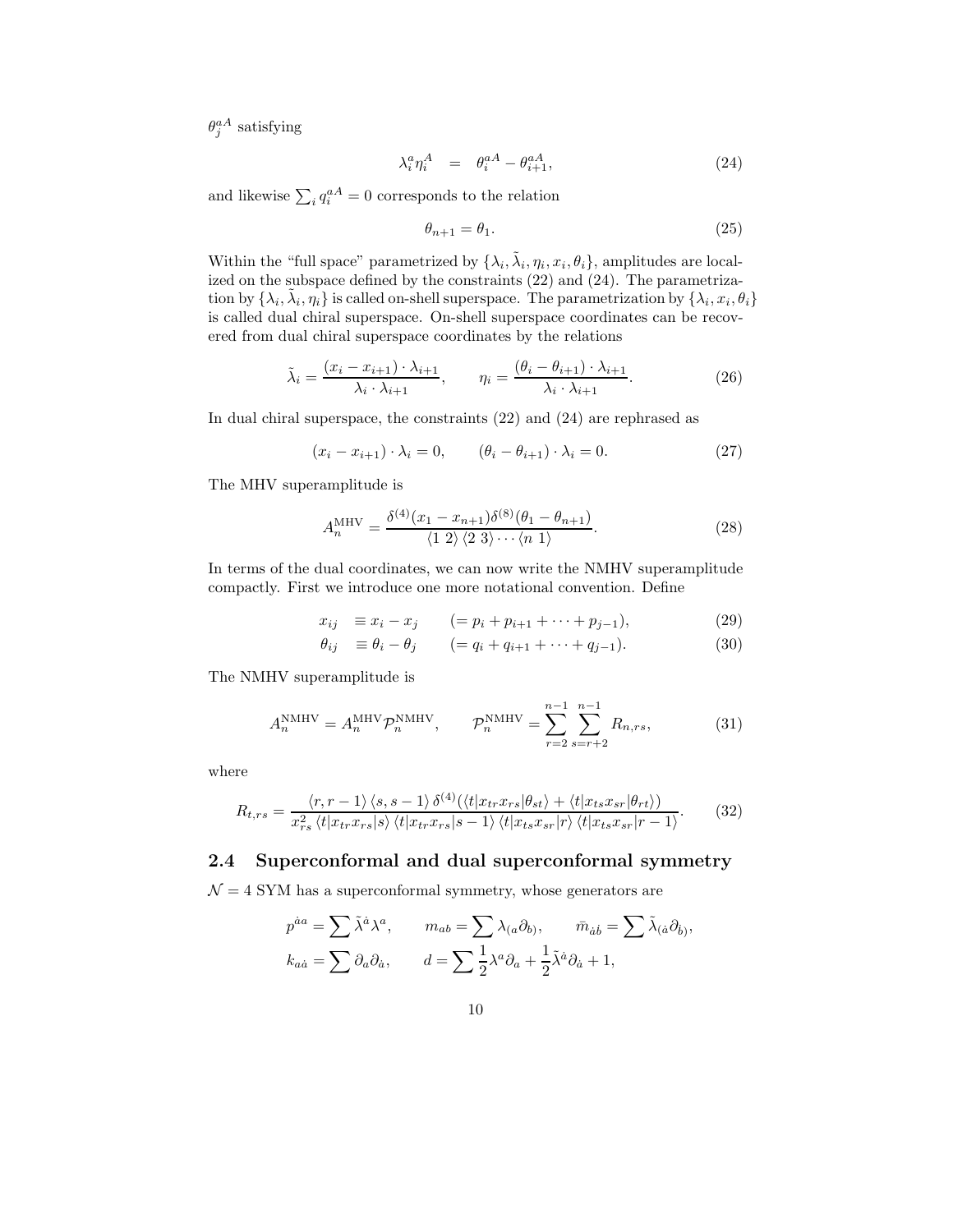$$
q^{aA} = \sum \lambda^a \eta^A, \qquad \bar{q}^{\dot{a}}_A = \sum \tilde{\lambda}^{\dot{a}} \partial_A,
$$
  
\n
$$
s_{aA} = \sum \partial_a \partial_A, \qquad \bar{s}_{\dot{a}}^A = \sum \eta^A \partial_{\dot{a}},
$$
  
\n
$$
r^A_B = \sum \eta^A \partial_B + \frac{1}{4} \eta^C \partial_C,
$$
  
\n
$$
c = \sum 1 + \frac{1}{2} \lambda^a \partial_a - \frac{1}{2} \tilde{\lambda}^{\dot{a}} \partial_{\dot{a}} - \frac{1}{2} \eta^A \partial_A.
$$

The sums are over the particle labels  $i$ , which are to be understood. It is also to be understood that

$$
\partial_a = \frac{\partial}{\partial \lambda^a}, \quad \partial_{\dot{a}} = \frac{\partial}{\partial \tilde{\lambda}^{\dot{a}}}, \quad \partial_A = \frac{\partial}{\partial \eta^A}.
$$
 (33)

The additional symmetry known as dual conformal symmetry is motivated by considering conformal inversion of the dual coordinate, which maps  $x^{a\dot{a}}$  to  $-x^{a\dot{a}}/x^2$  and preserves the null-polygonal property depicted in Figure 3. With respect to the dual coordinates, there is another "dual" copy of the superconformal algebra, whose generators are given by

$$
P_{a\dot{a}} = \sum \partial_{a\dot{a}}, \qquad Q_{aA} = \sum \partial_{aA}, \qquad \bar{Q}_{\dot{a}}^{A} = \sum \theta^{aA} \partial_{a\dot{a}} + \eta^{A} \partial_{\dot{a}}
$$
  
\n
$$
M_{ab} = \sum x_{(a}{}^{\dot{a}} \partial_{b)\dot{a}} + \theta^{A}_{(a} \partial_{b)} + \lambda_{(a} \partial_{b)}, \qquad \bar{M}_{\dot{a}\dot{b}} = \sum x_{(a}{}^{\dot{a}} \partial_{\dot{b})a} + \tilde{\lambda}_{(\dot{a}} \partial_{\dot{b})},
$$
  
\n
$$
K_{a\dot{a}} = \sum x_{a}{}^{\dot{b}} x_{\dot{a}}{}^{\dot{b}} \partial_{b\dot{b}} + x_{\dot{a}}{}^{\dot{b}} \theta_{a}{}^B \partial_{bB} + x_{\dot{a}}{}^{\dot{b}} \lambda_{a} \partial_{b} + x_{\dot{b}+1}{}^{\dot{b}} a_{\dot{a}} \partial_{\dot{b}} + \tilde{\lambda}_{\dot{a}} \theta_{\dot{b}+1}^B a_{\dot{b}},
$$
  
\n
$$
S_{a}^{A} = \sum -\theta_{a}^{B} \theta^{bA} \partial_{bB} + x_{a}{}^{\dot{b}} \theta^{bA} \partial_{b\dot{b}} + \lambda_{a} \theta^{bA} \partial_{b} + x_{\dot{b}+1}{}^{\dot{b}} a_{\dot{b}} \partial_{\dot{b}} - \theta_{\dot{b}+1}{}^{\dot{a}} a_{\dot{b}} \partial_{\dot{b}},
$$
  
\n
$$
\bar{S}_{\dot{a}A} = \sum x_{\dot{a}}{}^{\dot{b}} \partial_{bA} + \tilde{\lambda}_{a} \partial_{A},
$$
  
\n
$$
D = \sum -x^{a\dot{a}} \partial_{a\dot{a}} - \frac{1}{2} \theta^{aA} \partial_{aA} - \frac{1}{2} \lambda^{a} \partial_{a} - \frac{1}{2} \tilde{\lambda}^{\dot{a}} \partial_{\dot{a}},
$$
  
\n
$$
R_{B}^{A} = \sum \theta^{aA} \partial_{aB} + \eta^{A} \partial_{B} - \frac{1}{4} \delta_{
$$

Again, the sums are over the particle labels  $i$ , which are implicit everywhere except in the terms of  $K$  and  $S$  where a different label is specified. It should be understood that

$$
\partial_{a\dot{a}} = \frac{\partial}{\partial x^{a\dot{a}}}, \qquad \partial_{aA} = \frac{\partial}{\partial \theta^{aA}}.
$$
\n(34)

.

While tree-level amplitudes are *invariant* under the original, physical superconformal symmetry, they are covariant under the dual superconformal symmetry. They are annihilated by most of the generators; the exceptions are

$$
DA_n = nA_n, \t K^{a\dot{a}}A_n = \left(-\sum_i x_i^{a\dot{a}}\right)A_n,
$$
  

$$
CA_n = nA_n, \t S_a^A A_n = \left(-\sum_i \theta_{ia}^A\right)A_n.
$$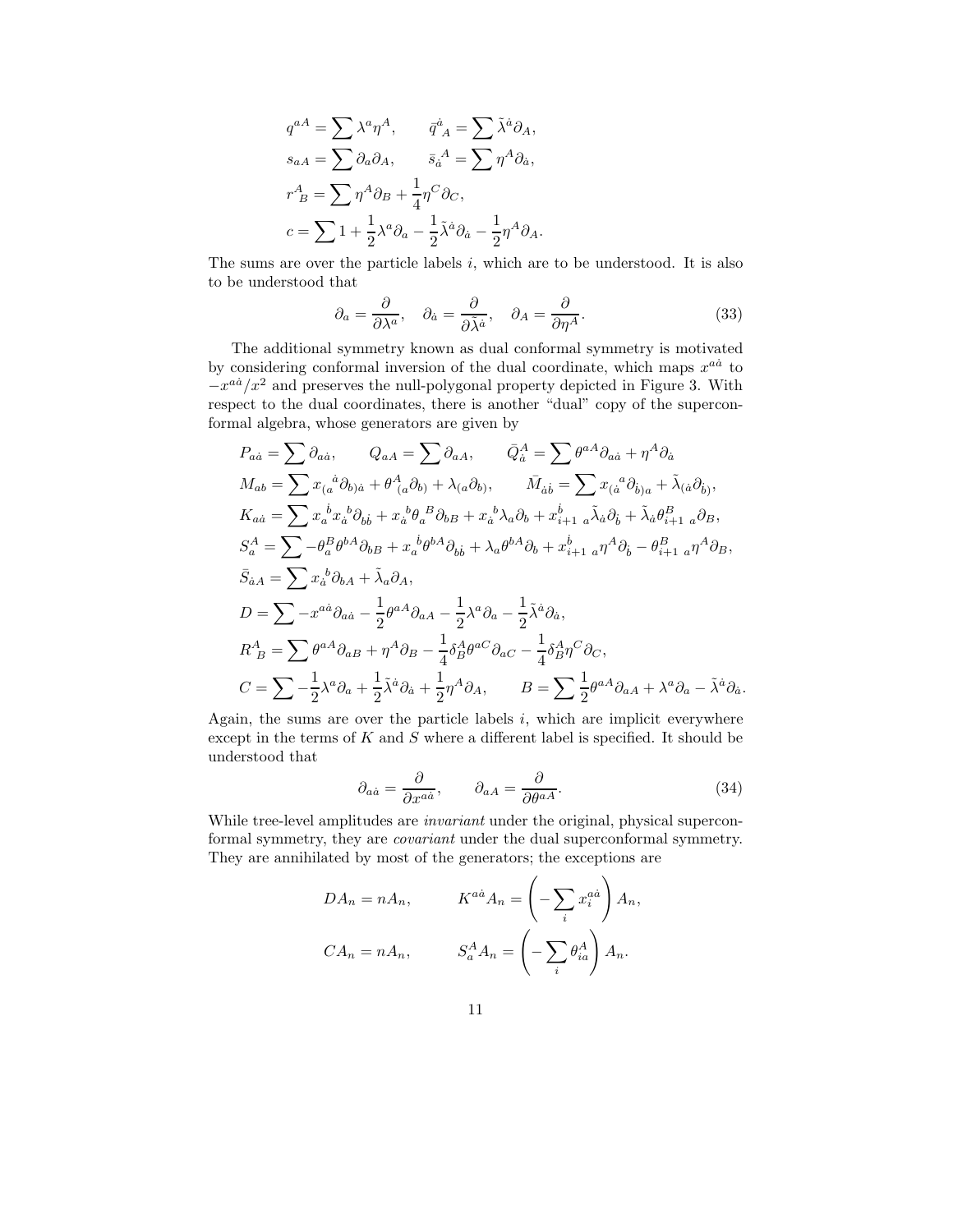This covariant behavior can be seen from the  $A_n^{\text{MHV}}$  prefactor in (9). The factor  $\mathcal{P}_n$  is invariant under both symmetry algebras. In particular, the functions  $R_{t,rs}$ defined in (32) for the NMHV amplitude are invariant under both algebras.

To determine the full symmetry algebra of the  $\mathcal{N}=4$  SYM tree amplitudes, we subtract weight terms for the covariantly acting generators, defining the new generators

$$
D' \equiv D - n, \qquad K'^{a\dot{a}} \equiv K^{a\dot{a}} + \sum_i x_i^{a\dot{a}}, \qquad S'^{A}_{a} \equiv S^A_{a} + \sum_i \theta_i^{aA}.
$$
 (35)

The superconformal and modified dual superconformal generators are then combined in on-shell superspace. Here, many generators degenerate or overlap:

$$
P = 0
$$
,  $Q = 0$ ,  $\bar{Q} = \bar{s}$ ,  $M = m$ ,  $\bar{M} = \bar{m}$ ,  $\bar{S} = \bar{q}$ ,  $D' = \partial$ ,  $R = r$ , (36)

while  $K'$  and  $S'$  are truly independent additions to the original superconformal algebra. The total symmetry algebra is the graded infinite-dimensional Yangian algebra  $Y(PSU(2, 2|4))$ . Its level-0 subalgebra is the original superconformal algebra  $PSU(2, 2|4)$ .

#### 2.5 Momentum twistors and Grassmannian integrals

The symmetry exchanging the superconformal and dual superconformal subalgebras is the transformation between dual space and its twistor transform, known as momentum twistor space. This is simply another copy of twistor space, whose coordinates are  $(\lambda^a, \mu_a)$ , with the incidence relation<sup>3</sup>

$$
\mu_{\dot{a}} + x_{a\dot{a}}\lambda^a = 0. \tag{37}
$$

Compared to the incidence relation (4), the variable  $\lambda$  is identical, but now x is the coordinate on dual space, so  $\mu$  is completely different. Instead of being related to  $\lambda$  by a Fourier transform, the nonlocal relation is

$$
\tilde{\lambda}_{i} = \frac{\langle i+1, i-1 \rangle \mu_{i} + \langle i, i+1 \rangle \mu_{i-1} + \langle i-1, i \rangle \mu_{i+1}}{\langle i, i+1 \rangle \langle i, i-1 \rangle}.
$$
\n(38)

In the superfield formalism, the momentum twistor also includes Grassmann coordinates  $\chi_A \equiv \theta_{aA} \lambda^a$ . Their relation to the on-shell superspace Grassmann variable is

$$
\eta_i = -\frac{\langle i+1, i-1 \rangle \chi_i + \langle i, i+1 \rangle \chi_{i-1} + \langle i-1, i \rangle \chi_{i+1}}{\langle i, i+1 \rangle \langle i, i-1 \rangle}.
$$
\n(39)

Exercise: Derive the relations (38) and (39) from the definitions of momentum twistors and dual coordinates.

<sup>3</sup>Phase conventions vary in the literature.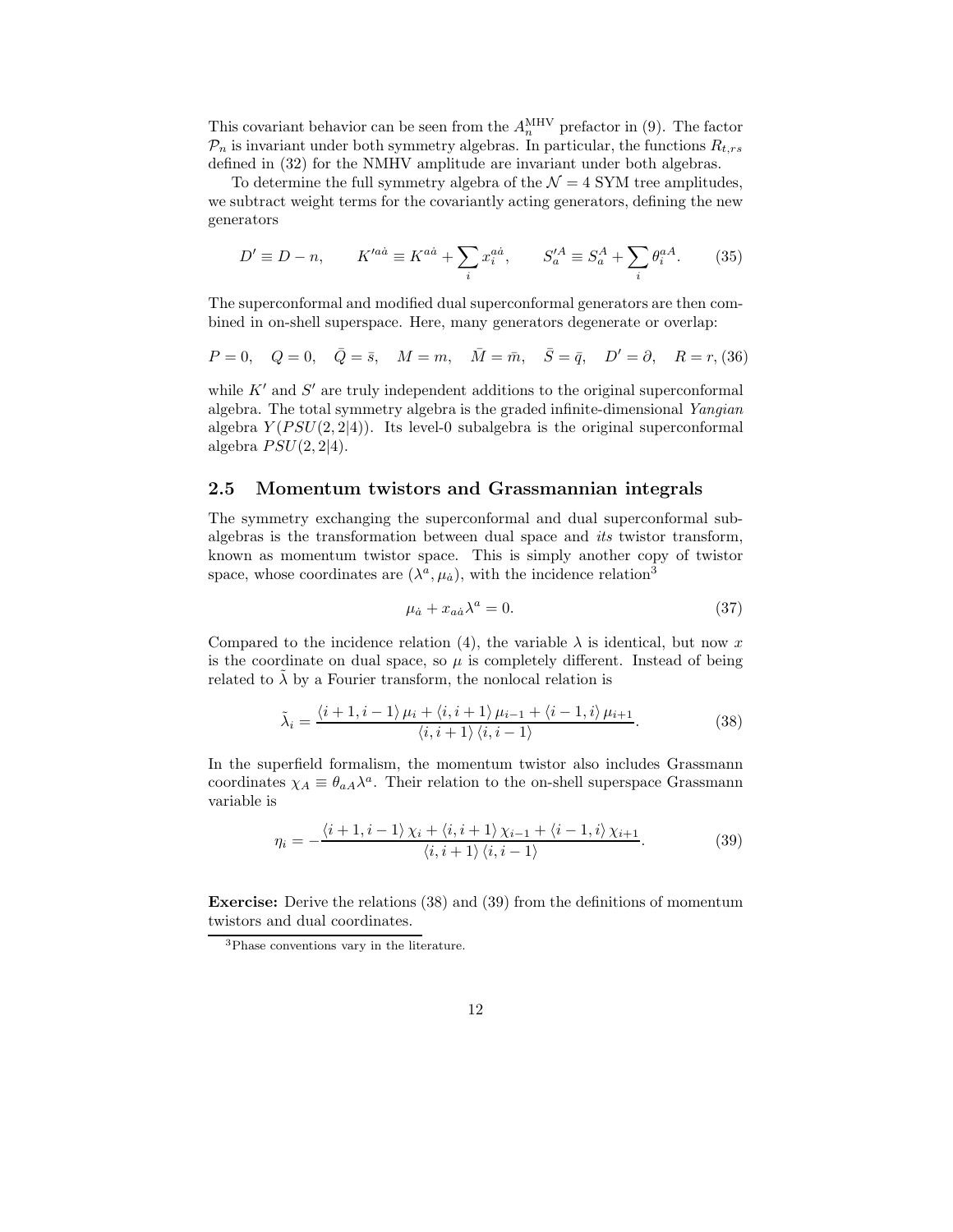Momentum twistors might well be the most natural variables for studying planar amplitudes. In momentum space, conservation of momentum has to be imposed as an additional condition. In dual space, conservation of momentum is automatic, but being on-shell is not (it requires the segments joining the coordinates to be null). Both momentum conservation and on-shell-ness are built into momentum twistor space, so that only any  $n$  coordinates need to be specified.

Recall the Yangian invariant for the NMHV amplitudes given in (32). In momentum twistor variables, it would be written as

$$
R_{t,rs} = \frac{\delta^{0|4} (\chi_t \epsilon(r-1,r,s-1,s) + 4 \text{ cyclic permutations})}{\epsilon(t,r-1,r,s-1)\epsilon(r-1,r,s-1,s)\epsilon(r,s-1,s,t)\epsilon(s-1,s,t,r-1)\epsilon(s,t,r-1,r)}.
$$
(40)

In this form, more of the symmetries of this function are transparent, notably its skew symmetry in five arguments. By itself, this function of the five arguments is  $\mathcal{P}_5^{\text{NMHV}}$ . In general, these cofactors of  $A_n^{\text{MHV}}$  in the superamplitude expression can be computed by a contour integral in a Grassmannian manifold  $G(k, n)$ , which is the space of k-dimensional planes in  $\mathbb{C}^n$  passing through the origin. (For example,  $G(1, n) = \mathbb{CP}^{n-1}$ . The Grassmannian contour integral is

$$
\mathcal{P}_n^{N^k \text{MHV}} = \frac{1}{(2\pi i)^{k(n-k)}} \oint_{\Gamma \subset G(k,n)} \prod_{r=1}^k \delta^{4|4} (T^r \cdot Z) \frac{D^{k(n-k)}T}{(12 \cdots k)(23 \cdots k+1) \cdots (n1 \cdots k-1)}.
$$
(41)

Here,  $N^k$ MHV indicates a superamplitude whose components include the puregluon amplitude with  $k+2$  negative helicites.  $T = \{T_i^r\}$  is a  $k \times n$  matrix with values in C. The variable Z is the momentum twistor coordinate  $(\lambda, \mu, \chi)$ . The factors in the denominator are the  $k \times k$  determinants of consecutive columns of  $T$ .

Reconstructing the tree amplitude requires choosing a suitable contour Γ, which I will not describe here and is not always clear. However, it has been observed that different contours give rise to the different representations of the tree amplitude, for example by choosing different shifts in BCFW recursion.

It has been argued that these Grassmannian contour integrals are the most general Yangian invariant quantities. Therefore they are expected to give (possibly complete!) information about  $\mathcal{N} = 4$  SYM amplitudes, even to all loop orders.

## References

- [1] E. Witten, "Perturbative gauge theory as a string theory in twistor space," Commun. Math. Phys. 252, 189 (2004) [arXiv:hep-th/0312171].
- [2] J. M. Drummond, "Hidden Simplicity of Gauge Theory Amplitudes," Class. Quant. Grav. 27, 214001 (2010). [arXiv:1010.2418 [hep-th]].
- [3] L. Mason, D. Skinner, "Dual Superconformal Invariance, Momentum Twistors and Grassmannians," JHEP 0911, 045 (2009). [arXiv:0909.0250 [hep-th]].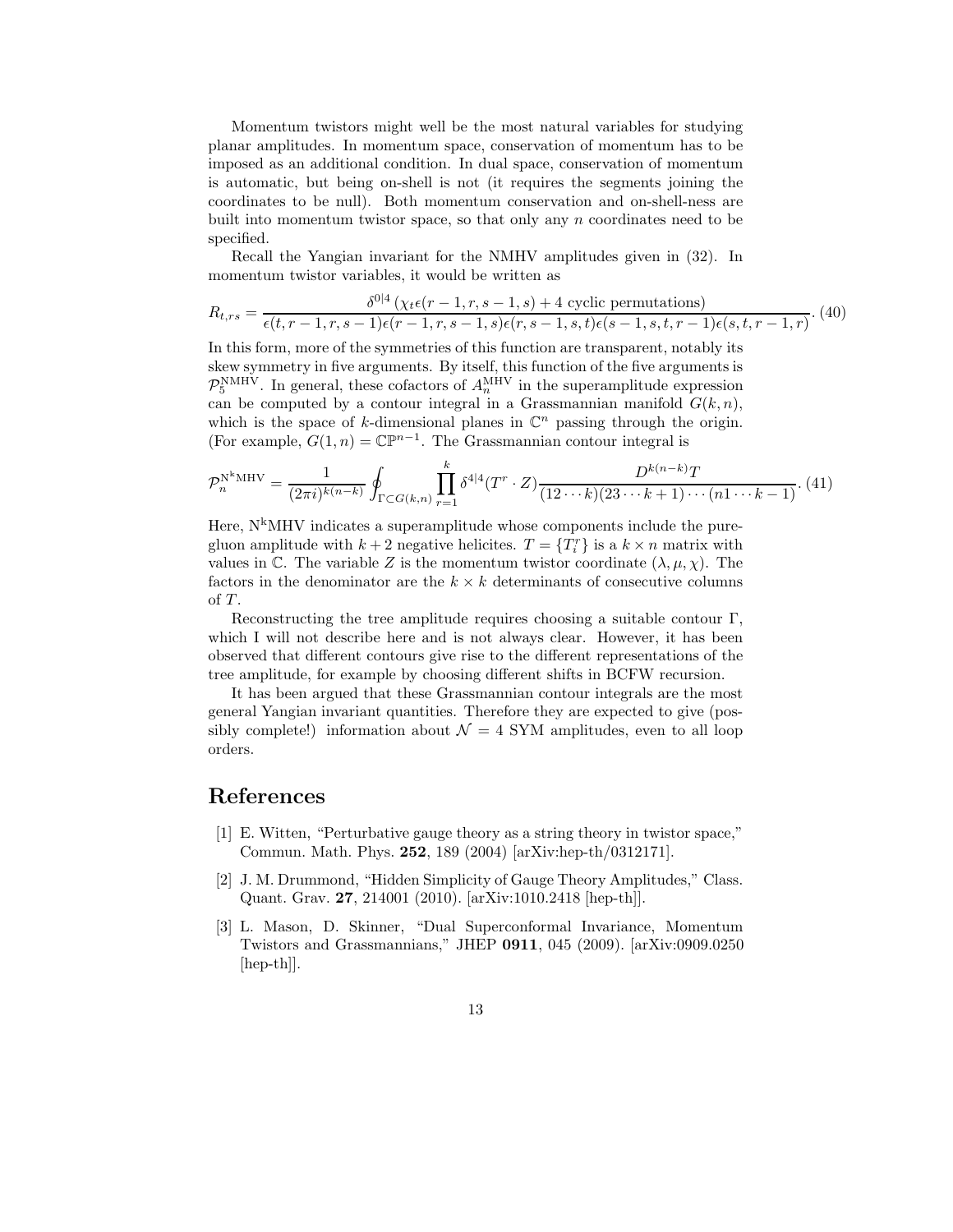- [4] L. J. Dixon, "Calculating scattering amplitudes efficiently," arXiv:hepph/9601359.
- [5] J. M. Drummond, J. M. Henn, "All tree-level amplitudes in N=4 SYM," JHEP 0904, 018 (2009). [arXiv:0808.2475 [hep-th]].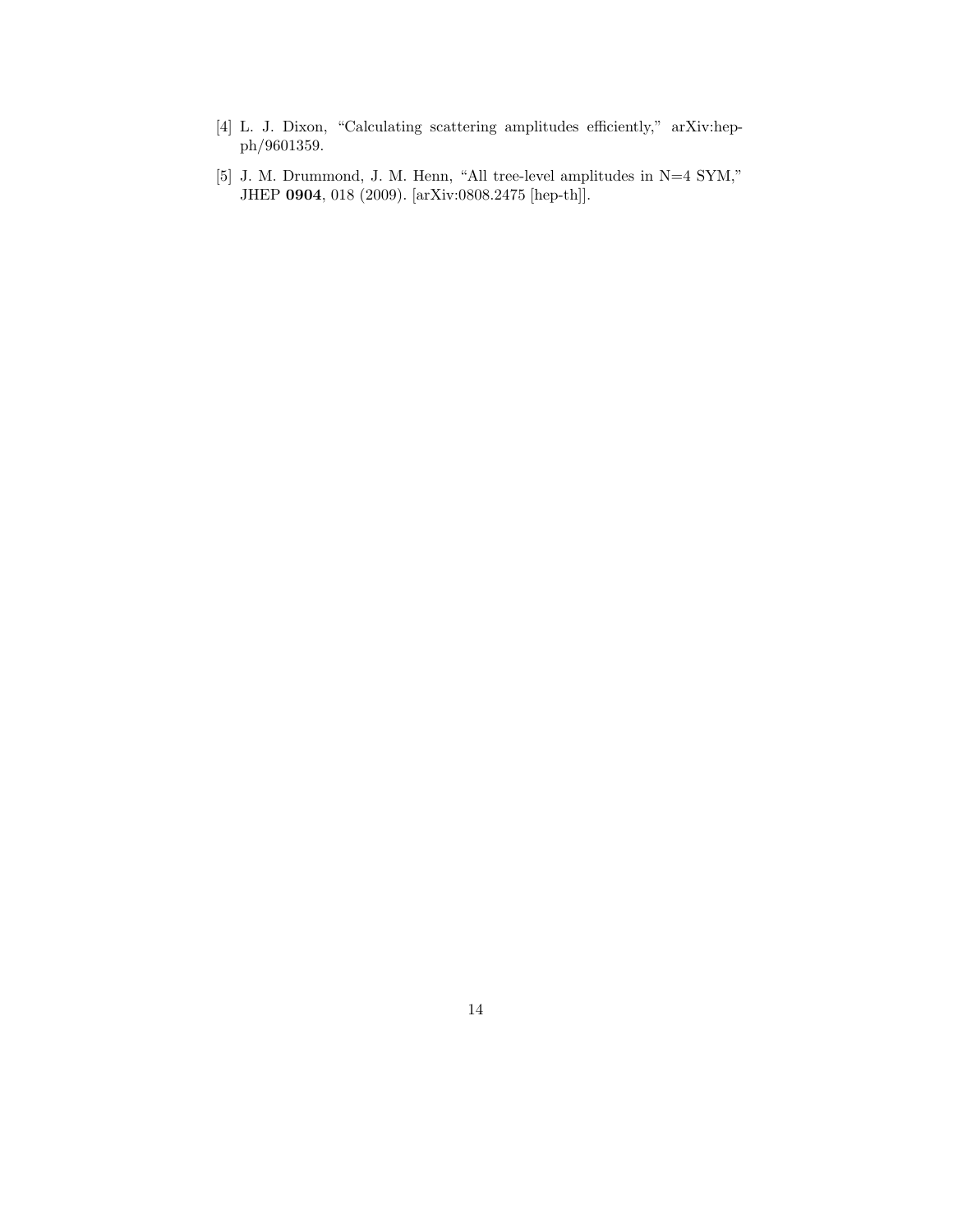# Constructing Scattering Amplitudes, Lecture 4: On-shell techniques for one-loop amplitudes

## Ruth Britto ruth.britto@cea.fr

#### February 11, 2011

We would like to construct scattering amplitudes in terms of their singularities. These can be poles, as in the case of tree amplitudes and the BCFW construction. In loop amplitudes, there are branch cuts, as well as other singularities associated with "generalized" cuts, in which different combinations of propagators are put on shell. All of these singularities probe factorization limits of the amplitude: they select kinematics where some propagators are put on shell. Thus, the calculation can be packaged in terms of lower-order *amplitudes* instead of the complete sum of Feynman diagrams.

The "unitarity method" started as a framework for one-loop calculations. Rather than the standard expansion in loop Feynman diagrams, the basic reference point is the linear expansion of the amplitude function in a basis of "master integrals" multiplied by coefficients that are rational functions of the kinematic variables. The point is that the most difficult part of the calculation, namely integration over the loop momentum, can be done once and for all, with explicit evaluations of the master integrals. The master integrals contain all the logarithmic functions. What remains is to find their coefficients.

References: Citations to the original works presenting integral reduction, the unitarity method, and consequences of supersymmetry may be found in the familiar review article [1]. More recent improvements are reviewed in my own recent article [2]. Among the more recent works, I indicate a few of the most notable developments as they arise in the text.

### 1 Reduction to master integrals

Integral reduction is a procedure for expressing any one-loop Feynman integral as a linear combination of scalar boxes, scalar triangles, scalar bubbles, and scalar tadpoles, with rational coefficients:

$$
A^{1-\text{loop}} = \sum_{n} \sum_{\mathbf{K} = \{K_1, \dots, K_n\}} c_n(\mathbf{K}) I_n(\mathbf{K})
$$
(1)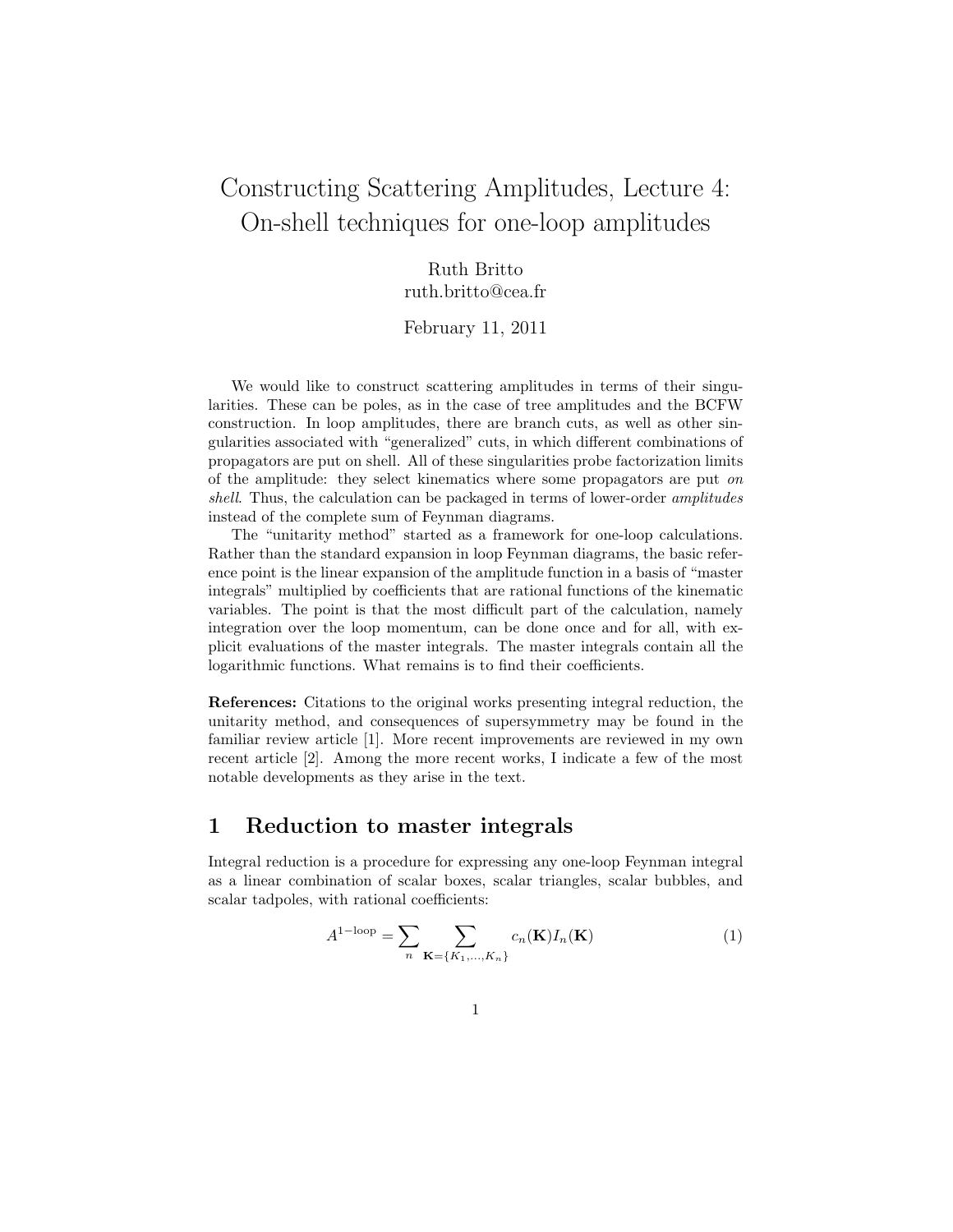In four dimensions, n ranges from 1 to 4. In dimensional regularization, the tadpole contributions with  $n = 1$  arise only with internal masses. If we keep higher order contributions in  $\epsilon$ , we find that the pentagons ( $n = 5$ ) are independent as well.

The traditional reduction procedure proceeds as follows. We assume that the integral has been constructed from Feynman diagrams, so that the denominators are propagators of the form  $D_i = (\ell - K_i)^2 - M_i^2$ , along with the propagator defining the loop momentum,  $D_0 = \ell^2 - M_0^2$ , chosen anew for each term at each stage. Note that then  $2\ell \cdot K_i = M_o^2 + K_i^2 - M_i^2 + D_0 - D_i$ . There are three steps.

First, we eliminate tensor structure (i.e. momentum-dependent numerators) in terms with at least five propagators. Any appearance of  $\ell^2$  in the numerator is replaced by  $M_0^2 + D_0$ , and the  $D_0$  term cancels against the denominator. The remaining momentum dependence in the numerator is polynomial in contractions of the form  $\ell \cdot P$ . Among the five propagators, there are four independent momentum vectors  $K_i$  in which to expand any P. Then we make the replacement  $2\ell \cdot K_i = M_o^2 + K_i^2 - M_i^2 + D_0 - D_i$  and cancel  $D_0$  and  $D_i$  against the denominator. Step by step, the degree of the polynomial is lowered until we have a scalar numerator or at most four propagators in the denominator.

Second, we eliminate remaining tensor structure in the terms with at most four propagators. This is done by using the momenta appearing in the denominators to build a basis of Lorentz-covariant tensors in which to expand the integral. Contracting the tensors with external momenta gives the constraints needed to solve the linear system. It can be particularly efficient to use contractions with complex momenta constructed from spinors associated to different external legs.

Third, we express *n*-point scalar integrals with  $n > 4$  in terms of lower-point scalar integrals. If  $n \geq 6$ , then there is a nontrivial solution  $\{\alpha_i\}$  to the five equations  $\sum_{i=1}^{n} \alpha_i = 0$  and  $\sum_{i=1}^{n} \alpha_i P_i^{\mu} = 0$ . With this solution,  $\sum$  $\sum$  $i \alpha_i D_i =$  $i_i \alpha_i (K_i^2 - M_i^2)$ . Divide the integrand by the (momentum-independent) righthand side of this equation and multiply it by the left-hand side. The factors  $D_i$  will cancel against the denominator and reduce n by one. The final remaining concern is the scalar pentagon. If we are keeping full  $\epsilon$  dependence in dimensional regularization, it is an independent master integral. If we truncate the integrals at  $\mathcal{O}(\epsilon)$ , then the scalar pentagon can be reduced further to four scalar boxes. The scalar pentagon integral is finite, so we can now treat its loop momentum as four-dimensional. The final reduction involves expanding it in terms of the axial vectors constructed from triples of four independent external momenta.

#### 1.1 Master integrals

The one-loop master integrals are depicted in Figure 1. The scalar  $n$ -point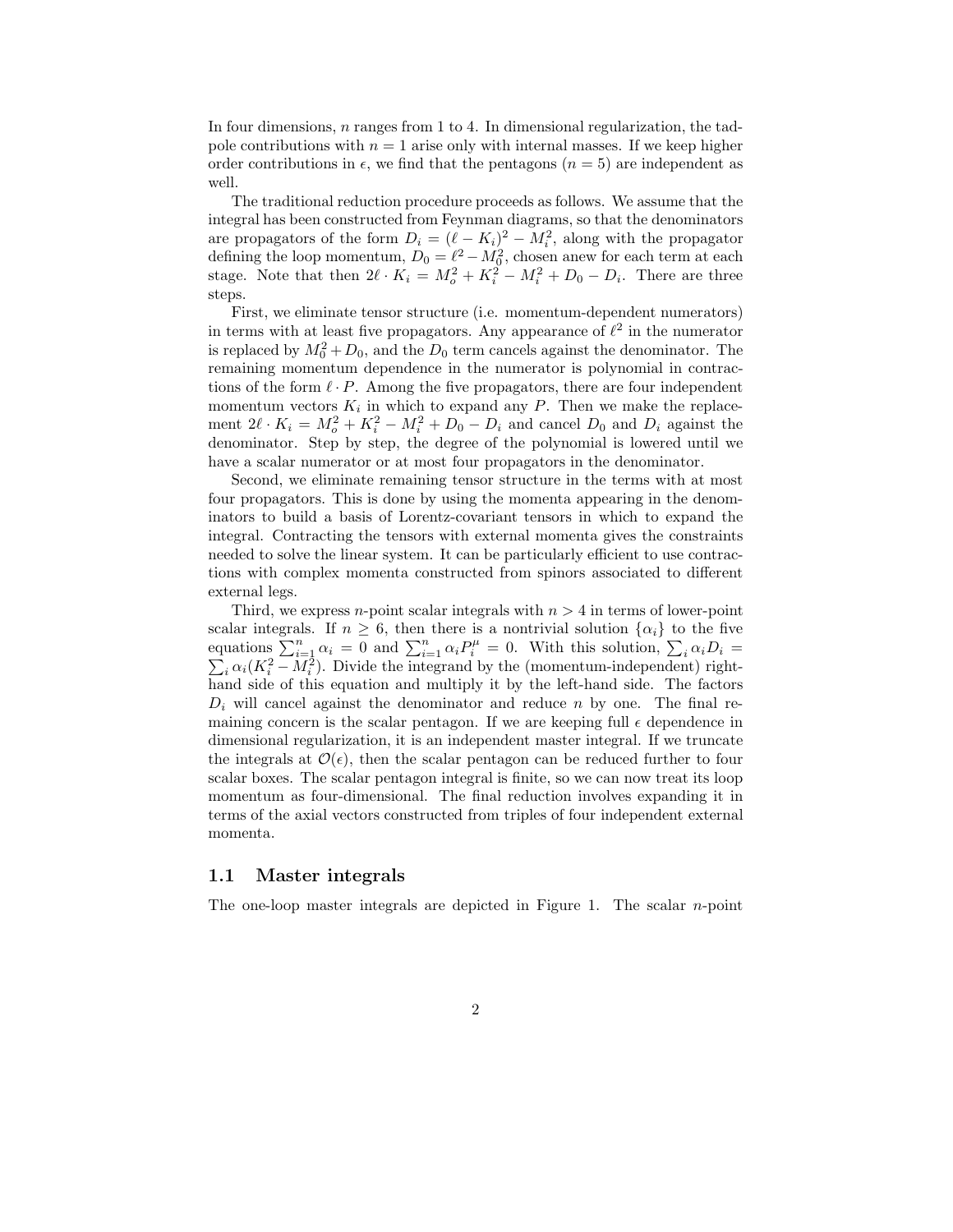

Figure 1: One-loop master integrals: box, triangle, bubble and tadpole. The Lorentz vectors  $K_i$  are sums of external momenta, all directed outward. The tadpole is present if there are internal masses; otherwise, it is zero in dimensional regularization.

integral, without internal masses, is defined as

$$
I_n = (-1)^{n+1} i (4\pi)^{\frac{D}{2}} \int \frac{d^D \ell}{(2\pi)^D} \frac{1}{\ell^2 (\ell - K_1)^2 (\ell - K_1 - K_2)^2 \cdots (\ell + K_n)^2}
$$

The expressions given below are taken from [3, 4]. All divergent one-loop integrals with possible internal masses may be found in [5]. Other useful expressions for scalar box integrals, convenient for analytic continuation to different kinematic regions, appear in [6].

The dimensional regularization parameter is  $\epsilon = (4 - D)/2$ . The constant  $r_{\Gamma}$  is defined by

$$
r_{\Gamma} = \frac{\Gamma(1+\epsilon)\Gamma^2(1-\epsilon)}{\Gamma(1-2\epsilon)}\tag{2}
$$

Scalar bubble integral, no internal masses:

$$
I_2 = r_\Gamma \left(\frac{1}{\epsilon} - \ln(-K^2) + 2\right) + \mathcal{O}(\epsilon)
$$
\n(3)

#### Scalar triangle integrals, no internal masses:

If  $K_2^2 = K_3^2 = 0$  and  $K_1^2 \neq 0$ , then the scalar triangle is called "one-mass", and it is

$$
I_3^{1m} = \frac{r_{\Gamma}}{\epsilon^2} (-K_1^2)^{-1-\epsilon}.
$$
 (4)

If  $K_3^2 = 0$  and  $K_1^2, K_2^2 \neq 0$ , then the scalar triangle is called "two-mass", and it is

$$
I_3^{2m} = \frac{r_{\Gamma}}{\epsilon^2} \frac{(-K_1^2)^{-\epsilon} - (-K_2^2)^{-\epsilon}}{(-K_1^2) - (-K_2^2)}
$$
(5)

The "three-mass" scalar triangle is finite and given by

$$
I_3^{3m} = \frac{i}{\sqrt{\Delta_3}} \sum_{j=1}^3 \left[ \text{Li}_2\left( -\frac{1+i\delta_j}{1-i\delta_j} \right) - \text{Li}_2\left( -\frac{1-i\delta_j}{1+i\delta_j} \right) \right] + \mathcal{O}(\epsilon), \qquad (6)
$$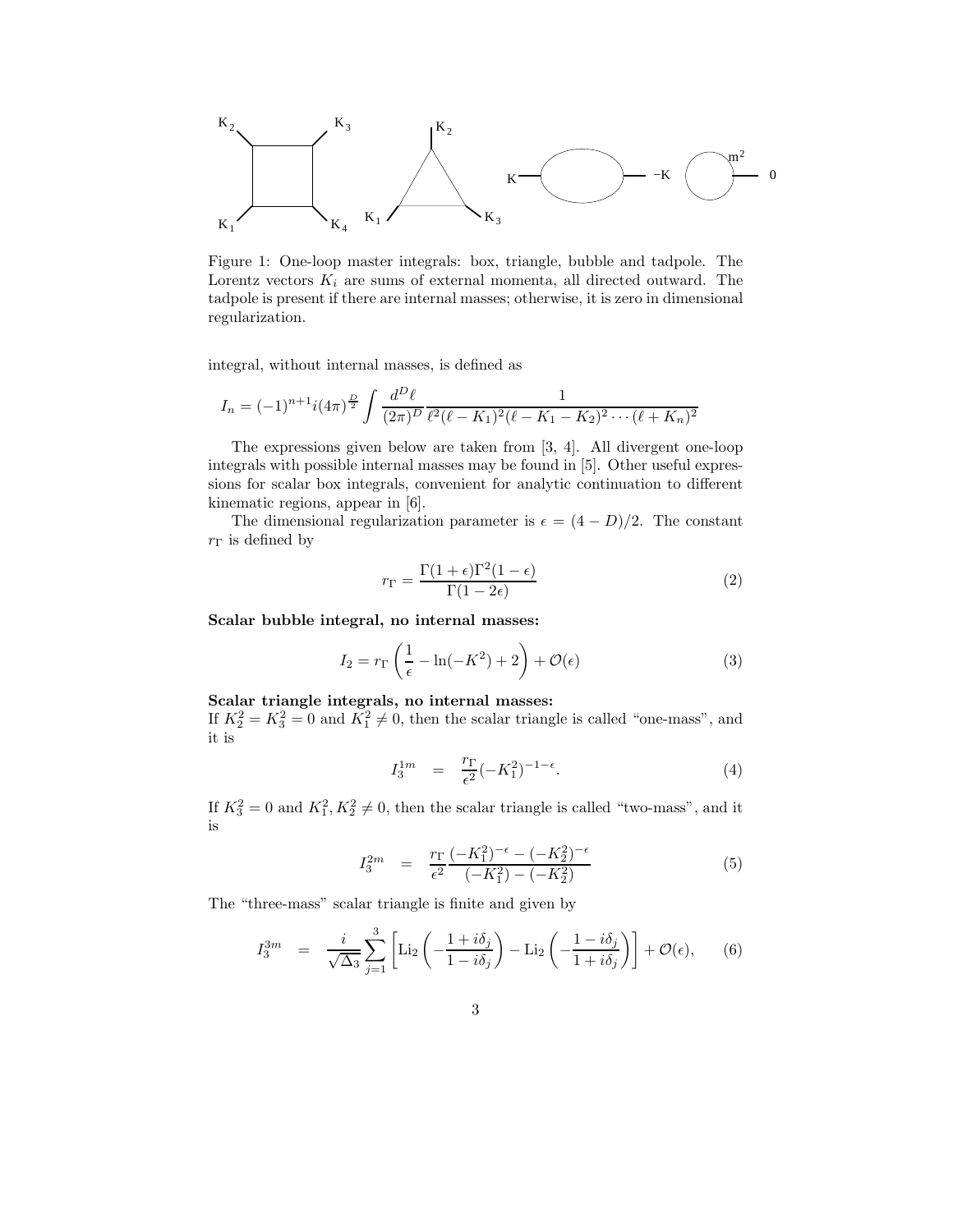where we have defined the following:

$$
\Delta_3 = -(K_1^2)^2 - (K_2^2)^2 - (K_3^2)^2 + 2K_1^2K_2^2 + 2K_2^2K_3^2 + 2K_3^2K_1^2 \tag{7}
$$

$$
\delta_j = \frac{2K_j^2 - (K_1^2 + K_2^2 + K_3^2)}{\sqrt{\Delta_3}}\tag{8}
$$

#### Scalar box integrals, no internal masses:

Let  $s = (K_1 + K_2)^2$  and  $t = (K_1 + K_4)^2$ . The dilogarithm function is defined by  $\text{Li}_2(x) = -\int_0^x \ln(1-z) dz/z$ .

If all four momenta are massless, i.e.  $K_1^2 = K_2^2 = K_3^2 = K_4^2 = 0$  (a special case for four-point amplitudes), then the box integral is given by

$$
I_4^{0m} = \frac{2r_{\Gamma}}{st} \frac{1}{\epsilon^2} \left[ (-s)^{-\epsilon} + (-t)^{-\epsilon} \right] - \frac{2r_{\Gamma}}{st} \left[ \frac{1}{2} \ln^2 \left( \frac{s}{t} \right) + \frac{\pi^2}{2} \right] + \mathcal{O}(\epsilon). \tag{9}
$$

If only one of the four momenta, say  $K_1$ , is massive, and the other are massless, i.e.  $K_2^2 = K_3^2 = K_4^2 = 0$ , then the box is called "one-mass", and it is given by

$$
I_4^{1m} = \frac{2r_{\Gamma}}{st} \frac{1}{\epsilon^2} \left[ (-s)^{-\epsilon} + (-t)^{-\epsilon} - (-K_1^2)^{-\epsilon} \right]
$$
(10)  

$$
-\frac{2r_{\Gamma}}{st} \left[ \text{Li}_2 \left( 1 - \frac{K_1^2}{s} \right) + \text{Li}_2 \left( 1 - \frac{K_1^2}{t} \right) + \frac{1}{2} \ln^2 \left( \frac{s}{t} \right) + \frac{\pi^2}{6} \right] + \mathcal{O}(\epsilon).
$$

There are two distinct arrangements of two massive and two massless legs on the corners of a box. In the "two-mass-easy" box, the massless legs are diagonally opposite. If  $K_2^2 = K_4^2 = 0$  while the other two legs are massive, the integral is

$$
I_4^{2m e} = \frac{2r_{\Gamma}}{st - K_1^2 K_3^2} \frac{1}{\epsilon^2} \left[ (-s)^{-\epsilon} + (-t)^{-\epsilon} - (-K_1^2)^{-\epsilon} - (-K_3^2)^{-\epsilon} \right] \tag{11}
$$

$$
- \frac{2r_{\Gamma}}{st - K_1^2 K_3^2} \left[ \text{Li}_2 \left( 1 - \frac{K_1^2}{s} \right) + \text{Li}_2 \left( 1 - \frac{K_1^2}{t} \right) + \text{Li}_2 \left( 1 - \frac{K_3^2}{s} \right) + \text{Li}_2 \left( 1 - \frac{K_3^2}{t} \right) - \text{Li}_2 \left( 1 - \frac{K_1^2 K_3^2}{st} \right) + \frac{1}{2} \ln^2 \left( \frac{s}{t} \right) \right] + \mathcal{O}(\epsilon).
$$

In the "two-mass-hard" box, the massless legs are adjacent. If  $K_3^2 = K_4^2 = 0$ while the other two legs are massive, the integral is

$$
I_4^{2m h} = \frac{2r_{\Gamma}}{st} \frac{1}{\epsilon^2} \left[ \frac{1}{2} (-s)^{-\epsilon} + (-t)^{-\epsilon} - \frac{1}{2} (-K_1^2)^{-\epsilon} - \frac{1}{2} (-K_2^2)^{-\epsilon} \right] (12)
$$

$$
- \frac{2r_{\Gamma}}{st} \left[ -\frac{1}{2} \ln \left( \frac{s}{K_1^2} \right) \ln \left( \frac{s}{K_2^2} \right) + \frac{1}{2} \ln^2 \left( \frac{s}{t} \right)
$$

$$
+ \text{Li}_2 \left( 1 - \frac{K_1^2}{t} \right) + \text{Li}_2 \left( 1 - \frac{K_2^2}{t} \right) \right] + \mathcal{O}(\epsilon).
$$

If exactly one leg is massless, say  $K_4^2 = 0$ , then we have the "three-mass" box, given by

$$
I_4^{3m} = \frac{2r_{\Gamma}}{st - K_1^2 K_3^2} \frac{1}{\epsilon^2} \left[ \frac{1}{2} (-s)^{-\epsilon} + \frac{1}{2} (-t)^{-\epsilon} - \frac{1}{2} (-K_1^2)^{-\epsilon} - \frac{1}{2} (-K_3^2)^{-\epsilon} \right] \tag{13}
$$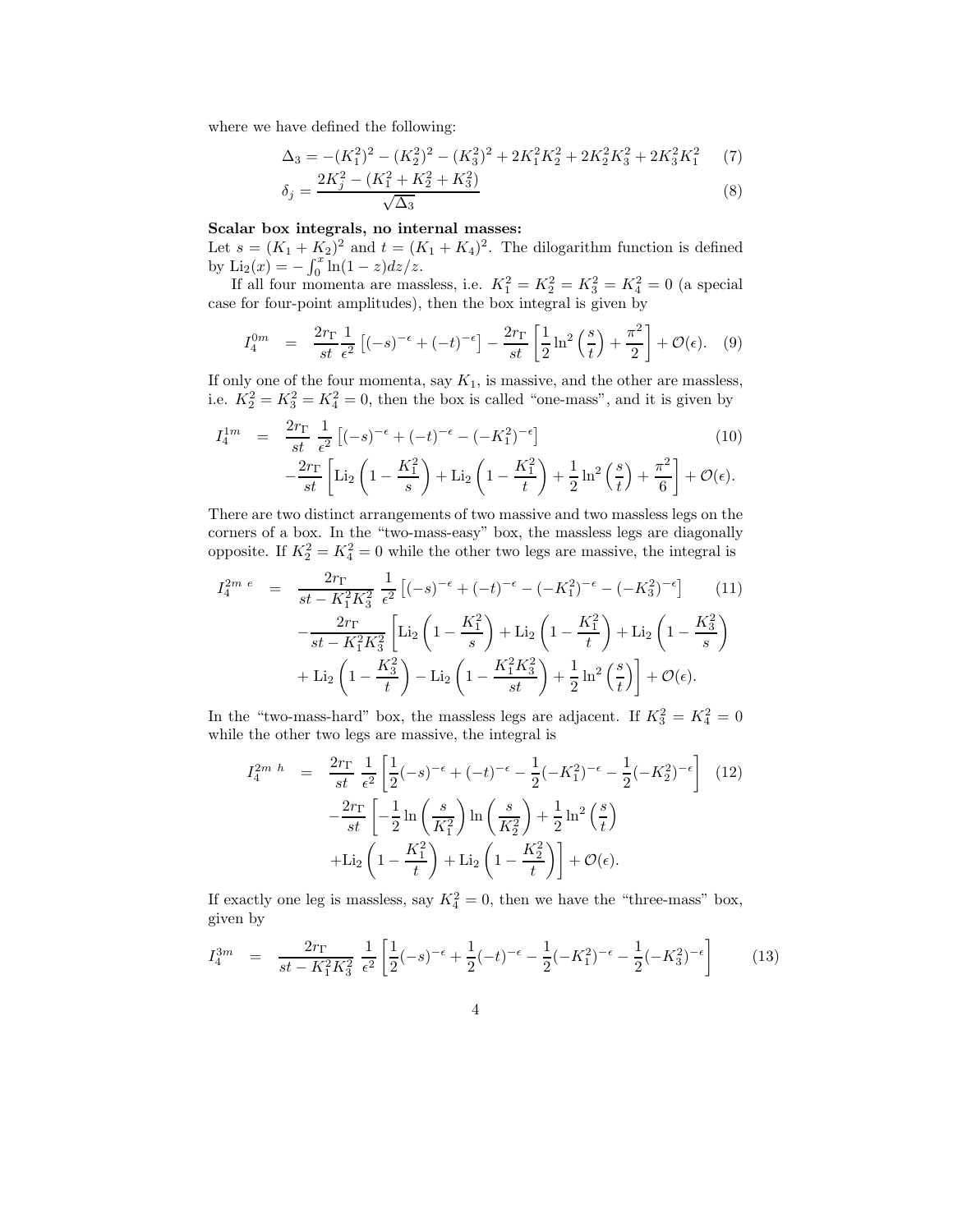$$
-\frac{2r_{\Gamma}}{st - K_1^2 K_3^2} \left[ -\frac{1}{2} \ln \left( \frac{s}{K_1^2} \right) \ln \left( \frac{s}{K_2^2} \right) - \frac{1}{2} \ln \left( \frac{t}{K_2^2} \right) \ln \left( \frac{t}{K_3^2} \right) \right]
$$
  

$$
\frac{1}{2} \ln^2 \left( \frac{s}{t} \right) + \text{Li}_2 \left( 1 - \frac{K_1^2}{t} \right) + \text{Li}_2 \left( 1 - \frac{K_3^2}{s} \right) - \text{Li}_2 \left( 1 - \frac{K_1^2 K_3^2}{st} \right) \right] + \mathcal{O}(\epsilon).
$$

Finally, the "four-mass" box, which is finite, is given by

$$
I^{4m} = \frac{1}{a(x_1 - x_2)} \sum_{j=1}^{2} (-1)^j \left( -\frac{1}{2} \ln^2(-x_j) \right)
$$
  
\n
$$
- \text{Li}_2 \left( 1 + \frac{-K_3^2 - i\varepsilon}{-s - i\varepsilon} x_j \right) - \eta \left( -x_k, \frac{-K_3^2 - i\varepsilon}{-s - i\varepsilon} \right) \ln \left( 1 + \frac{-K_3^2 - i\varepsilon}{-s - i\varepsilon} x_j \right)
$$
  
\n
$$
- \text{Li}_2 \left( 1 + \frac{-t - i\varepsilon}{-K_1^2 - i\varepsilon} x_j \right) - \eta \left( -x_k, \frac{-t - i\varepsilon}{-K_1^2 - i\varepsilon} \right) \ln \left( 1 + \frac{-t - i\varepsilon}{-K_1^2 - i\varepsilon} x_j \right)
$$
  
\n
$$
+ \ln(-x_j) (\ln(-K_1^2 - i\varepsilon) + \ln(-s - i\varepsilon) - \ln(-K_4^2 - i\varepsilon) - \ln(-K_2^2 - i\varepsilon)))
$$

Here we have defined

 $\eta(x, y) = 2\pi i \left[\vartheta(-\text{Im } x)\vartheta(-\text{Im } y)\vartheta(\text{Im } (xy)) - \vartheta(\text{Im } x)\vartheta(\text{Im } y)\vartheta(-\text{Im } (xy))\right],$ 

and  $x_1$  and  $x_2$  are the roots of a quadratic polynomial:

$$
ax^{2} + bx + c + i\varepsilon d = a(x - x_{1})(x - x_{2}),
$$
\n(14)

with

$$
a = tK_3^2
$$
,  $b = st + K_1^2 K_3^2 - K_2^2 K_4^2$ ,  $c = sK_1^2$ ,  $d = -K_2^2$ .

#### 1.2 Four-dimensional truncation

For practical purposes, we make use of the expansions in  $\epsilon$  given above for the master integrals. Their coefficients also have higher-order dependence on  $\epsilon.$ When these higher-order terms combine with  $1/\epsilon$  ultraviolet divergences (from the scalar bubble), they produce additional rational terms of  $\mathcal{O}(\epsilon^0)$ . The fourdimensional expansion is then

$$
A^{1-\text{loop}} = \sum_{n} \sum_{\mathbf{K} = \{K_1, \dots, K_n\}} c_n(\mathbf{K}) I_n(\mathbf{K}) + \text{rational terms} + \mathcal{O}(\epsilon),\tag{15}
$$

where the coefficients  $c_n(\mathbf{K})$  are now independent of  $\epsilon$ .

We work in the four-dimensional-helicity (FDH) scheme of dimensional regularization, in which the polarization vectors remain exactly four-dimensional. Only the loop momentum is continued to  $(4-2\epsilon)$  dimensions.

## 2 The unitarity method

The unitarity cut of a one-loop amplitude is its discontinuity across the branch cut in a kinematic region associated to a particular momentum channel. The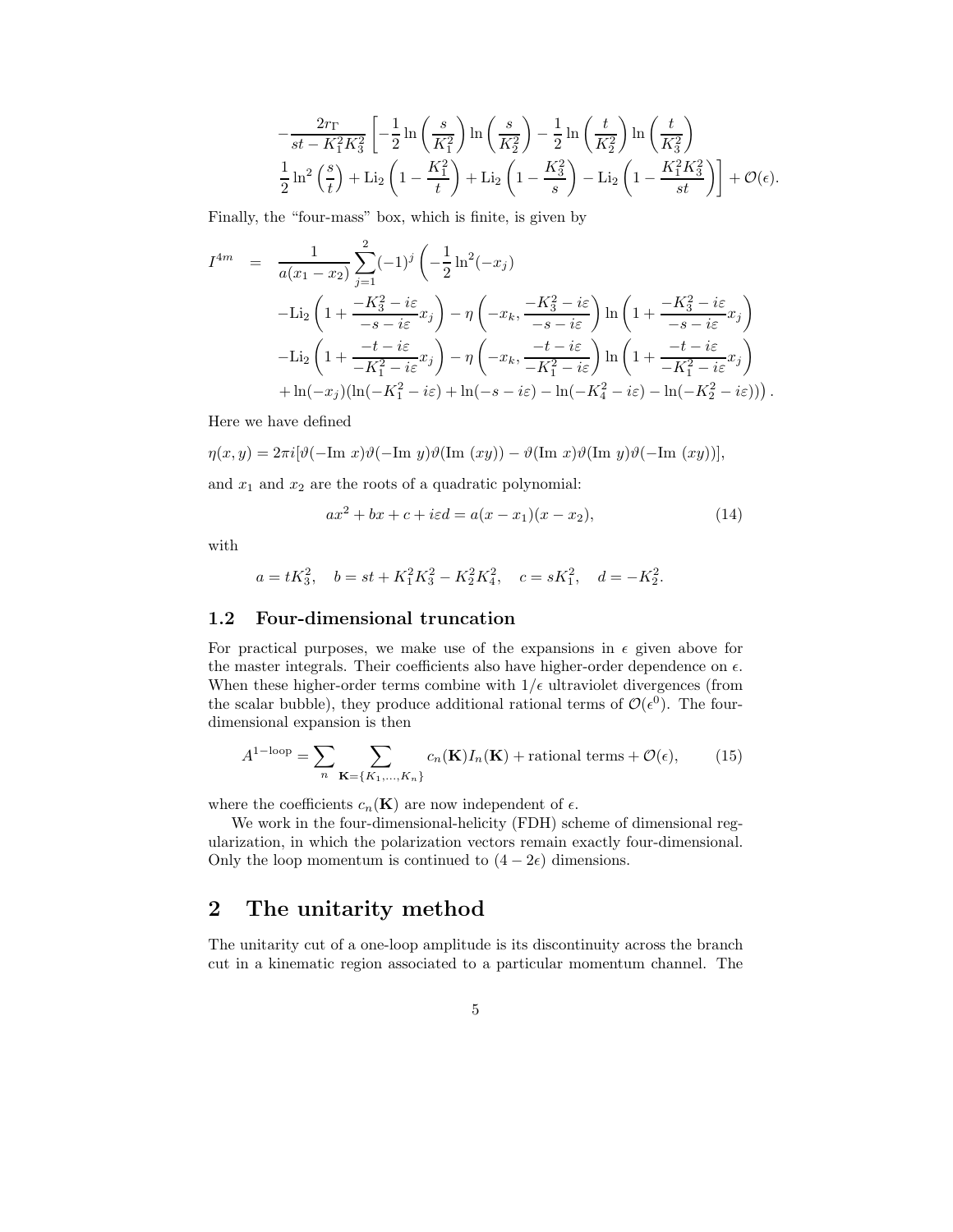

Figure 2: Unitarity cut of a one-loop amplitude in the K momentum channel. The two propagators are constrained to their respective mass shells. The disks represent the sum of all Feynman diagrams linking the fixed external lines and the two cut propagators.

name comes from the unitarity of the S-matrix: since  $S^{\dagger}S = 1$ , and we expand  $S = 1 + iT$  where T is the interaction matrix, then  $2\text{Im } T = T^{\dagger}T$ . Expanding this equation perturbatively in the coupling constant, we see that the imaginary part of the one-loop amplitude is related to a product of two tree-level amplitudes. Effectively, in the complete sum of Feynman diagrams, two chosen propagators within the loop are restricted to their mass shells. This imaginary part should be viewed more generally as a discontinuity across a branch cut singularity of the amplitude—in a kinematic configuration where one kinematic invariant, say  $K^2$ , is positive, while all others are negative. This condition isolates the momentum channel  $K$  of interest;  $K$  is the sum of some of the external momenta. We will take cuts in various momentum channels to construct the amplitude.

For a one-loop amplitude, the value of the unitarity cut is given by Cutkosky rules, which are expressed in the cut integral,

$$
\Delta A^{1-\text{loop}} \equiv \int d\mu \ A_{\text{Left}}^{\text{tree}} \times A_{\text{Right}}^{\text{tree}}, \tag{16}
$$

where the Lorentz-invariant phase space (LIPS) measure is defined by

$$
d\mu = d^4 \ell_1 \ d^4 \ell_2 \ \delta^{(4)}(\ell_1 + \ell_2 - K) \ \delta^{(+)}(\ell_1^2) \ \delta^{(+)}(\ell_2^2). \tag{17}
$$

Here, the superscript  $(+)$  on the delta functions for the cut propagators denotes the choice of a positive-energy solution.

How can these unitarity cuts be used to calculate the amplitude? By applying the cut  $\Delta$  in various momentum channels, we get information about the coefficients of master integrals.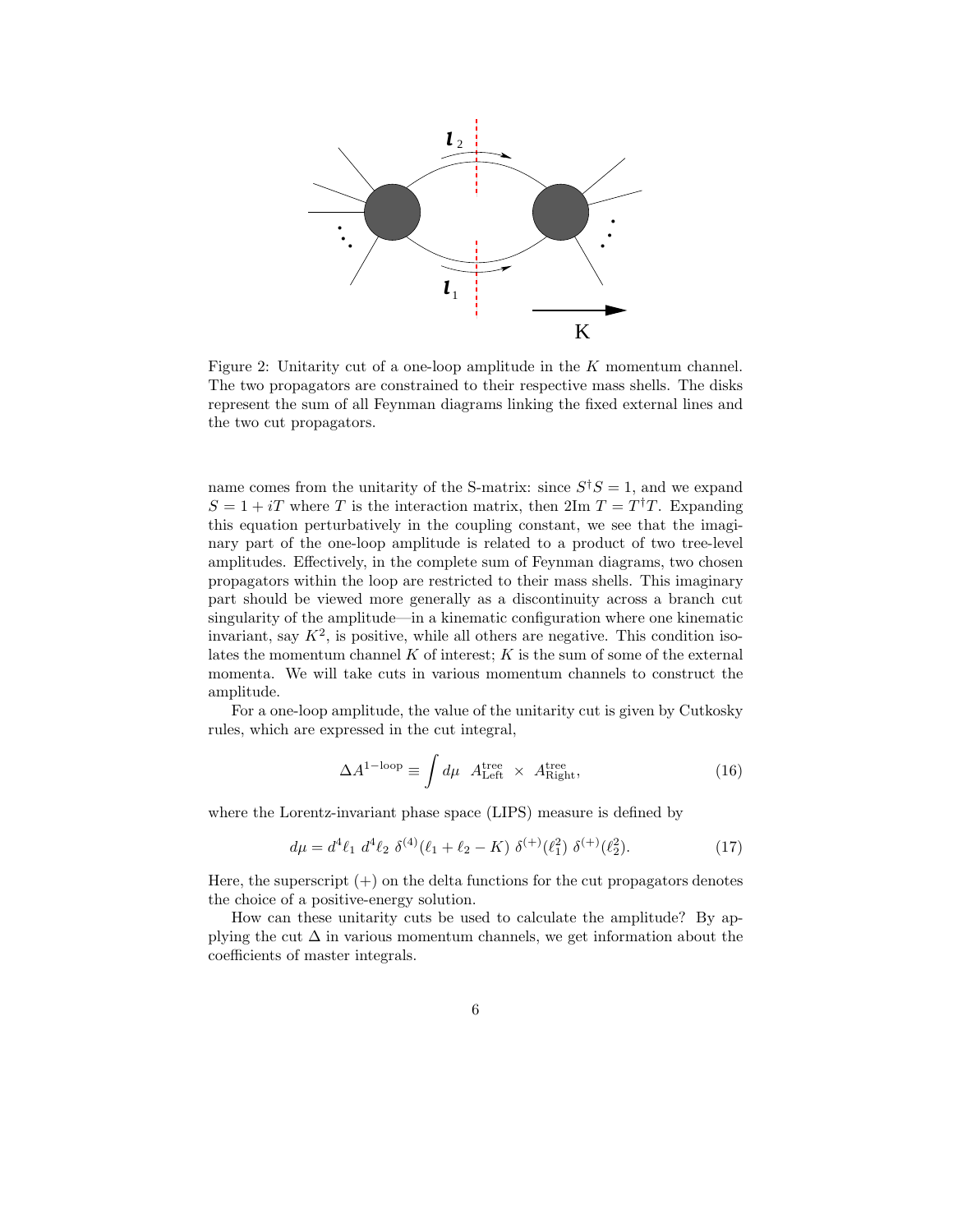Consider applying a unitarity cut to the expansion (1) or (15) of an amplitude in master integrals. Since the coefficients are rational functions, the branch cuts are located only in the master integrals. Thus we find that

$$
\Delta A^{1-\text{loop}} = \sum_{n} \sum_{\mathbf{K} = \{K_1, \dots, K_n\}} c_n(\mathbf{K}) \Delta I_n(\mathbf{K}).
$$
\n(18)

Our task is to isolate the individual coefficients  $c_n(\mathbf{K})$ .

Equation (18) is the key to the unitarity method. It has two important features. First, we see from (16) that it is a relation involving tree-level quantities. Second, many of the terms on the right-hand side vanish, because only a subset of master integrals have a cut involving the given momentum  $K$ . Meanwhile, we enjoy the freedom of using all possible values of  $K$  in turn. In effect, we have traded the original single equation (1) for a system of several shorter equations.

One-loop amplitudes are known to be cut-constructible. That is, they are uniquely determined by their branch cuts. The cuts should properly be evaluated in  $D$  dimensions. It is usually easier to evaluate four-dimensional cuts, giving the  $\epsilon$ -independent coefficients in (15), and then compute the rational terms separately.

We will now address the problem of finding the coefficients  $c_n(\mathbf{K})$  from fourdimensional cuts.

## 3 Generalized unitarity

Before learning to evaluate unitarity cuts and extract the coefficients of master integrals, let us do something even more direct. Unitarity cuts can be "generalized" in the sense of putting a different number of propagators on shell. This operation selects different kinds of singularities of the amplitude; they are not physical momentum channels like ordinary cuts and do not have an interpretation relating to the unitarity of the S-matrix. Here, it becomes essential to work with complexified momenta.

The most direct application of generalized unitarity is to use a "quadruple cut" to find any box coefficient [7]. If we cut four propagators—equivalent to specifying a partition  $(K_1, K_2, K_3, K_4)$  of the external momenta—then the four-dimensional integral becomes trivial. See Figure 3.

$$
\Delta_4 A^{1-\text{loop}} = \int d^4\ell \ \delta(\ell_1^2) \ \delta(\ell_2^2) \ \delta(\ell_3^2) \ \delta(\ell_4^2) \ A_1^{\text{tree}} A_2^{\text{tree}} A_3^{\text{tree}} A_4^{\text{tree}} \tag{19}
$$

Applied to the master integrals, the quadruple cut picks up a contribution from exactly one box integral, namely the one with momenta  $(K_1, K_2, K_3, K_4)$  at the corners. Therefore, the cut expansion collapses to a single term:

$$
\Delta_4 A^{1-\text{loop}} = c_4(K_1, K_2, K_3, K_4) \Delta_4 I_4(K_1, K_2, K_3, K_4). \tag{20}
$$

The quadruple cut of the scalar box integral is a Jacobian factor which is equal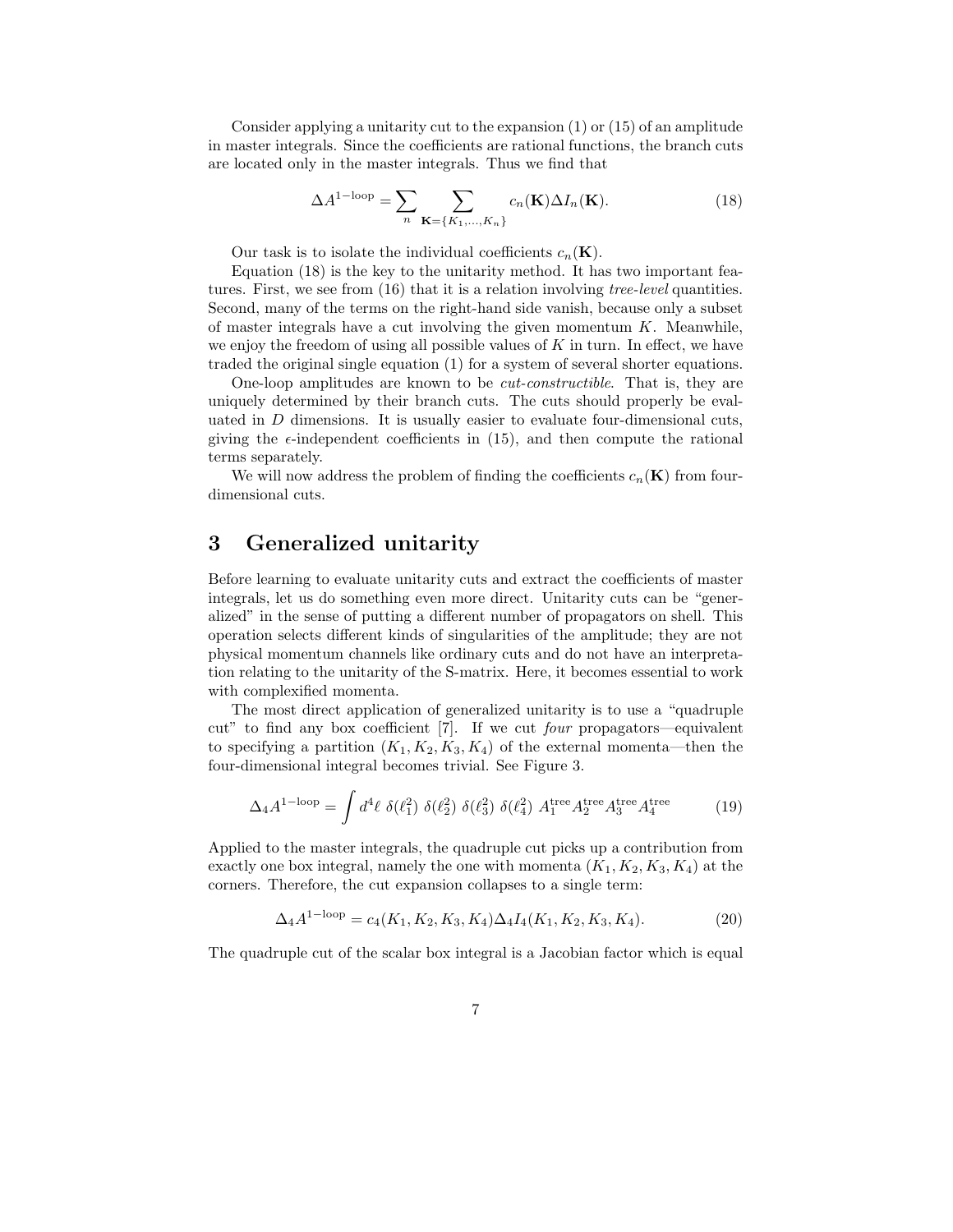

Figure 3: A quadruple cut puts four propagators on shell. It is a trivial integral isolating a single box coefficient.

on both sides of the equation. The result for the coefficient is simply

$$
c_4 = \frac{1}{2} \sum_{\ell \in \mathcal{S}} A_1^{\text{tree}}(\ell) A_2^{\text{tree}}(\ell) A_3^{\text{tree}}(\ell) A_4^{\text{tree}}(\ell), \tag{21}
$$

where  $S$  is the solution set for the four delta functions of the cut propagators,

$$
S = \{ \ell \mid \ell^2 = 0, \quad (\ell - K_1)^2 = 0, \quad (\ell - K_1 - K_2)^2 = 0, \quad (\ell + K_4)^2 = 0 \}. \tag{22}
$$

There are exactly two solutions, provided that momenta are allowed to take complex values. This is the origin of the factor of 2 in the denominator of (21). Thus it is easy to get all the box coefficients.

Other applications of "generalized unitarity" include triple cuts for triangle coefficients, single cuts for tadpole and other coefficients, and all possible extensions of these operations in multiloop amplitudes. In particular, the parametrizations of Forde [8] are useful for triple cuts and can be extended to double cuts as well.

# 4 Supersymmetric theories, and SUSY decomposition for QCD

- Both  $\mathcal{N} = 4$  SYM and  $\mathcal{N} = 8$  supergravity have only box integrals in the one-loop expansion. This property follows from supersymmetric cancellations combined with power-counting arguments. Consequently, the quadruple cut operation suffices in these cases.
- Supersymmetric massless theories, in general, are 4d cut-constructible. That is, the four-dimensional cuts determine the one-loop amplitudes completely, and there are no rational terms in (15).
- Supersymmetric one-loop gluon amplitudes are also an ingredient in pure QCD amplitudes. Based on the effective equivalence of gluinos and quarks in color-ordered Feynman rules, and in view of the previous two points, it is useful to rewrite a gluon or quark loop in an amplitude with external gluons as a component of a supersymmetric multiplet. For the gluon, this is the  $\mathcal{N} = 4$  supermultiplet with a gluon g with four fermions f and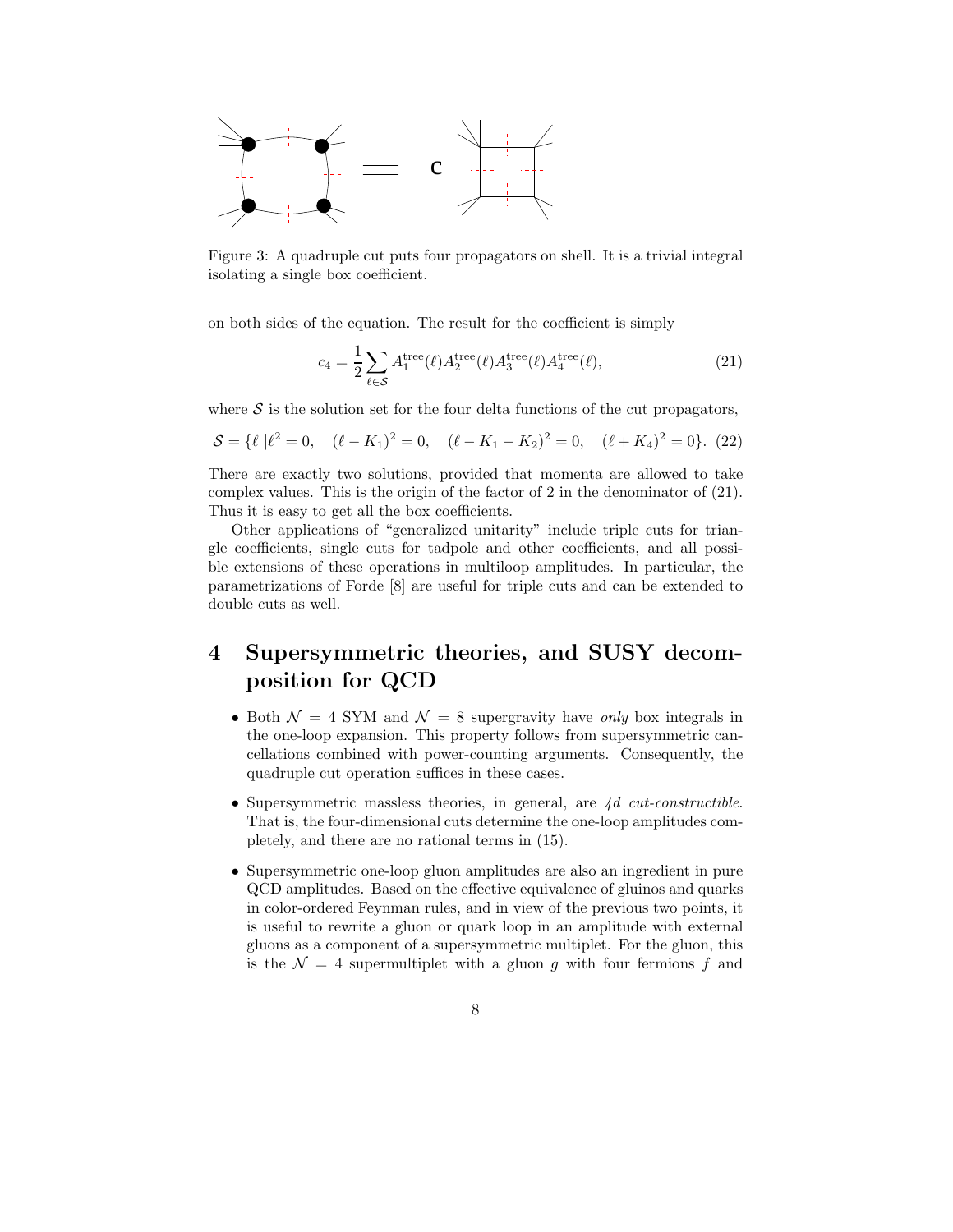three complex scalars s. For a fermion, it is the  $\mathcal{N}=1$  chiral matter supermultiplet with one fermion and one complex scalar.

 $A^{\text{gluon loop}} = g = (g + 4f + 3s) - 4(f + s) + s = A^{\mathcal{N}=4} - 4A^{\mathcal{N}=1} + A^{\text{scalar}}$  $A^{\text{quark loop}} = f = (f + s) - s = A^{\mathcal{N}=1} - A^{\text{scalar}}$ 

With this decomposition into  $\mathcal{N} = 4$ ,  $\mathcal{N} = 1$ , and  $\mathcal{N} = 0$  components, the nonzero coefficients are the following:

| Вох | Triangle Bubble | Rational |
|-----|-----------------|----------|
|     |                 |          |
|     |                 |          |
|     |                 |          |

Because the component with the scalar loop does not propagate spin information, it is simpler than the full gluon loop even though it is still nonsupersymmetric.

# 5 Evaluation of cut integrals and solutions for coefficients

### 5.1 Cuts of master integrals

The utility of equation (16) depends on knowing the master integrals and hence their branch cuts. Having listed the master integrals for massless theories in the previous section, we can calculate the cuts explicitly by taking the imaginary parts of these functions in various kinematic regions. Recall that the kinematic region associated to the unitarity cut in momentum channel K has  $K^2 > 0$  and all other invariants negative. In the limit of large  $K^2$ , we see that the behavior of the master integrals features uniquely identifiable products of logarithms [3]. It follows that no linear combination of master integrals with rational coefficients, in a given momentum channel, can be cut-free.

The cuts of the bubble integrals are purely rational; this is easily seen from the ordinary logarithm in equation (3). The cuts of all other master integrals are logarithmic. The various arguments of the logarithms identify the original master integrals.

We need to evaluate the left hand side of equation (18), by carrying out the 2 dimensional integral of (16). This is neatly accomplished by the Cauchy residue theorem, in a technique known as "spinor integration" [9]. We now illustrate the technique applied to the master integrals themselves, starting from their definition in (2).

To implement the cut conditions, it is convenient to reparametrize the loop momentum in terms of spinor variables. Now it is crucial that our cut is in 4 dimensions.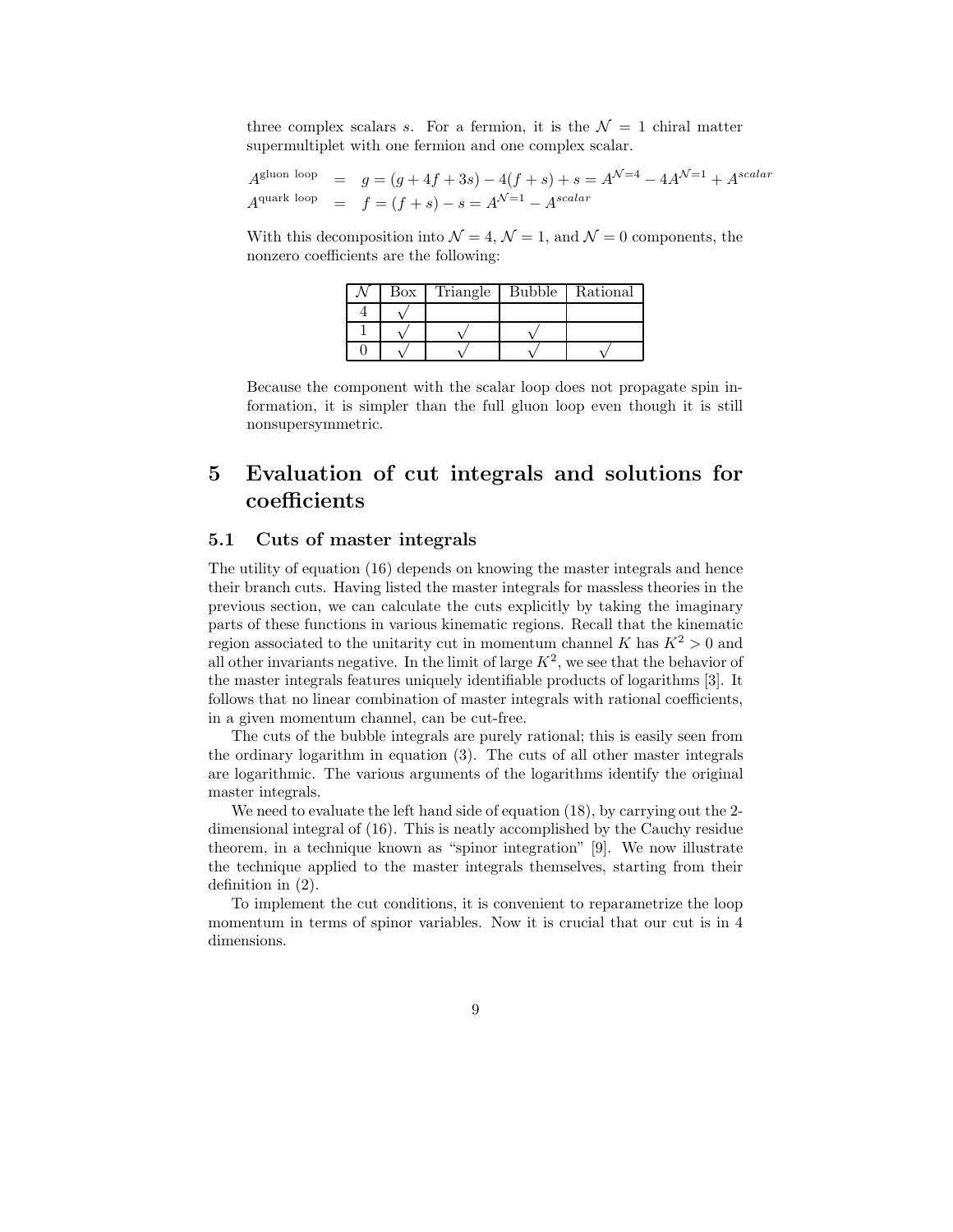Since  $\ell_1$  is null, we can parametrize it with

$$
(\ell_1)_{a\dot{a}} = t\lambda_a \tilde{\lambda}_{\dot{a}},\tag{23}
$$

where  $\lambda_a$ ,  $\tilde{\lambda}_a$  are *homogeneous* spinors (taking values in  $\mathbb{CP}^1$ ), and t takes nonnegative values. The original loop momentum is real-valued, so we will integrate over the contour where  $\tilde{\lambda}$  is the complex conjugate of  $\lambda$ . In the integral measure, we make the replacement

$$
\int d^4 \ell_1 \, \delta^{(+)}(\ell_1^2)(\bullet) = -\int_0^\infty \frac{t}{4} dt \int_{\overline{\lambda} = \tilde{\lambda}} \langle \lambda \, d\lambda \rangle \left[ \tilde{\lambda} \, d\tilde{\lambda} \right](\bullet). \tag{24}
$$

Now we make this substitution explicitly in the second delta function of the LIPS measure defined in (17). The momentum of the second cut propagator is  $(\ell_2)_{a\dot{a}} = K_{a\dot{a}} - t\lambda_a \tilde{\lambda}_{\dot{a}}$ , so the measure becomes

$$
\int d\mu \quad (\bullet) = -\int_0^\infty \frac{t}{4} dt \int_{\overline{\lambda} = \tilde{\lambda}} \langle \lambda \, d\lambda \rangle \left[ \tilde{\lambda} \, d\tilde{\lambda} \right] \, \delta(K^2 - t \left\langle \lambda |K| \tilde{\lambda} \right])(\bullet). \tag{25}
$$

This second delta function sets  $t$  to the value

$$
t = \frac{K^2}{\left\langle \lambda | K | \tilde{\lambda} \right\rangle} \tag{26}
$$

so, taking account of the prefactor  $\left(\lambda |K|\tilde{\lambda}\right)$  of t inside the delta function, we can now perform the t-integral trivially:

$$
\int d\mu \quad (\bullet) = -\int_{\overline{\lambda} = \tilde{\lambda}} \langle \lambda \, d\lambda \rangle \left[ \tilde{\lambda} \, d\tilde{\lambda} \right] \frac{K^2}{4 \left\langle \lambda |K| \tilde{\lambda} \right]^2} (\bullet). \tag{27}
$$

The remaining integral over the spinor variables is carried out with the residue theorem. We will see how this is done in the master integrals before proceeding to the case of general amplitudes.

#### 5.1.1 Cut bubble

Let us start with the scalar bubble integral. The integrand consists entirely of the two cut propagators, so the cut is simply the integral of the LIPS measure,

$$
\Delta\left(\frac{1}{\ell^2(\ell-K)^2}\right) = \int d\mu = -\int_{\overline{\lambda}=\tilde{\lambda}} \langle \lambda \, d\lambda \rangle \left[\tilde{\lambda} \, d\tilde{\lambda}\right] \, \frac{K^2}{4\left\langle \lambda |K|\tilde{\lambda}\right]^2}.\tag{28}
$$

In calculating coefficients of complete amplitudes, it can suffice to leave the cut bubble in the form (28) and work at the integrand level. Here we continue and show how to apply the residue theorem to complete the integral. We make use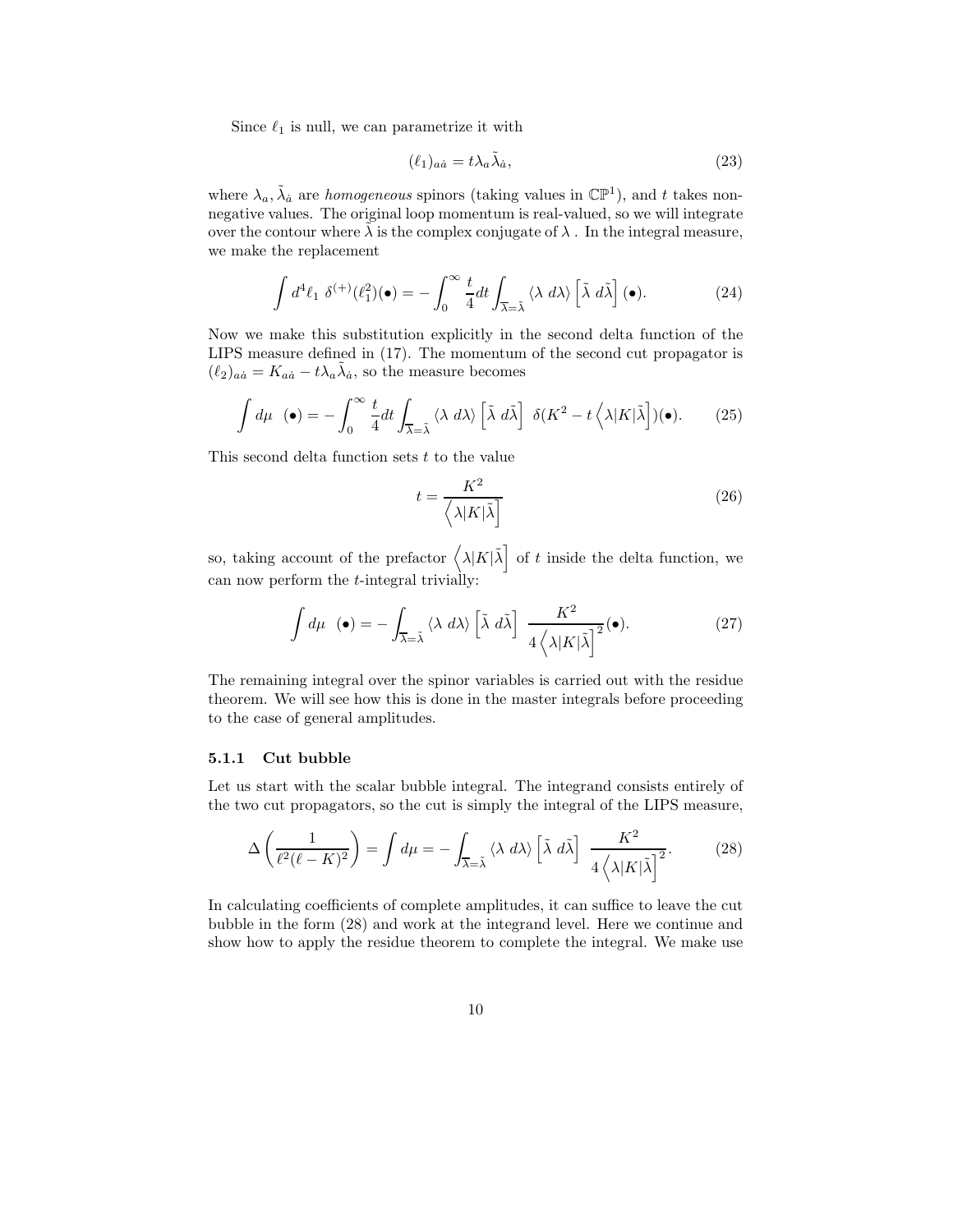of the following identity to rewrite the integrand as a total derivative. Here  $\eta$ is an arbitrary spinor.

$$
[\widetilde{\lambda} \ d\widetilde{\lambda}] \frac{1}{\langle \lambda | K | \widetilde{\lambda} \rangle^2} = [d\widetilde{\lambda} \ \partial_{\widetilde{\lambda}}] \left( \frac{[\widetilde{\lambda} \ \eta]}{\langle \lambda | K | \eta \rangle \langle \lambda | K | \widetilde{\lambda} \rangle} \right). \tag{29}
$$

However, the integral is not identically zero, because there are delta-function contributions along the contour. In the theory of a complex variable, we know that

$$
\frac{\partial}{\partial \overline{z}} \frac{1}{(z-b)} = 2\pi \delta(z-b). \tag{30}
$$

Therefore, we pick up a residue at the pole  $|\lambda\rangle = |K|\eta|$ . Along the contour, since  $\lambda$  and  $\tilde{\lambda}$  are conjugates, we also substitute  $|\tilde{\lambda}| = |K|\eta$ . The result of the four-dimensional cut bubble is thus

$$
\Delta I_2 = \frac{i}{\pi^2} \Delta \left( \frac{1}{\ell^2 (\ell - K)^2} \right) = -\frac{iK^2}{2\pi} \left( \frac{\left[ \tilde{\lambda} \eta \right]}{\left\langle \lambda | K | \tilde{\lambda} \right] } \right) \Bigg|_{\left| \lambda \right\rangle = \left| K | \eta \right|} = \frac{1}{2\pi i} .
$$
 (31)

(Different conventions in the literature yield results with different powers of i and  $2\pi$ ; these will be unimportant as long as the framework is consistent. )

#### 5.1.2 Cut triangle

In the unitarity cut of the scalar triangle, there is one propagator left over along with the LIPS measure. Converting to the spinor variables, this factor is  $(\ell + K_3)^2 = t \left\langle \lambda | K_3 | \tilde{\lambda} \right| + K_3^2$ . Performing the t integral as before, making the substitution (26) throughout, we have

$$
\Delta\left(\frac{1}{\ell^2(\ell-K)^2(\ell+K_3)^2}\right) = -\int_{\overline{\lambda}=\tilde{\lambda}} \langle \lambda \, d\lambda \rangle \left[\tilde{\lambda} \, d\tilde{\lambda}\right] \frac{1}{4\left\langle \lambda |K|\tilde{\lambda}\right] \left\langle \lambda |Q|\tilde{\lambda}\right]}, \tag{32}
$$

where

$$
Q = \frac{K_3^2}{K^2}K + K_3.
$$
\n(33)

Again, it is worth leaving the expression in the form (32), but let us see how to finish the integral. The two factors in the denominator can be combined with a Feynman parameter, and the spinor integral done just as in the bubble case, so that we have

$$
-\int_0^1 dx \int_{\overline{\lambda}=\overline{\lambda}} \langle \lambda \ d\lambda \rangle \left[ \tilde{\lambda} \ d\tilde{\lambda} \right] \ \frac{1}{4 \langle \lambda | (1-x)K + xQ | \tilde{\lambda} \right]} = \frac{\pi}{2} \int_0^1 dx \frac{1}{((1-x)K + xQ)^2}.
$$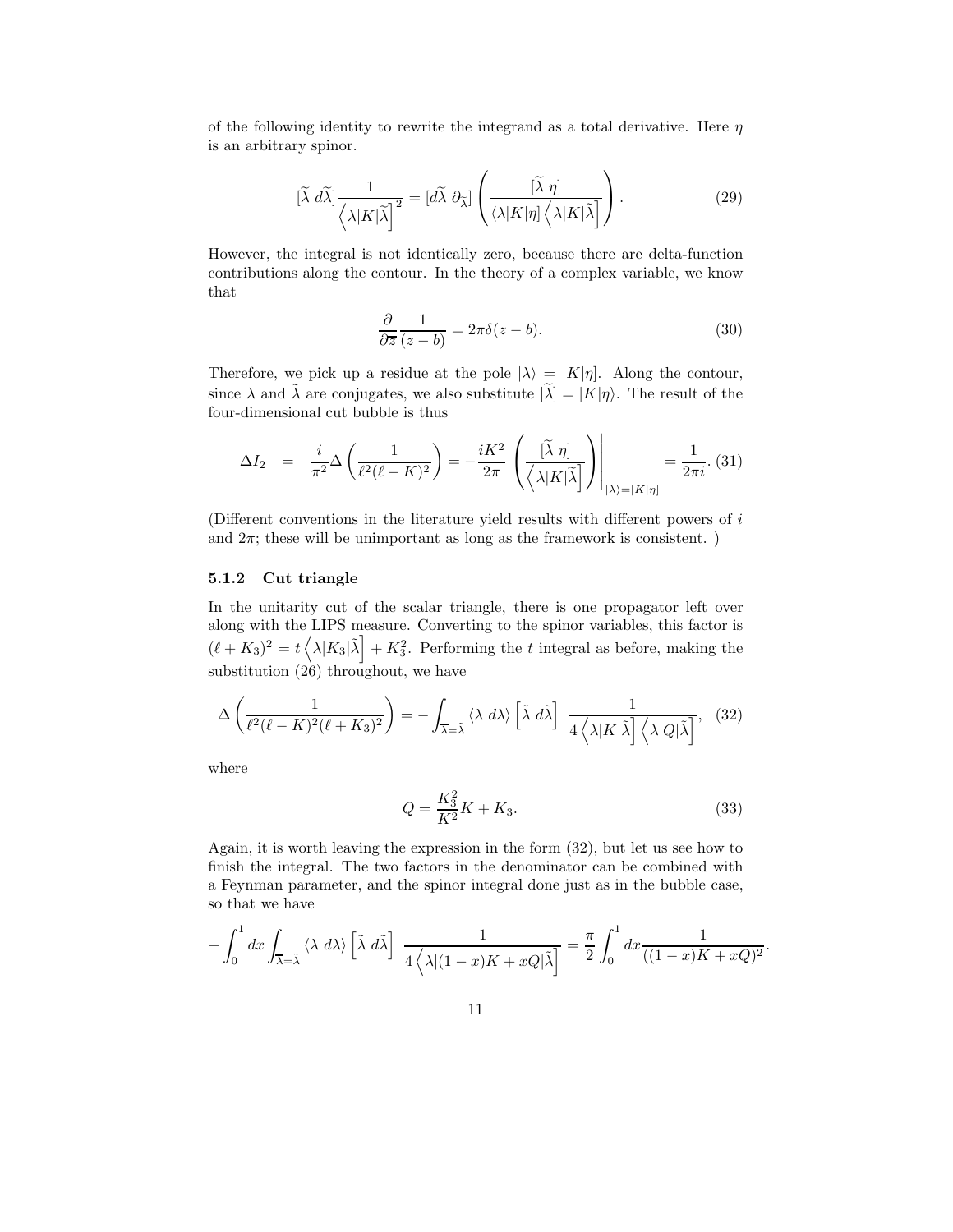The result for the cut in the K-channel is

$$
\Delta I_3 = -\frac{i}{\pi^2} \Delta \left( \frac{1}{\ell^2 (\ell - K)^2 (\ell - K_3)^2} \right)
$$
  
= 
$$
\frac{1}{2\pi i \sqrt{-\Delta_3}} \ln \left( \frac{-2(K_3^2 + K \cdot K_3) + \sqrt{-\Delta_3}}{-2(K_3^2 + K \cdot K_3) - \sqrt{-\Delta_3}} \right),
$$
(34)

where  $\Delta_3$  is defined in (7). Notice that this result is logarithmic, as expected. Moreover, it is clear that all three-mass triangles are uniquely identified by the functions  $\Delta_3$ , which play a distinguished role in the expression as the arguments of square roots. (For one-mass and two-mass triangles,  $\Delta_3$  is a perfect square, so the square roots disappear from the formula while the logarithm remains.)

#### 5.1.3 Cut box

The calculation of the cut scalar box integral is similar. Now there are two uncut propagators identifying the box, which we write as  $(\ell - K_i)^2$  and  $(\ell - K_j)^2$ . Converting to the spinor variables, they become  $K_i^2 - t \left(\lambda |K_i|\tilde{\lambda}\right]$  and  $K_j^2$  –  $t\left\langle \lambda|K_{j}|\tilde{\lambda}\right]$ , respectively. Performing the t integral and making the substitution (26) throughout, we have

$$
\Delta\left(\frac{1}{\ell^2(\ell-K)^2(\ell-K_i)^2(\ell-K_j)^2}\right) = -\int_{\overline{\lambda}=\tilde{\lambda}}\langle\lambda\ d\lambda\rangle\left[\tilde{\lambda}\ d\tilde{\lambda}\right]\ \frac{1}{4K^2\left\langle\lambda|Q_i|\tilde{\lambda}\right]\left\langle\lambda|Q_j|\tilde{\lambda}\right]},\ (35)
$$

where now we define  $Q_i, Q_j$  by

$$
Q_i \equiv \frac{K_i^2}{K^2} K - K_i, \qquad Q_j \equiv \frac{K_j^2}{K^2} K - K_j.
$$
 (36)

Here again, we can evaluate the integral by introducing a Feynman parameter. It takes a form similar to the triangle. The final result is

$$
\Delta I_4 = \frac{1}{(2\pi i)2K^2\sqrt{\Delta_{ij}}} \ln \left( \frac{Q_i \cdot Q_j + \sqrt{\Delta_{ij}}}{Q_i \cdot Q_j - \sqrt{\Delta_{ij}}} \right), \tag{37}
$$

where

$$
\Delta_{ij} \equiv (Q_i \cdot Q_j)^2 - Q_i^2 Q_j^2. \tag{38}
$$

We see that the cut is again logarithmic. One can check that for either of the two choices of the cut configuration (straight across the box or selecting one corner), the function  $\Delta_{ij}$  under the square root corresponds to the discriminant of the quadratic polynomial in (14). In the cases where any of the corners of the box is a null momentum,  $\Delta_{ij}$  is a perfect square.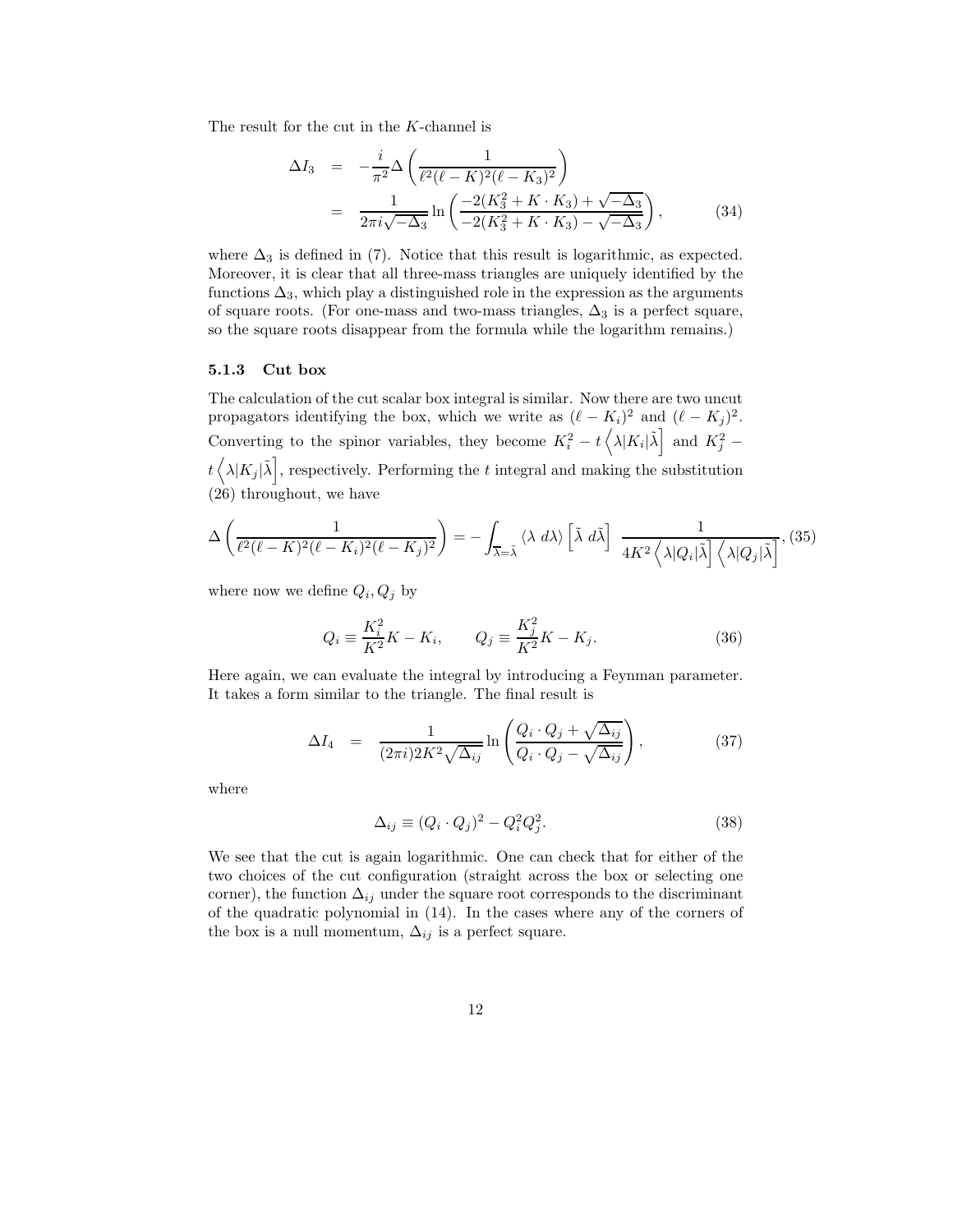#### 5.2 Unitarity cut of the amplitude

To evaluate the cuts of master integrals, we needed only the relatively simple identity (29), from which we could find the residues according to (30). The cut of the full amplitude will generally have more complicated dependence on the loop momentum. We use partial fraction identities to split long products of denominator factors, effectively doing a reduction of the cut integrand.

Suppose we take the expressions for the tree amplitudes in the cut integral (16) from the Feynman rules. The integrand is a rational function whose denominator is a product of propagator factors of the form  $(\ell - K_i)^2$ . As we have seen the cuts of master integrals, such a factor becomes

$$
(\ell - K_i)^2 = \frac{K^2 \left\langle \lambda | Q_i | \tilde{\lambda} \right]}{\left\langle \lambda | K | \tilde{\lambda} \right|}.
$$
\n(39)

Other factors of  $\left(\lambda |K|\tilde{\lambda}\right)$  arise from the integral measure and the substitution for t found in (26). The key property is that the denominator of the integrand consists of factors of  $\left(\lambda |Q_i|\tilde{\lambda}\right]$ , where no two  $Q_i$  are the same, along with some power of the factor  $\left\langle \lambda |K|\tilde{\lambda}\right\rangle$ .

We find it helpful to rearrange the integrand in order to identify the cuts of master integrals as given in (28), (32), and (35). This task is accomplished by partial fraction identities that split the denominator factors and reduce the power of  $\langle \lambda | K | \tilde{\lambda} \rangle$  if necessary. In effect, it is a reduction technique for the cut integrals.

The splitting of factors with partial fractions proceeds as follows. First, split the factors  $\langle \ell | Q_i | \ell \rangle$  among themselves, with the following identity:

$$
\frac{\prod_{j=1}^{k-1} [a_j \tilde{\lambda}]}{\prod_{i=1}^k \left\langle \lambda |Q_i | \tilde{\lambda} \right]} = \sum_{i=1}^k \frac{1}{\left\langle \lambda |Q_i | \tilde{\lambda} \right]} \frac{\prod_{j=1}^{k-1} \left[ a_j |Q_i | \tilde{\lambda} \right]}{\prod_{m=1, m \neq i}^k \left\langle \lambda |Q_m Q_i | \tilde{\lambda} \right\rangle}.
$$
\n(40)

Next, reduce the power of  $\langle \ell |K|\ell \rangle$  in the remaining denominators, since the master cuts contain at most one:

$$
\frac{\prod_{j=1}^{n-1} [a_j \tilde{\lambda}]}{\langle \lambda | K | \tilde{\lambda} \rangle^n \langle \lambda | Q | \tilde{\lambda} \rangle} = \frac{\prod_{j=1}^{n-1} \left[ a_j | Q | \tilde{\lambda} \rangle \right]}{\langle \lambda | K Q | \lambda \rangle^{n-1} \langle \lambda | K | \tilde{\lambda} \rangle \langle \lambda | Q | \tilde{\lambda} \rangle} \frac{1}{\langle \lambda | K | \tilde{\lambda} \rangle \langle \lambda | Q | \tilde{\lambda} \rangle} \frac{(41)}{\langle \lambda | K | \tilde{\lambda} \rangle \langle \lambda | Q | \tilde{\lambda} \rangle} \frac{1}{\langle \lambda | K | \tilde{\lambda} \rangle \langle \lambda | Q | \tilde{\lambda} \rangle} \frac{1}{\langle \lambda | K | \tilde{\lambda} \rangle \langle \lambda | Q | \tilde{\lambda} \rangle} \frac{1}{\langle \lambda | K | \tilde{\lambda} \rangle^n \langle \lambda | K Q | \lambda \rangle^{n-1}} \frac{1}{\langle \lambda | K | \tilde{\lambda} \rangle^n \langle \lambda | K Q | \lambda \rangle^{n-p-1}}.
$$

Power-counting arguments ensure that enough appearances of  $\tilde{\lambda}$  in the numerator to implement these identities as often as necessary.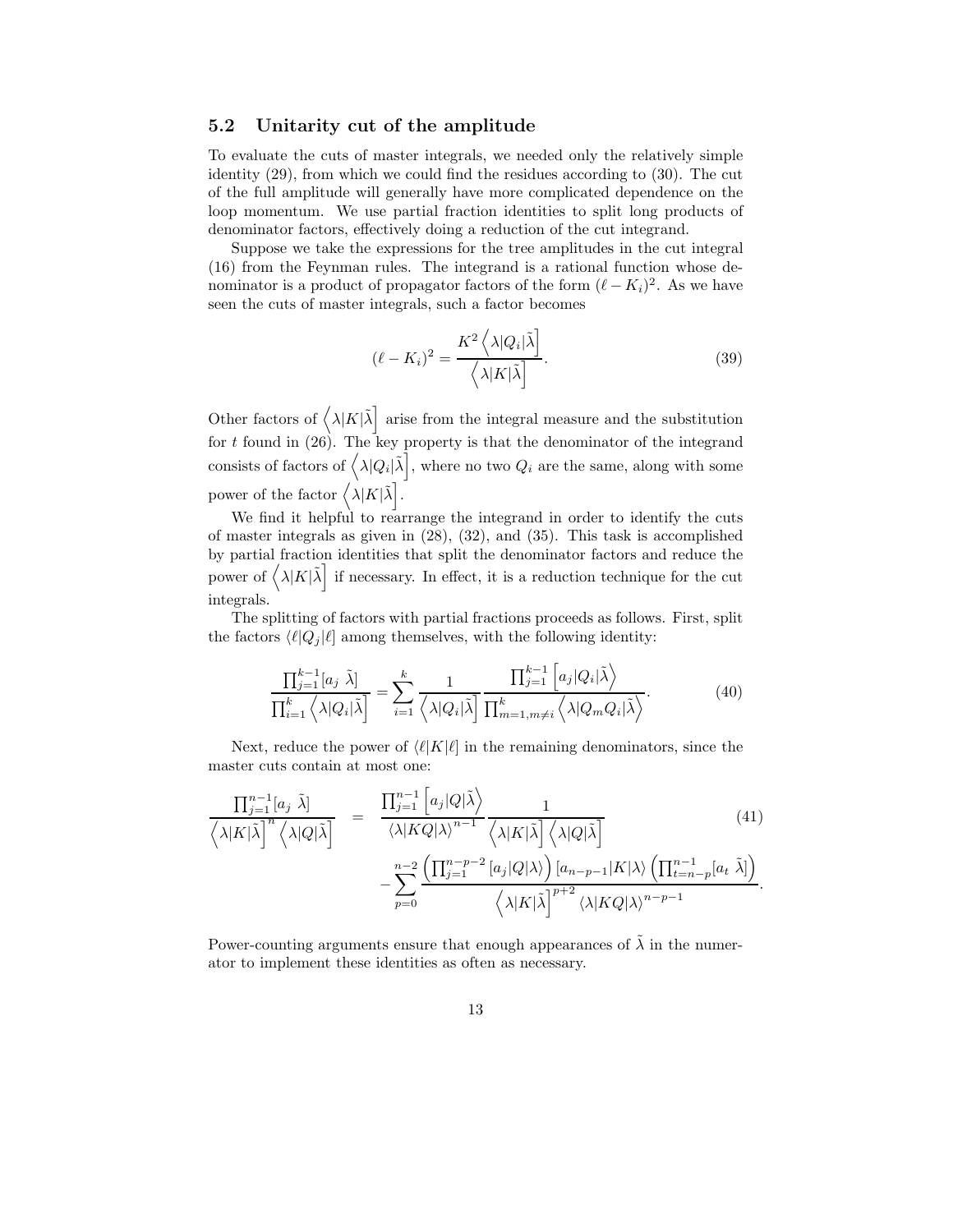It remains to implement the residue theorem, with the help of a generalized version of the differentiation identity (29) and the careful treatment of highermultiplicity poles arising in the factor  $\langle \lambda | KQ | \lambda \rangle$ .

The procedure can be performed in generality. Formulas for the coefficients derived from ordinary unitarity cuts have been given in [10, 11, 12, 13]. These references include D-dimensional versions of these formulas, with possible scalar masses. Similar formulas based on generalized cuts have been given in [8, 14, 15].

# 6 The OPP algorithm (numerical)

The OPP (Ossola, Papadopoulos, Pittau) algorithm [16] for finding the coefficients of master integrals is a procedure based on numerical solutions to the on-shell conditions of generalized unitarity cuts. It is carried out at the integrand level.

In addition to the integrands for the scalar box, triangle, bubble, and tadpole, there are "spurious" terms that integrate to zero. These have been thoroughly classified. They have no more than four denominator factors but have nontrivial tensor structure in the numerator. Indeed, two of the three steps in integral reduction can be carried out at the integrand level as described above. It is the argument based on Lorentz covariance (step 2) that breaks down for integrands.

If a general integrand is written in the form  $I = N(\ell)/(D_0D_1 \cdots D_{n-1}),$ where  $D_i = (\ell - K_i)^2 - M_i^2$ , the OPP expansion is of the form

$$
I(\ell) = \sum_{i} [a(i) + \tilde{a}(\ell; i)] I^{(i)} + \sum_{i < j} [b(i, j) + \tilde{b}(\ell; i, j)] I^{(i, j)} + \sum_{i < j < r} [c(i, j, r) + \tilde{c}(\ell; i, j, r)] I^{(i, j, r)} + \sum_{i < j < r < s} [d(i, j, r, s) + \tilde{d}(\ell; i, j, r, s)] I^{(i, j, r, s)}
$$

.

Here,  $a(i)$ ,  $b(i, j)$ ,  $c(i, j, r)$ ,  $d(i, j, r, s)$  are the coefficients of the master integrals containing the specified propagators. The coefficients with tildes and  $\ell$ -dependence are the spurious terms, listed explicitly in [16]. There is just one spurious term for the box, but several for the lower-point integrands.

The procedure is triangular. Start with the box coefficients. For example, solve for  $d(0, 1, 2, 3)$  by multiplying through by  $D_0D_1D_2D_3$  and plugging in the numerical solutions  $\ell_{0123}^{\pm}$  to the equations

$$
0 = D_0(\ell) = D_1(\ell) = D_2(\ell) = D_3(\ell). \tag{42}
$$

Since the only term without explicit vanishing factors is the term for the box  $(0, 1, 2, 3)$ , the OPP expansion collapses to the equation

$$
I(\ell_{0123}^{\pm}) = d(0,1,2,3) + d(\ell_{0123}^{\pm};0,1,2,3). \tag{43}
$$

Explicitly, the four-point spurious term is  $\tilde{d}(\ell; i, j, r, s) = \epsilon(\ell, K_i, K_r, K_s)$ . Since there are two solutions to (42), we can solve for both the true box coefficient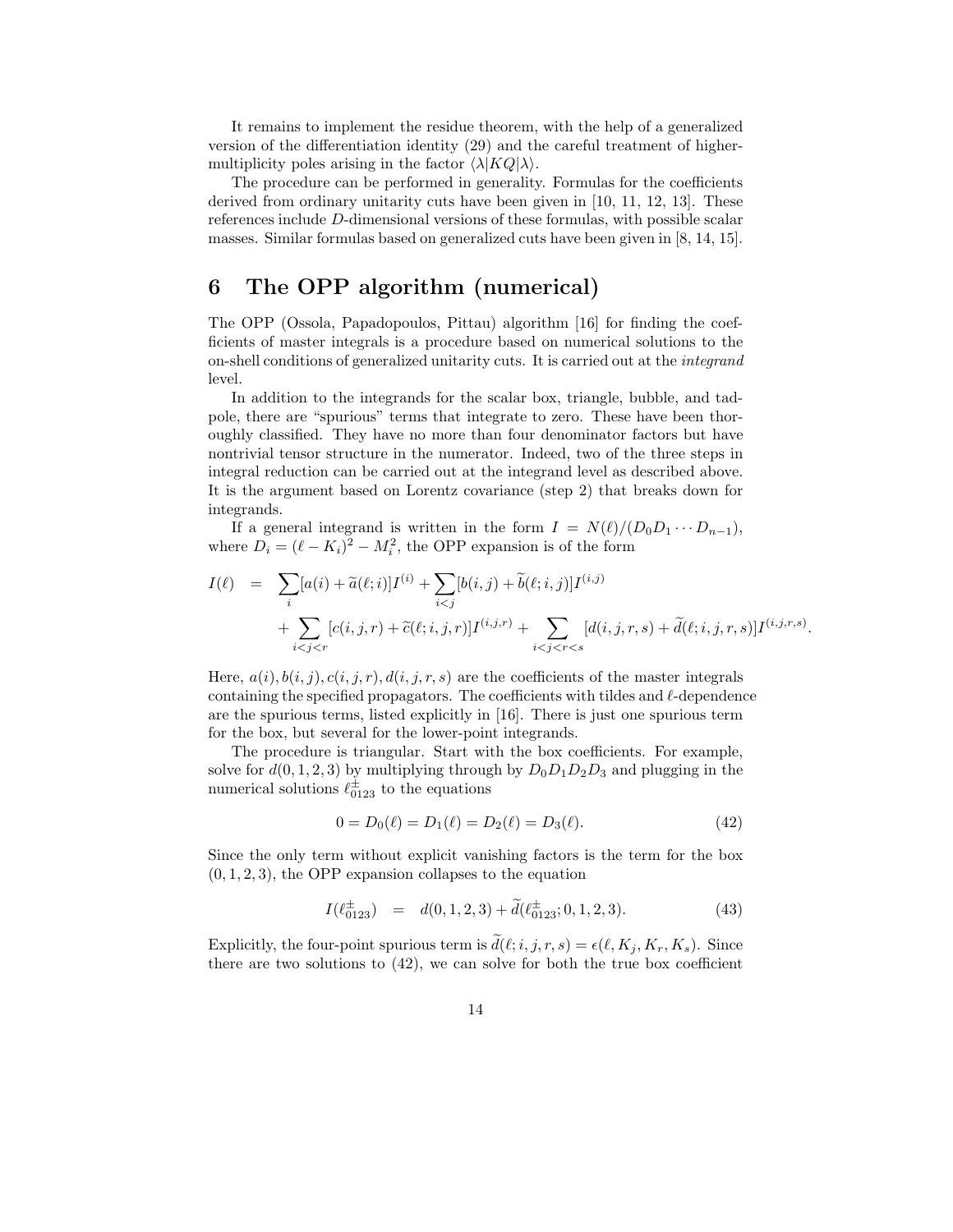$d(0, 1, 2, 3)$  and the spurious box coefficient. Indeed, up to this point it is exactly like the quadruple cut.

The numerical benefit of the OPP algorithm appears in the following steps, where we proceed to solve triples and duples of on-shell conditions. Analytically, there are whole families of solutions, but numerically, one can just choose as many different solutions from these families as needed to solve for all the spurious coefficients.

## 7 D-dimensional unitarity / rational terms

In closing, I will merely mention various current approaches to computing the rational terms in (15).

- Keep  $\epsilon$  dependence and perform cuts strictly in D dimensions, so that there are no separate rational terms. Analytic formulas are given among the references previously mentioned, [11, 12, 13, 15]. Numerically, it can be convenient to sample *integer* values of D; two values beyond  $D = 4$  are enough  $[17]$ . With integer D, gamma-matrix algebra is straightforward, and the tree-level input can be generated efficiently from Berends-Giele or similar off-shell recursions.
- Rational terms can be generated from on-shell recursion, since they have no branch cuts. However, their pole structure is significantly more complicated than at tree level. See [19, 20] for reviews.
- Feynman diagrams can be brought in to complement unitarity-cut techniques. If only the rational part is needed, the diagram analysis simplifies a lot. Examples of this approach appear in [21, 22].
- The rational component of the OPP method (due to DGPP rather than OPP [18]) separates the rational terms into two parts. One is computed from D-dimensional cuts, while the other is obtained from special additional Feynman rules.

## 8 Exercise

Consider the  $2 \rightarrow 2$  scattering of photons ("light by light") mediated by a virtual electron loop.

- 1. List the box integrals. (Note: There is no color ordering.)
- 2. What symmetries relate the various coefficients of the helicity amplitudes?
- 3. Compute the box coefficients.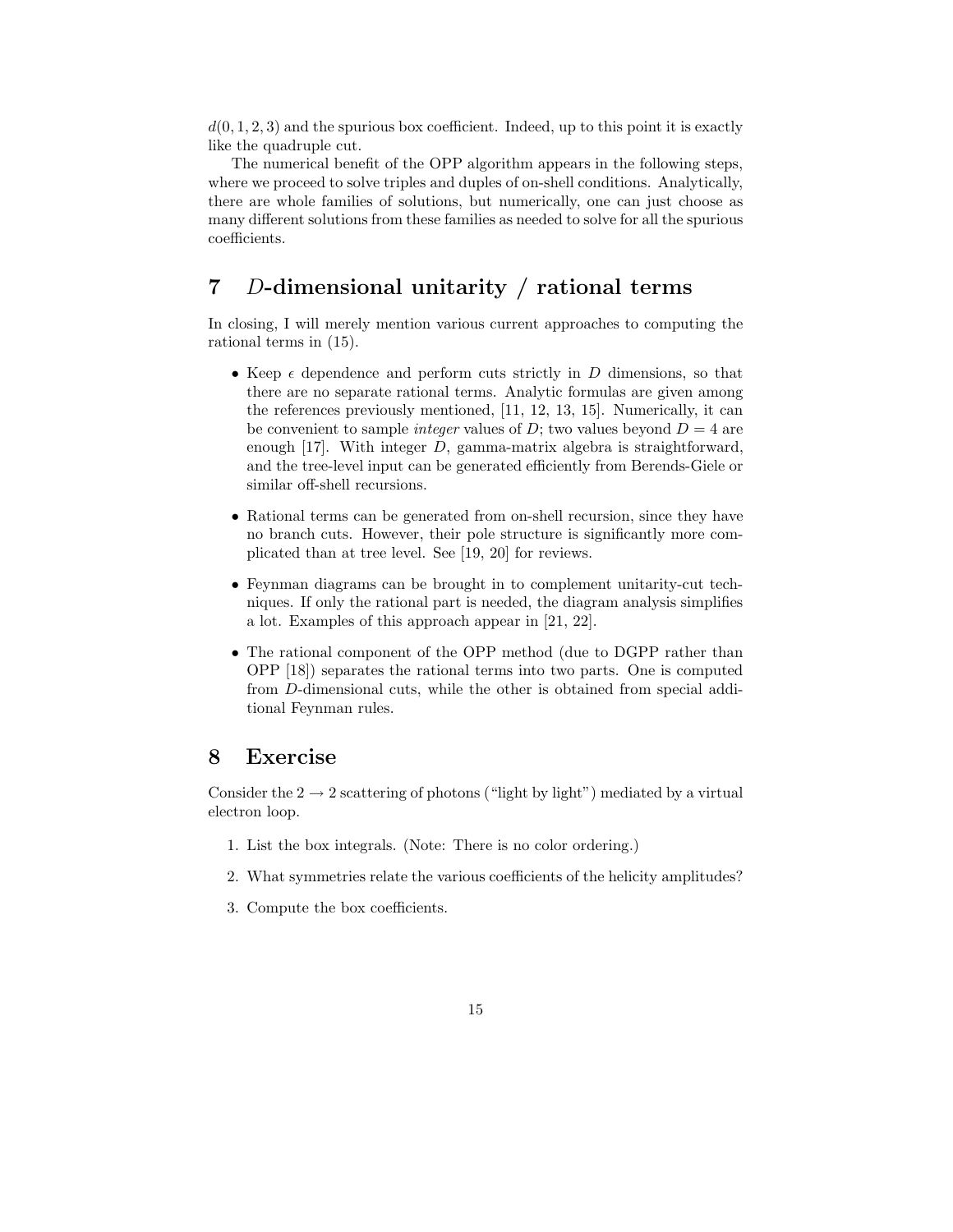The tree amplitudes for the scattering of photons with an electron-positron pair vanish when all photons have like helicity. For one photon of opposite helicity, the MHV amplitude is given by

$$
A(\bar{e}^+,e^-,1^+,2^+,\ldots,i^-,\ldots,n^+) = 2^{\frac{n}{2}}e^n\frac{\langle f\ \bar{f}\rangle^{n-2}\langle f\ i\rangle^3\langle \bar{f}\ i\rangle}{\prod_{k=1}^n\langle f\ k\rangle\langle \bar{f}\ k\rangle}.
$$

Additional comments. The full amplitude includes scalar triangle and bubble integrals and rational terms as well. For n-photon scattering mediated by a fermion loop, rational terms and bubbles are absent for  $n > 4$ , and triangles are absent for  $n > 6$ . The amplitudes vanish for odd values of n by Furry's theorem.

## References

- [1] L. J. Dixon, "Calculating scattering amplitudes efficiently," arXiv:hepph/9601359.
- [2] R. Britto, "Loop amplitudes in gauge theories: modern analytic approaches,"

[arXiv:1012.4493 [hep-th]].

- [3] Z. Bern, L. J. Dixon, D. C. Dunbar, D. A. Kosower, "Fusing gauge theory tree amplitudes into loop amplitudes," Nucl. Phys. B435, 59-101 (1995). [hep-ph/9409265].
- [4] A. Denner, U. Nierste, R. Scharf, "A Compact expression for the scalar one loop four point function," Nucl. Phys. B367, 637-656 (1991).
- [5] R. K. Ellis, G. Zanderighi, "Scalar one-loop integrals for QCD," JHEP 0802, 002 (2008). [arXiv:0712.1851 [hep-ph]].
- [6] G. Duplancic, B. Nizic, "Dimensionally regulated one loop box scalar integrals with massless internal lines," Eur. Phys. J. C20, 357-370 (2001). [hep-ph/0006249].
- [7] R. Britto, F. Cachazo, B. Feng, "Generalized unitarity and one-loop amplitudes in  $N=4$  super-Yang-Mills," Nucl. Phys. **B725**, 275-305 (2005). [hep-th/0412103].
- [8] D. Forde, "Direct extraction of one-loop integral coefficients," Phys. Rev. D75, 125019 (2007). [arXiv:0704.1835 [hep-ph]].
- [9] R. Britto, E. Buchbinder, F. Cachazo, B. Feng, "One-loop amplitudes of gluons in SQCD," Phys. Rev. D72, 065012 (2005). [hep-ph/0503132].
- [10] R. Britto, B. Feng, "Unitarity cuts with massive propagators and algebraic expressions for coefficients," Phys. Rev. D75, 105006 (2007). [hepph/0612089].